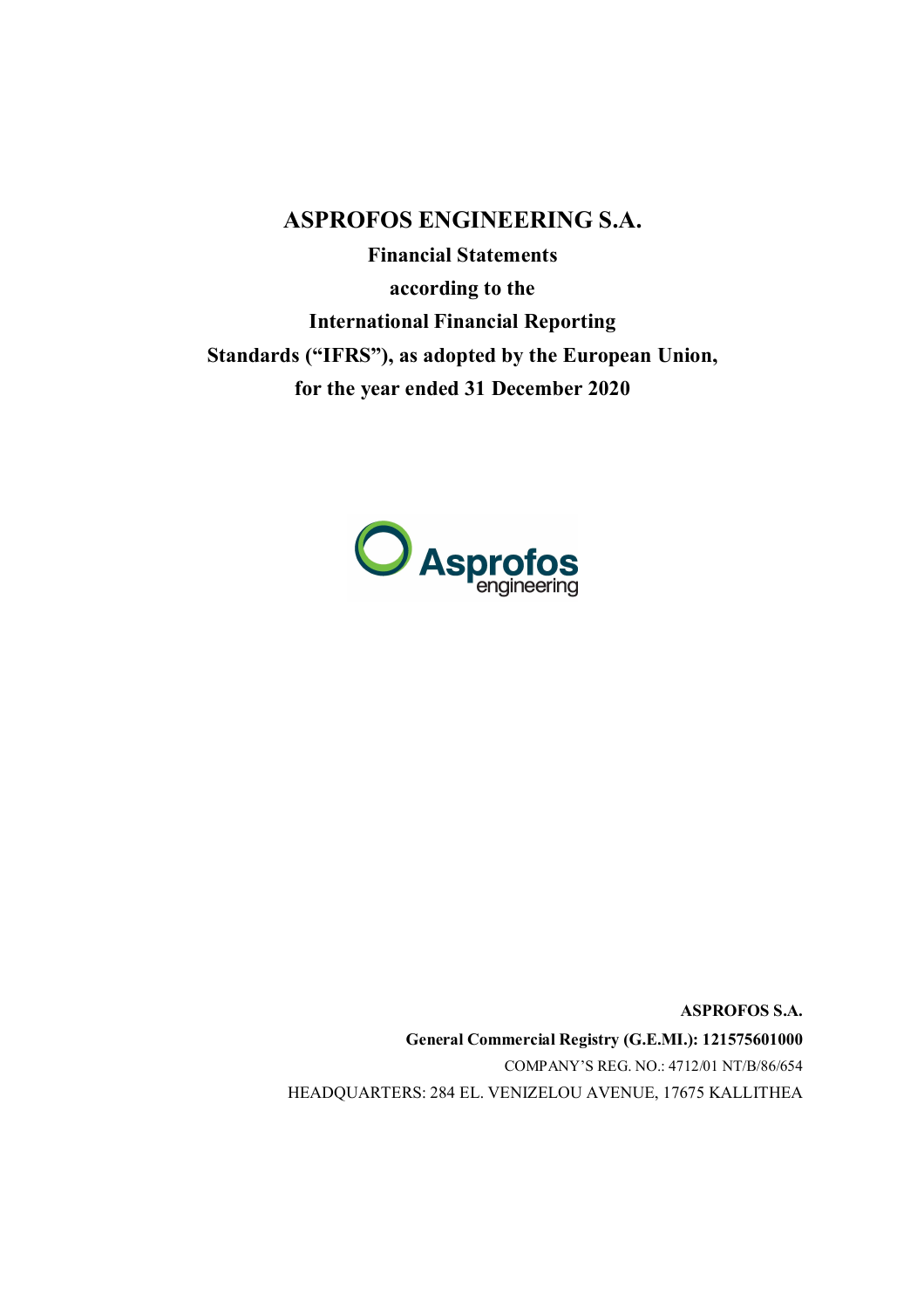# **Contents**

|                                                               | Page     |
|---------------------------------------------------------------|----------|
| <b>Business Data</b>                                          | 4        |
| <b>Statement of Financial Position</b>                        | 8        |
| <b>Statement of Comprehensive Income</b>                      | 9        |
| <b>Statement of Changes in Equity</b>                         | 10       |
| <b>Statement of Cash Flows</b>                                | 11       |
| <b>Notes to the financial statements</b>                      | 13       |
| <b>General information</b><br>1                               | 13       |
| 2<br><b>Summary of Significant Accounting Policies</b>        | 13       |
| 2.1 Framework for the preparation of the Financial Statements | 14       |
| 2.1.1 Going concern                                           | 14       |
| 2.1.2 Basis for Consolidation                                 | 15       |
| 2.1.3 Changes in standards and interpretations                | 15       |
| 2.2 Tangible assets                                           | 18       |
| 2.3 Intangible assets                                         | 19       |
| 2.4 Impairment of non-financial assets                        | 19       |
| 2.5 Financial assets<br>2.5.1 Classification                  | 19<br>19 |
| 2.5.2 Recognition, Measurement and Derecognition              | 20       |
| 2.5.3 Impairment of financial assets                          | 21       |
| 2.5.4 Offsetting of financial tools                           | 22       |
| 2.6 Customers and other receivables                           | 22       |
| 2.7 Cash and cash equivalents                                 | 22       |
| 2.8 Share Capital                                             | 22       |
| 2.9 Employee benefits                                         | 22       |
| 2.10 Suppliers and other liabilities                          | 23       |
| 2.11 Provisions and Contingent Liabilities                    | 24       |
| 2.12 Current and Deferred taxes                               | 24       |
| 2.13 Revenue recognition                                      | 25       |
| 2.14 Changes in accounting policies                           | 25       |
| 2.16 Comparative data                                         | 25       |
| 3 Financial Risk Management                                   | 25       |
| Significant accounting estimates and assumptions<br>4         | 29       |
| <b>Tangible assets</b><br>5                                   | 31       |
| <b>Rights-of-use assets</b><br>6                              | 32       |
| <b>Intangible assets</b><br>7                                 | 33       |
| Deferred tax assets<br>8                                      | 34       |
| 9<br><b>Customers and other receivables</b>                   | 35       |
| 10<br>Cash and cash equivalents                               | 36       |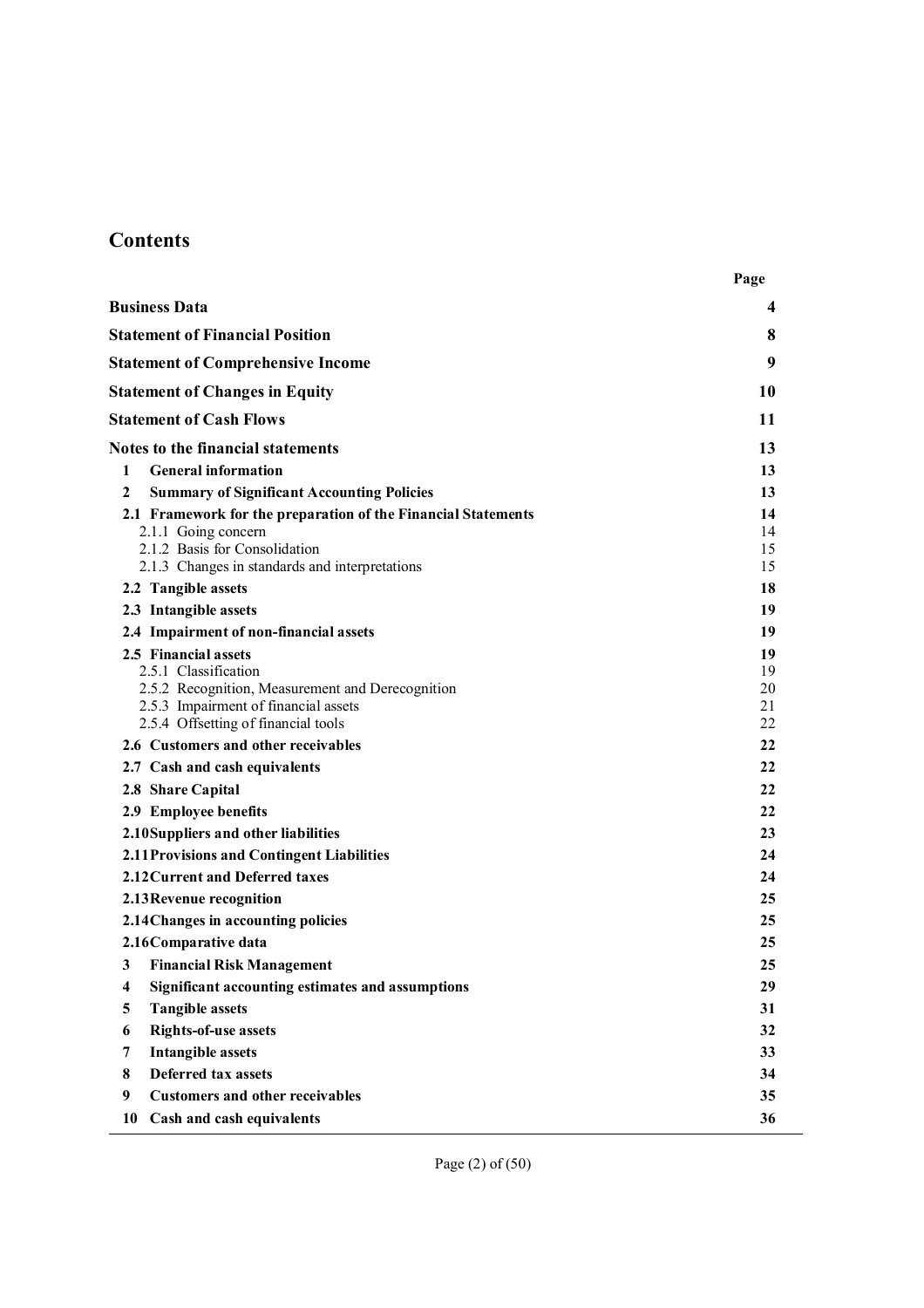|    | 11 Share Capital                                                        | 37 |
|----|-------------------------------------------------------------------------|----|
|    | 12 Reserves                                                             | 38 |
|    | 13 Liabilities for personnel benefits due to termination of the service | 39 |
|    | 14 Suppliers and other liabilities                                      | 40 |
|    | 15 Lease liabilities                                                    | 41 |
|    | <b>16</b> Employee Benefits                                             | 42 |
|    | 17 Revenue from customer contracts                                      | 42 |
|    | 18 Expenses by category                                                 | 43 |
| 19 | <b>Other income</b>                                                     | 44 |
|    | 20 Financial expenses - net                                             | 45 |
| 21 | Income tax                                                              | 45 |
|    | 22 Cash flows for operating activities                                  | 47 |
| 23 | Contingent liabilities and legal cases                                  | 48 |
|    | 24 Transactions with related parties                                    | 49 |
| 25 | Subsequent events                                                       | 50 |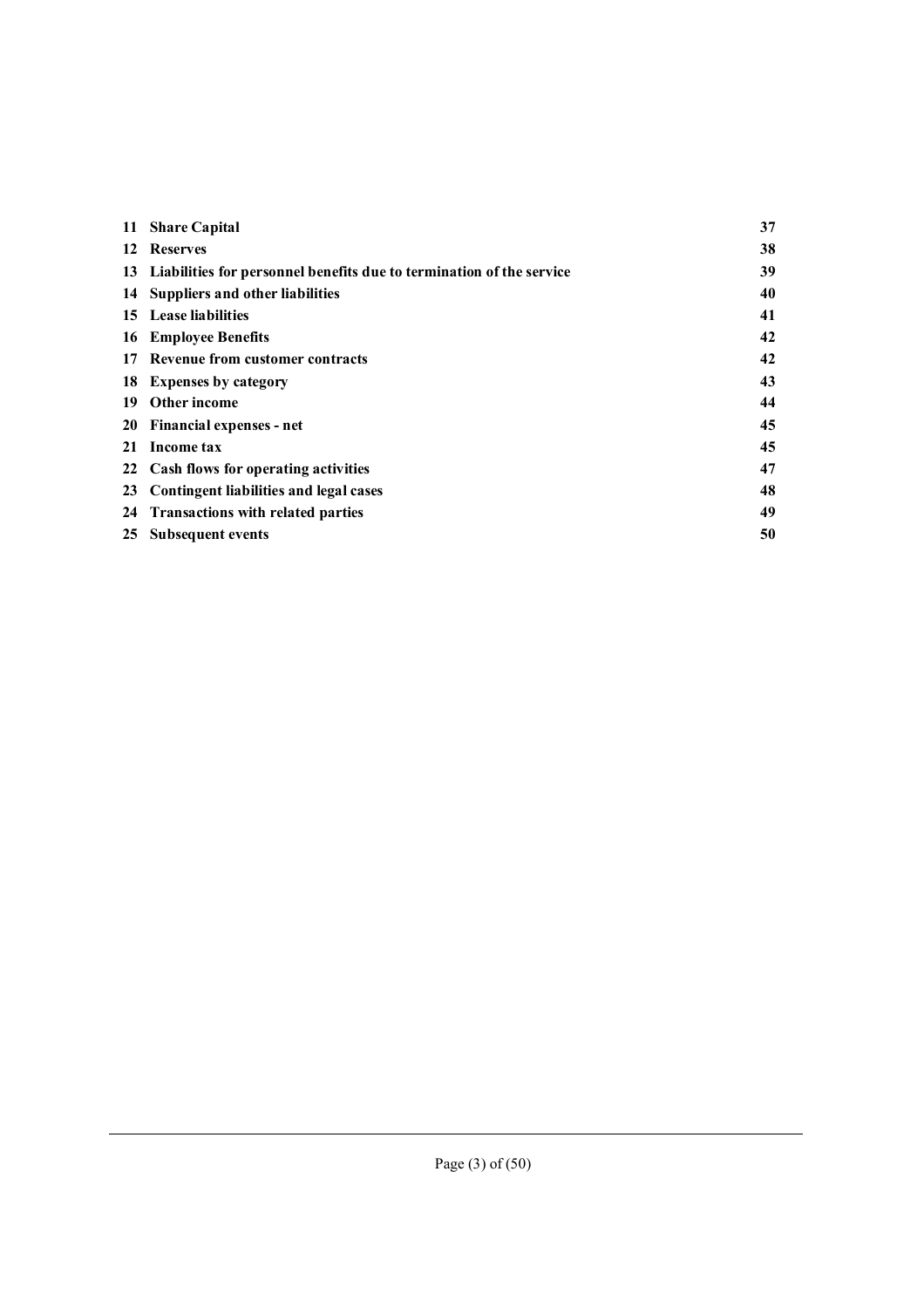## **Business Data**

| <b>Board of Directors</b> | Ioannis Fotopoulos, Chairman of the Board (since 31/12/2020)<br>$\ddot{\phantom{1}}$ |                                                                                       |  |
|---------------------------|--------------------------------------------------------------------------------------|---------------------------------------------------------------------------------------|--|
|                           |                                                                                      | Sarantos Kyriakopoulos, Chairman of the BoD (since 31/12/2020)                        |  |
|                           |                                                                                      | Petros Papasotiriou, Managing Director (until 23/1/2020)                              |  |
|                           |                                                                                      | Dionysios Belekoukias, Managing Director (since 23/1/2020)                            |  |
|                           |                                                                                      | Christoforos Antotsios, member (until 23/07/20)                                       |  |
|                           |                                                                                      | Nikolaos Pefkianakis, member                                                          |  |
|                           |                                                                                      | Ioannis Kalathas, member                                                              |  |
|                           |                                                                                      | Stefanos Papadimitriou, member                                                        |  |
|                           |                                                                                      | Dimitrios Dimakos, member (since 23/07/20)                                            |  |
|                           |                                                                                      | Konstantinos Kritikos, member (Employee Representative)                               |  |
|                           |                                                                                      |                                                                                       |  |
|                           |                                                                                      | Address of Company's Headquarters: 284 El. Venizelou Avenue - 17675 Kallithea, Athens |  |

**General Commercial Registry (G.E.MI.):** 121575601000

**Audit firm:** ERNST & YOUNG (HELLAS)

The annual financial statements are an integral part of the Annual Financial Report, which is available at: https://www.Asprofos.gr

CERTIFIED AUDITORS-ACCOUNTANTS S.A.

8Β CHIMARRAS, 15125 MAROUSSI

SOEL Reg. No. OF COMPANY 107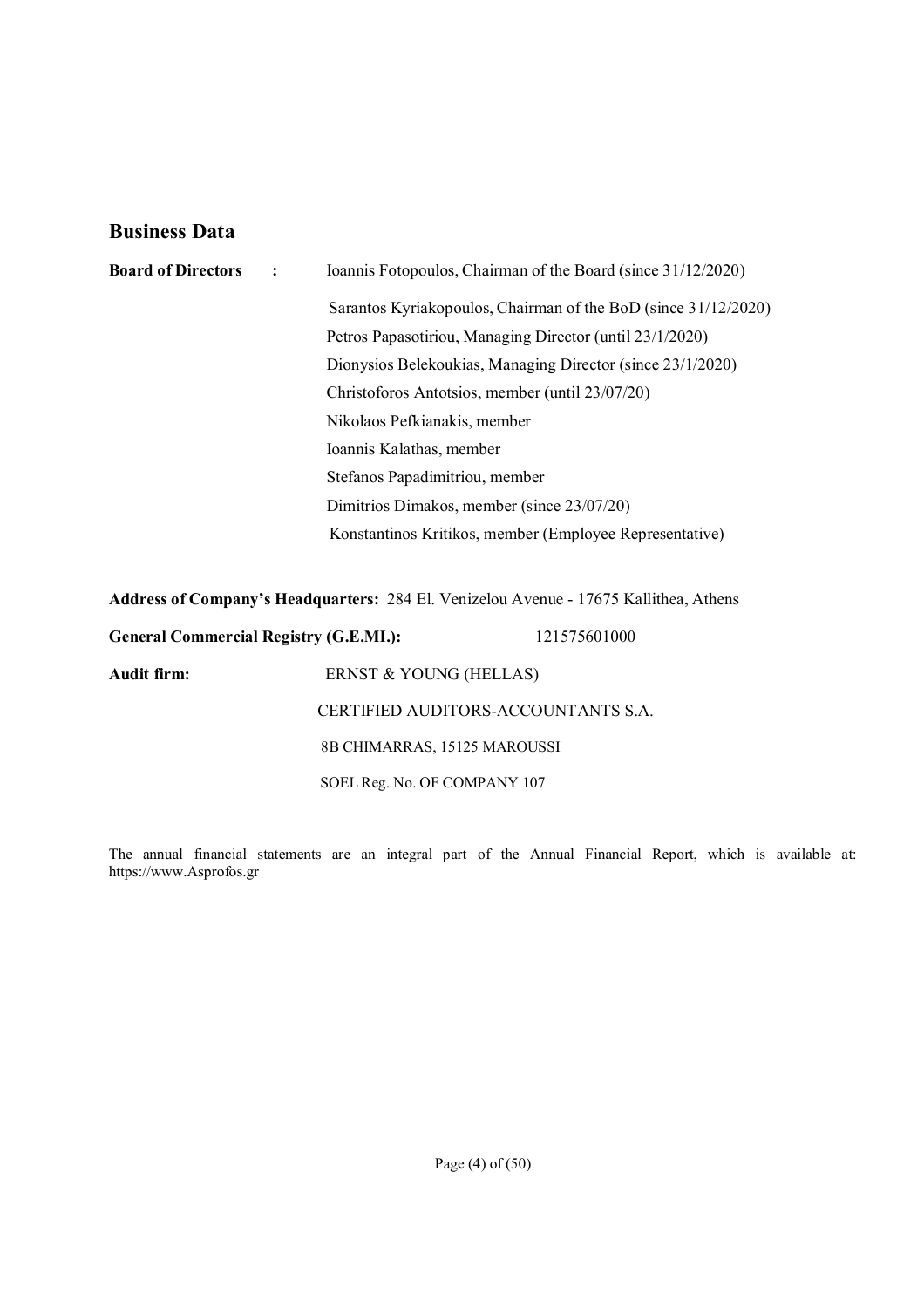#### **Report by an Independent Certified Auditor-Accountant**

To the Shareholders of the company "Asprofos Engineering S.A."

#### **Audit Report on the Financial Statements**

#### **Opinion**

We have audited the accompanying financial statements of "Asprofos Engineering S.A." (the Company), which comprise of the statement of financial position as at 31 December 2020, the statements of comprehensive income, changes in equity and cash flows for the fiscal period that ended on that date, and a summary of significant accounting policies and methods and other explanatory information.

In our opinion, the accompanying financial statements present fairly, in all fundamental respects, the financial position of the Company "Asprofos Engineering S.A." as at 31 December 2020, its financial performance and its cash flows for the year that ended then in accordance with International Financial Reporting Standards (IFRS) as adopted by the European Union.

#### **Base of opinion**

We conducted our audit in accordance with the International Auditing Standards (IAS) included in the Greek Legislation. Our responsibilities, pursuant to these standards, are described further in the section of our report "Auditor's responsibilities relating to the financial statements audit". We are independent of the Company throughout our appointment, in accordance with the Code of Conduct for Professional Auditors of the Board of International Standards of Conduct for Auditors, as it has been incorporated in the Greek Legislation and the requirements of conduct relating to the financial statements audit in Greece, and we have fulfilled our ethical obligations pursuant to the requirements of the applicable legislation and the aforementioned Code of Conduct. We believe that the audit evidence we have obtained are sufficient and suitable to provide a basis for our opinion.

#### **Other information**

The Management is responsible for the other information. Other information is included in the Management Report of the Board of Directors, which is referred to the "Report on Other Legal and Regulatory Requirements", and any other information, which is either required by special provisions of law or the Company has incorporated optionally, but does not include the financial statements and the audit report on them.

Our opinion on the financial statements does not cover other information and we do not express, with this opinion, any form of conclusion regarding assurance on them.

As far as our audit on the financial statements is concerned, our responsibility is to read the other information and, in this way, to examine whether the other information is substantially inconsistent with the financial statements or the knowledge we have acquired during the audit or otherwise it appears to be substantially incorrect. If, on the basis of the works we have carried out, we come to the conclusion that there is a substantial error in the other information, we are obliged to report this fact. We have nothing to say about this issue.

#### **Responsibilities of the Management on the financial statements**

Notes to the financial statements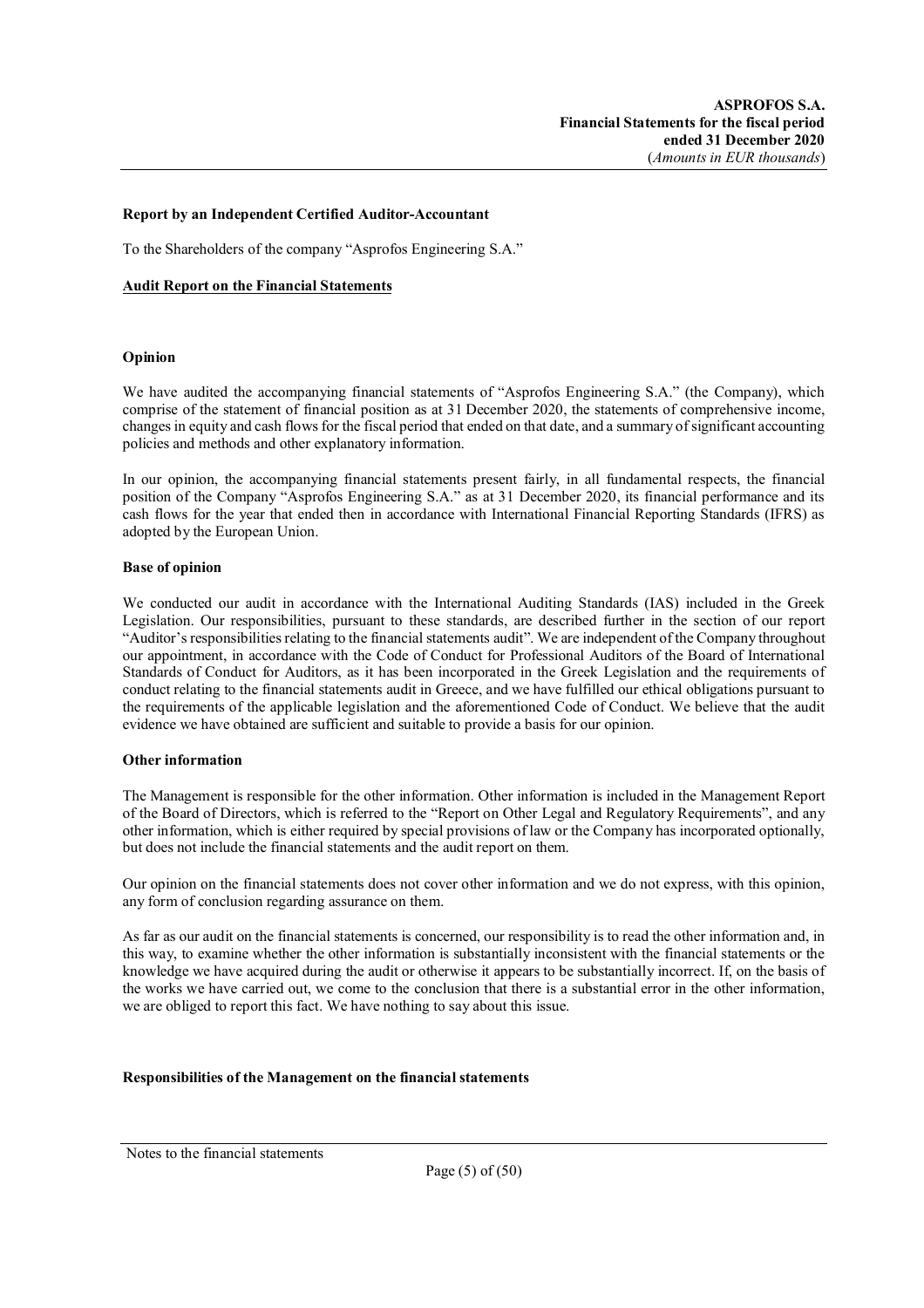Management is responsible for the preparation and fair presentation of the financial statements in accordance with IFRS as adopted by the European Union, and for those safeguards concerning the internal audits that management considers necessary for the preparation of the financial statements exempt from fundamental error due either to deceit or error.

During the financial statements preparation, the Management is responsible for the evaluation of the Company's ability to continue its activity, disclosing - where applicable - the issues relating to the continuing activity and use of the accounting basis of the continuing activity, unless the Management intends either to liquidate the Company or to discontinue their activity or does not have other realistic alternative than to proceed to these actions.

### **Auditor's responsibilities relating to the financial statements audit**

Our goals are to obtain a reasonable assurance about whether or not the financial statements, as a whole, are free of a substantial error, which is due to fraud or error, as well as to issue an auditor's report, which includes our opinion. The reasonable assurance constitutes a high level assurance, but it is not a guarantee that the audit carried out in accordance with the IAS, as they have been incorporated into the Greek Legislation, will always detect a substantial error, where it exists. Mistakes may result from fraud or error and are considered substantial when, individually or together, it could reasonably be expected that they would affect the economic decisions of the users, which are taken based on the financial statements.

As task of the audit, in accordance with the IAS as incorporated into the Greek Legislation, we exercise a professional judgement and we obtain a professional skepticism throughout the audit. Furthermore:

- We identify and evaluate the risks of a substantial mistake in the financial statements, which is due to either fraud or error, by designing and performing audit procedures that correspond to these risks, and we obtain audit evidence that is sufficient and suitable to provide a basis for our opinion. The risk of non-identification of a substantial mistake, which is due to fraud, is higher than the risk, which is due to error, since the fraud can include collusion, forgery, deliberate omissions, false assurances or circumvention of the safeguards concerning the internal audits.
- We understand the safeguards concerning the internal audits that are relevant to the audit, for the purpose of the design of audit procedures, but not for the purpose of an opinion on the effectiveness of the safeguards concerning the internal audits of the Company.
- We evaluate the appropriateness of the accounting principles and practices used and the reasonableness of accounting estimates and the relevant disclosures made by Management.
- We take decisions on the appropriateness of the use by Management of the accounting basis of the continuing activity and on the basis of the audit evidence acquired for whether or not there is a substantial uncertainty regarding facts or conditions, which can indicate a substantial uncertainty regarding the Company's ability to continue its activity. If we come to the conclusion that there is a substantial uncertainty, we are obliged to draw attention in the auditor's report to the relevant disclosures of the financial statements or, if these disclosures are insufficient, to differentiate our opinion. Our conclusions are based on audit evidence acquired until the date of the auditor's report. However, future events or circumstances may have as a result for the Company to discontinue its operation as a continuing activity.
- We evaluate the overall presentation, the structure and the content of the financial statements, including the disclosures, as well as whether or not the financial statements depict the underlying transactions and the facts in a way that the reasonable presentation is achieved.

Among other issues, we disclose to Management the proposed range and the timeline of the audit, as well as important findings of the audit, including any significant omissions we may detect during our audit regarding the safeguards concerning the internal audit.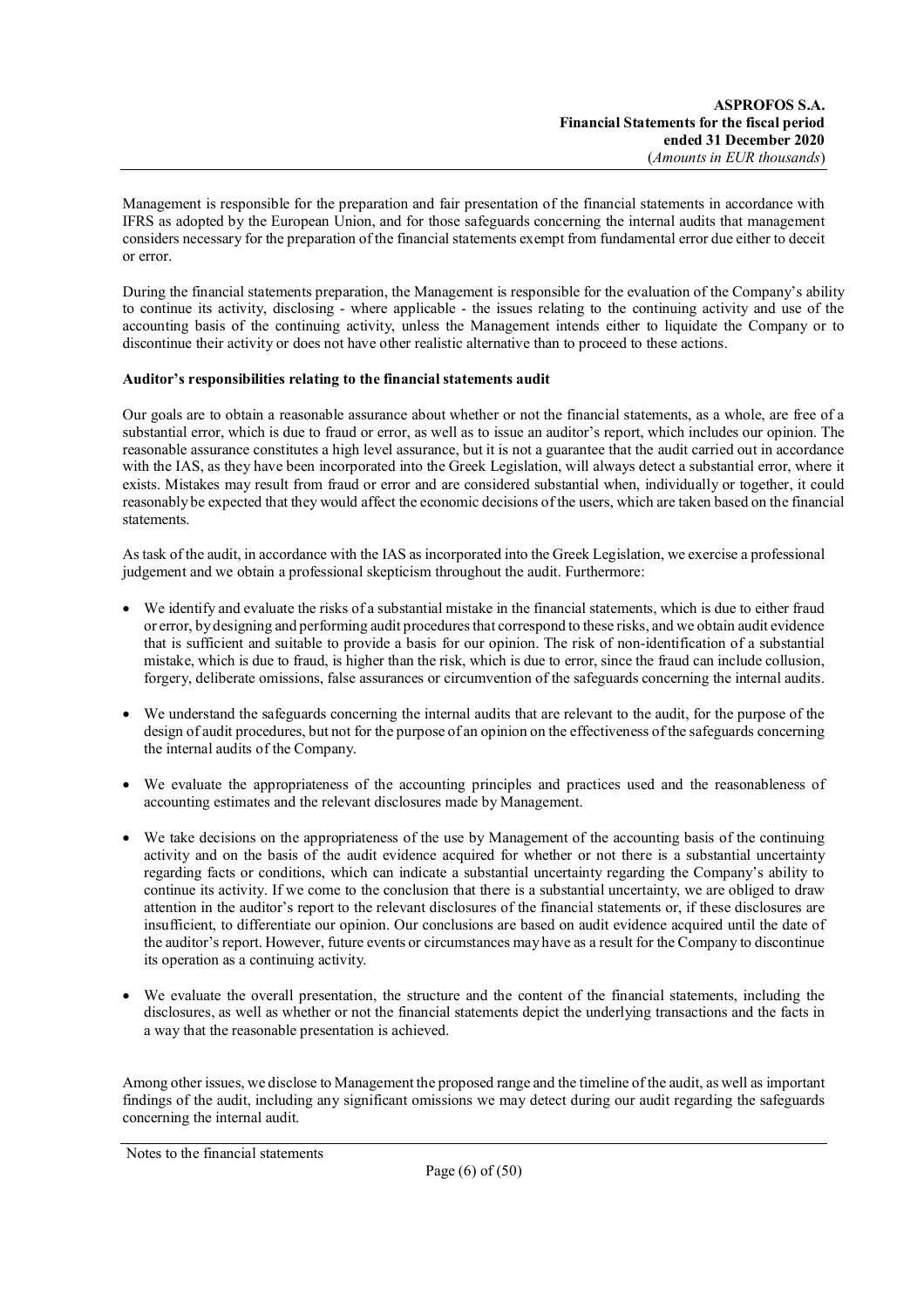### **Report on Other Legal and Regulatory Requirements**

Taking into consideration that the management is responsible for the preparation of the Management Report of the Board of Directors, in accordance with the provisions of paragraph 5 of article 2 (part B) of Law 4336/2015, we note that:

- a) In our opinion, the Management Report of the Board of Directors has been prepared in accordance with the applicable legal requirements of Article 150 of Law 4548/2018 and its content corresponds to the attached financial statements of the fiscal year ended 31 December 2020.
- b) Based on the knowledge we acquired during our audit, for the company "Asprofos Engineering S.A." and its environment, we have not identified material inaccuracies in the Management Report of the Board of Directors.
- c) In note 2.1.1 on the Financial Statements, reference is made to the fact that the Total Equity of the Company at 31 December 2020 has become negative and therefore the conditions of par. 4 of Article 119 of Law 4548/2018 are met, as well as the measures by the Management to resolve this issue.

Athens, August 2, 2021

Vasileios Tzifas SOEL Reg. No. 130011

ERNST & YOUNG (HELLAS) CERTIFIED ACCOUNTANTS S.A. 8Β CHIMARRAS, 15125 MAROUSSI SOEL Reg. No. OF COMPANY 107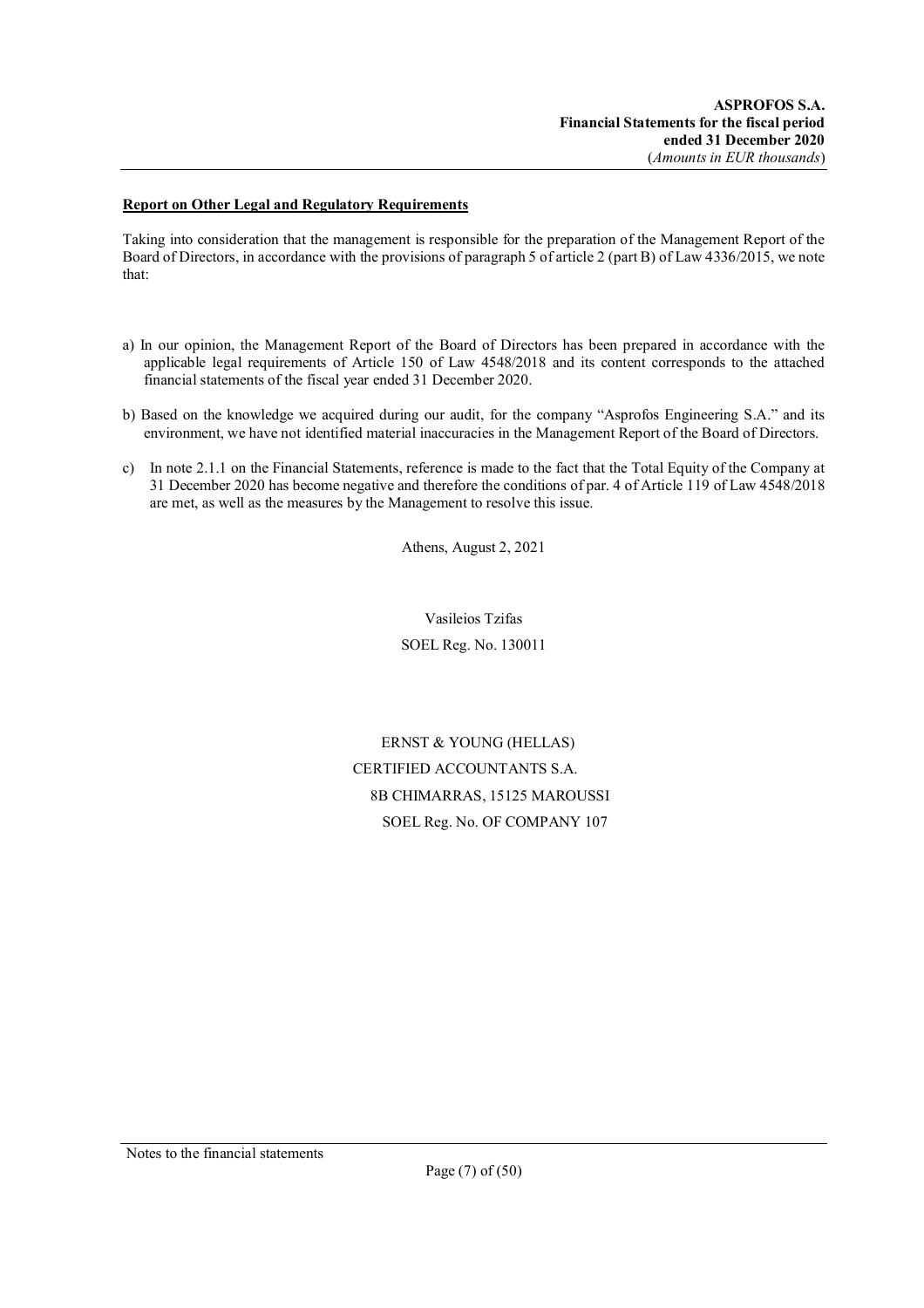# **Statement of Financial Position**

|                                     | <b>Note</b>    | 31 December 2020 | 31 December 2019 |
|-------------------------------------|----------------|------------------|------------------|
| <b>ASSETS</b>                       |                |                  |                  |
| <b>Fixed assets</b>                 |                |                  |                  |
| Tangible assets                     | 5              | 1,610            | 1,603            |
| Rights-of-use assets                | 6              | 92               | 98               |
| Intangible assets                   | $\overline{7}$ | 108              | 69               |
| Other long-term receivables         |                | 11               | 11               |
| Deferred tax assets                 | 8              | 679              | 623              |
|                                     |                | 2,500            | 2,404            |
| <b>Current assets</b>               |                |                  |                  |
| Customers and other receivables     | 9              | 1,844            | 2,793            |
| Cash and cash equivalents           | 10             | 738              | 1,055            |
|                                     |                | 2,582            | 3,848            |
| <b>Total Assets</b>                 |                | 5,082            | 6,252            |
|                                     |                |                  |                  |
| <b>EQUITY</b>                       |                |                  |                  |
| Share Capital                       | 11             | 4,692            | 6,687            |
| Reserves                            | 12             | 528              | 699              |
| Retained earnings                   |                | (6,514)          | (7, 418)         |
| <b>Total equity</b>                 |                | (1,294)          | (32)             |
| <b>LIABILITIES</b>                  |                |                  |                  |
| <b>Non-current liabilities</b>      |                |                  |                  |
| Provisions for staff departures     | 13             | 3,959            | 3,629            |
| Lease liabilities                   | 15             | 49               | 53               |
|                                     |                | 4,008            | 3,682            |
| <b>Current liabilities</b>          |                |                  |                  |
| Suppliers and other liabilities     | 14             | 2,323            | 2,556            |
| Lease liabilities                   | 15             | 45               | 46               |
|                                     |                | 2,368            | 2,602            |
| <b>Total liabilities</b>            |                | 6,376            | 6,284            |
| <b>Total equity and liabilities</b> |                | 5,082            | 6,252            |

The notes on pages 13-50 are an integral part of these Financial Statements.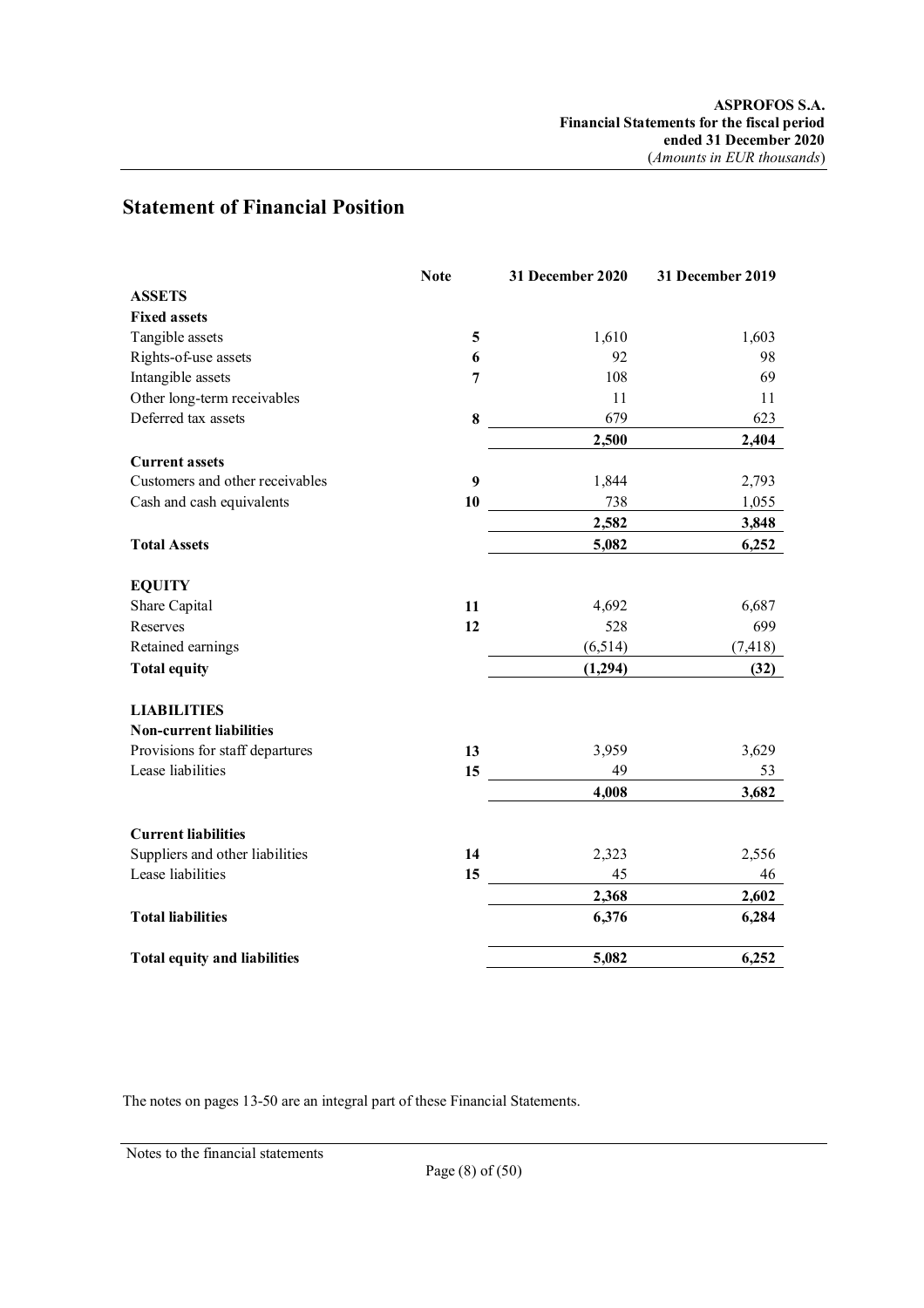# **Statement of Comprehensive Income**

### **Year ended**

|                                        | <b>Note</b> | 31 December 2020 | 31 December 2019 |
|----------------------------------------|-------------|------------------|------------------|
| <b>Revenue from customer contracts</b> | 17          | 10,114           | 11,316           |
| Cost of goods sold                     | 18          | (10, 964)        | (11,773)         |
| <b>Gross profit</b>                    |             | (850)            | (457)            |
| Administrative and disposal expenses   | 18          | (2,865)          | (3,578)          |
| Other income                           | 19          | 129              | 31               |
| <b>Operating profit or loss</b>        |             | (3,586)          | (4,004)          |
| Financial income                       |             | 0                | 4                |
| Financial expenses                     | 20          | (30)             | (47)             |
| Financial expenses of leasing          | 20          | (2)              | (2)              |
| Net financial expenses                 | 20          | (32)             | (45)             |
| Profit/(loss) before tax               |             | (3,618)          | (4,049)          |
| Income tax                             | 21          |                  | (16)             |
| Net profit/(loss) for the year         |             | (3,616)          | (4,065)          |
|                                        |             |                  |                  |

### **Items that will not be classified in the statement of profit or loss**

|                                                                | 31 December 2020 | 31 December 2019 |  |
|----------------------------------------------------------------|------------------|------------------|--|
| Actuarial gains/(losses) from defined-benefit<br>pension plans | (225)            | 72               |  |
| Deferred taxes on<br>actuarial losses/gains                    | 54               | (24)             |  |
|                                                                | (3,787)          | (4,017)          |  |

The notes on pages 13-50 are an integral part of these Financial Statements.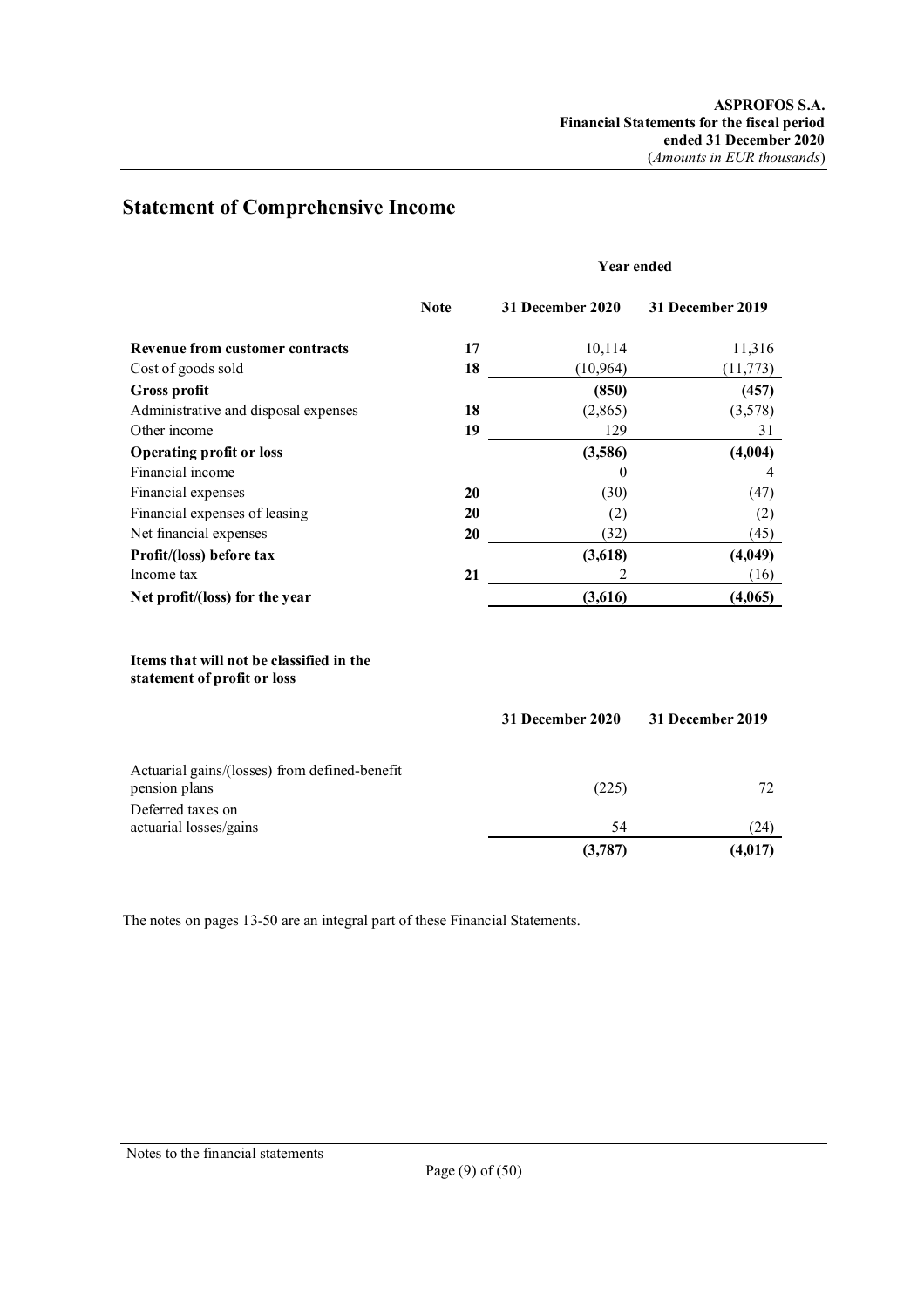# **Statement of Changes in Equity**

|                                                                     | <b>Share Capital</b> | <b>Reserves</b> | <b>Retained</b><br>earnings | <b>Total</b><br>equity |
|---------------------------------------------------------------------|----------------------|-----------------|-----------------------------|------------------------|
| <b>Balance 1 January 2019</b>                                       | 12,030               | 651             | (15,359)                    | (2,678)                |
| Reduction of share capital by loss offsetting                       | (12,006)             |                 | 12,006                      |                        |
| Share Capital Increase                                              | 6,663                |                 |                             | 6,663                  |
| Net actuarial (losses)/gains from defined-<br>benefit pension plans |                      | 48              |                             | 48                     |
| Net profit/(loss) for the year                                      |                      |                 | (4,065)                     | (4,065)                |
| Total comprehensive (expenses)/income for<br>the year               | (5,343)              | 48              | 7,941                       | 2,646                  |
| <b>Balance 31 December 2019</b>                                     | 6,687                | 699             | (7, 418)                    | (32)                   |
| <b>Balance on 1 January 2020</b>                                    | 6,687                | 699             | (7, 418)                    | (32)                   |
| Reduction of share capital by loss offsetting                       | (4,520)              |                 | 4,520                       |                        |
| Share Capital Increase                                              | 2,525                |                 |                             | 2,525                  |
| Net actuarial (losses)/gains from defined-<br>benefit pension plans |                      | (171)           |                             | (171)                  |
| Net profit/(loss) for the year                                      |                      |                 | (3,616)                     | (3,616)                |
| Total comprehensive (expenses)/income for<br>the year               | (1,995)              | (171)           | 904                         | (1,262)                |
| <b>Balance 31 December 2020</b>                                     | 4,692                | 528             | (6,514)                     | (1, 294)               |

The notes on pages 13-50 are an integral part of these Financial Statements.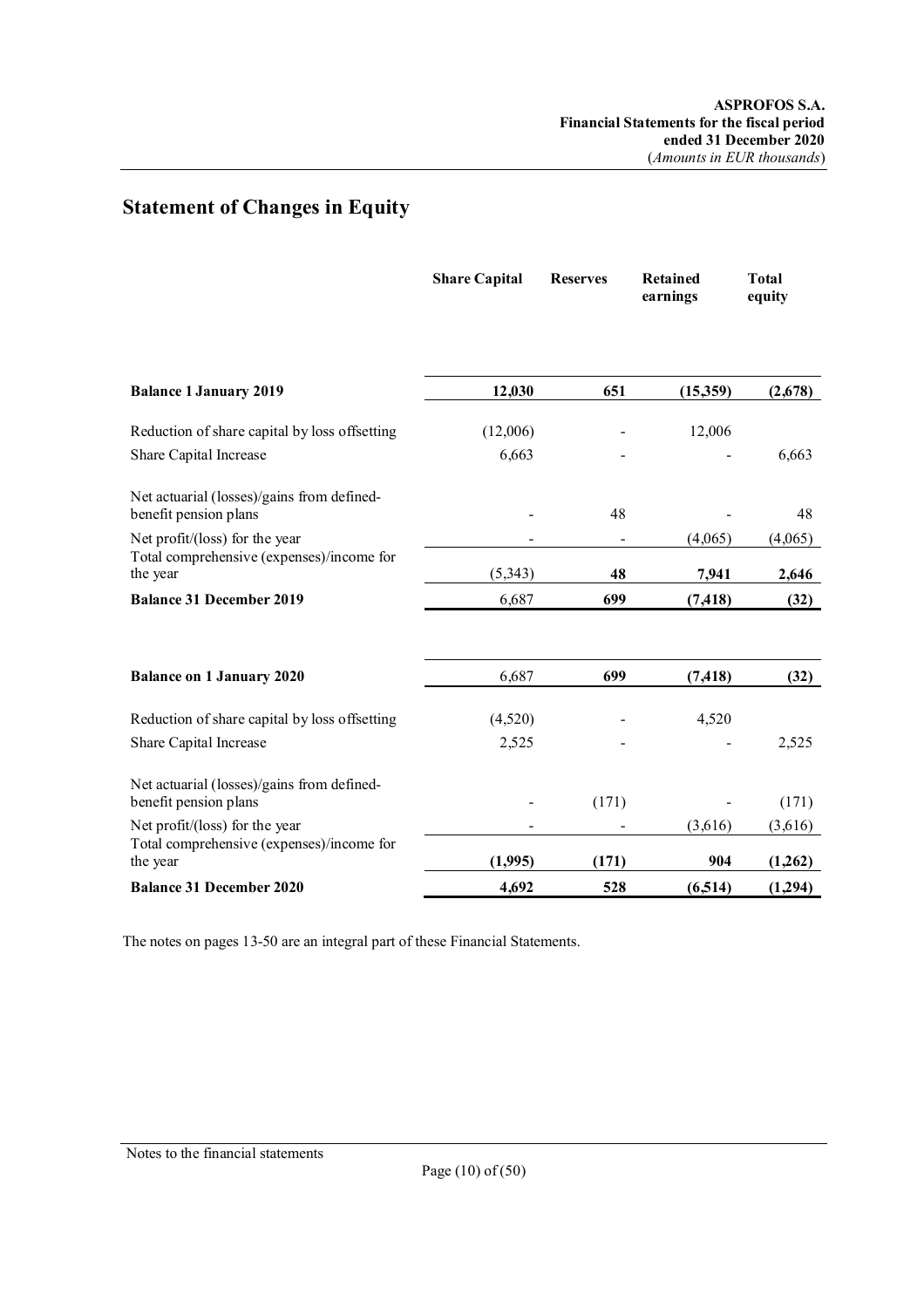# **Statement of Cash Flows**

|                                                                                                                  |                        | <b>Year ended</b> |                  |
|------------------------------------------------------------------------------------------------------------------|------------------------|-------------------|------------------|
|                                                                                                                  | <b>Note</b>            | 31 December 2020  | 31 December 2019 |
| Cash flows from operating activities                                                                             |                        |                   |                  |
| Net cash outflows from operating activities                                                                      | 22                     | (2,551)           | (5,469)          |
| Interest paid                                                                                                    | 20                     | (30)              | (47)             |
| Net cash flows from operating activities                                                                         |                        | (2,581)           | (5,516)          |
|                                                                                                                  |                        |                   |                  |
| <b>Cash flows from investment activities</b><br>Purchases of tangible fixed assets and                           |                        |                   |                  |
| intangible assets                                                                                                | 5,6,7                  | (215)             | (113)            |
| Interest Income                                                                                                  | 20                     |                   | 4                |
| Net cash flows from investment activities                                                                        |                        | (215)             | (109)            |
| Cash flows from financing activities                                                                             | <b>Statement</b><br>of |                   |                  |
| Share capital increase                                                                                           | changes<br>in equity   | 2,525             | 6,663            |
| Payment of lease liabilities                                                                                     | 6                      | (47)              | (55)             |
| Net cash flows from financing activities                                                                         |                        | 2,478             | 6,608            |
| Net increase (decrease) in cash and cash<br>equivalents                                                          |                        | (317)             | 983              |
| Cash and cash equivalents at the<br>beginning of the year<br>Increase (Decrease) in cash and cash<br>equivalents | 10                     | 1,055             | 72<br>983        |
| Cash and cash equivalents at the end of                                                                          |                        | (317)             |                  |
| the year                                                                                                         | 10                     | 738               | 1,055            |

The notes on pages 13-50 are an integral part of these Financial Statements.

Notes to the financial statements

Page (11) of (50)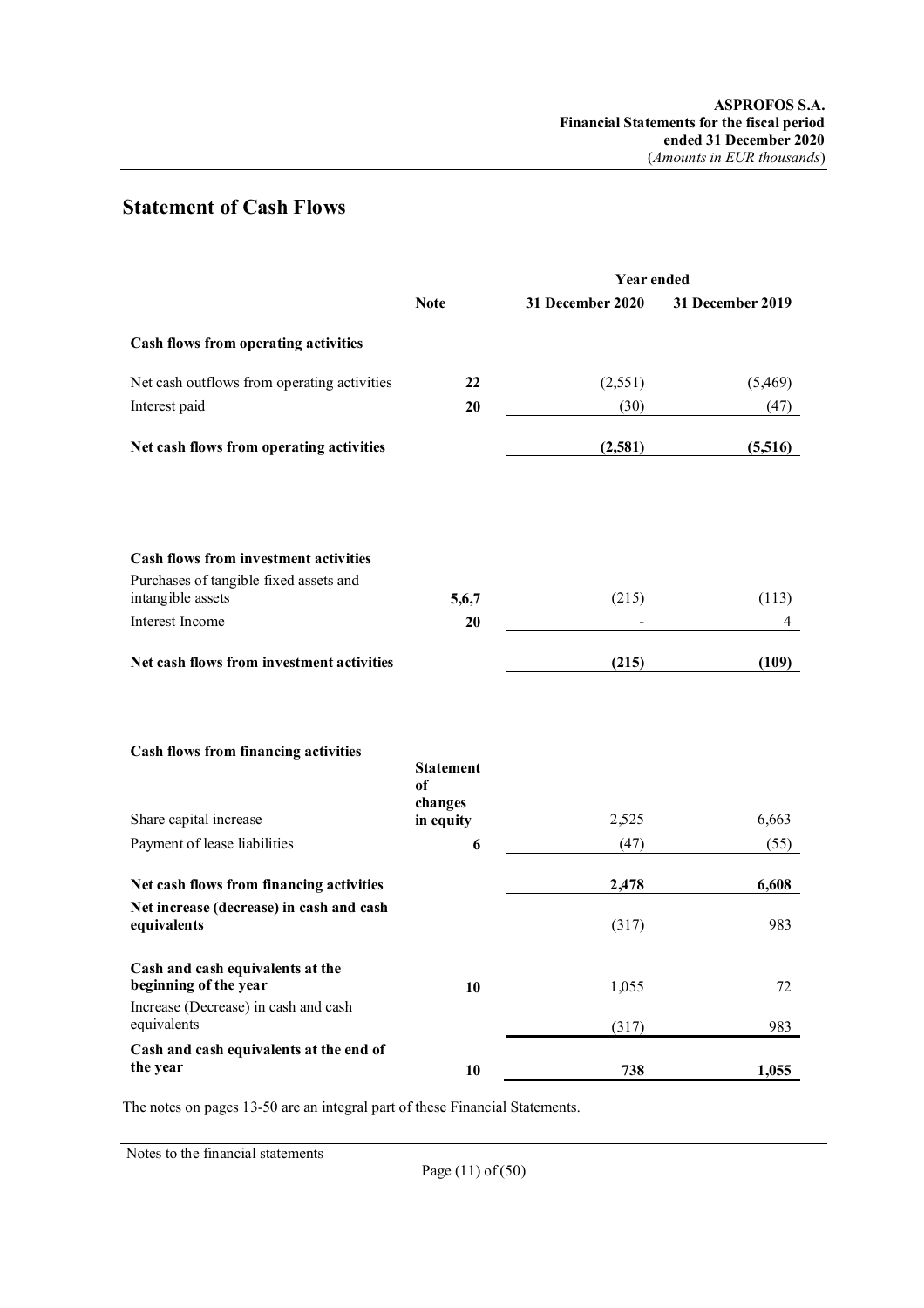The financial statements for the year 2020 were approved by the Board of Directors on 27/07/2021.

BoD Chairperson Managing Director Chief Financial & Administrative Services **Officer** 

Head of Financial Services

Ioannis Fotopoulos Dionysios Belekoukias Dimitrios Gavriilidis Anastasia Gkioka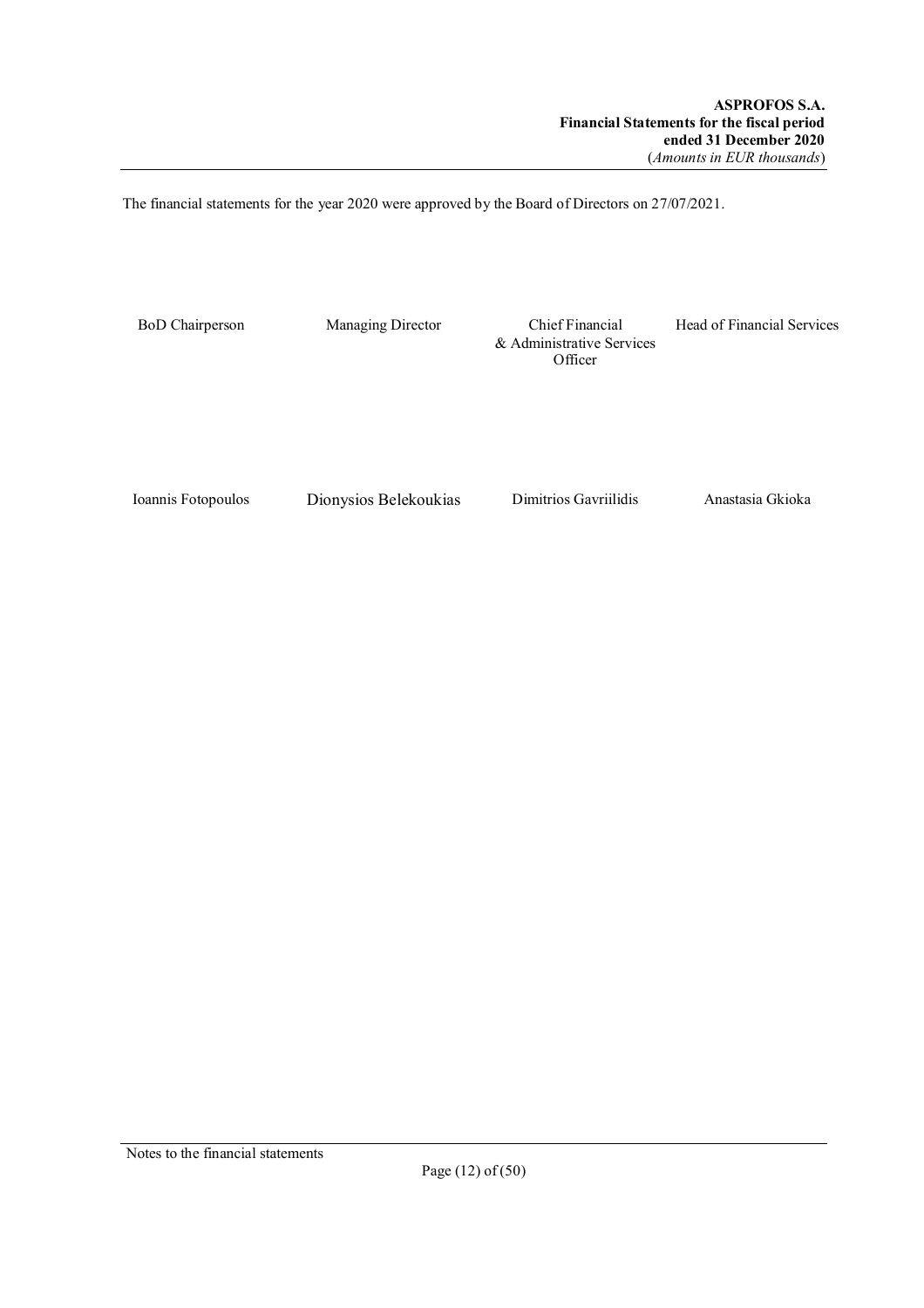## **Notes to the financial statements**

## **1 General information**

The company ASPROFOS ENGINEERING S.A. (hereinafter referred to as the "Company" or "ASPOFOS") is a 100% subsidiary of the company HELLENIC PETROLEUM S.A. (HELPE S.A.). The Company provides specialized services in the field of industrial investments focusing in the investments of refineries, natural gas and infrastructure projects, ranging from feasibility studies, basic design and detailed design to construction supervision and start-up services.

The Company is headquartered in Greece at 284 El. Venizelou Avenue, Kallithea, P.C. 17675. The Company's website address is *www.asprofos.gr.*

The Company's term is fixed until 31 December 2100 and may be extended by decision of the General Meeting of shareholders.

Early in 2015, the Company established a branch in Albania, based in Tirana. The branch engaged in the provision of services for the preparation of installation permits concerning the installation of the transatlantic pipeline (TAP) in the Albanian territory, i.e. a project that was terminated during the fiscal year 2016.

The branch, by the decision of the Board of Directors No. 744 dated 30.10.2018, has been indefinitely suspended by decision number CN-016143-11-18 of the Albanian Ministry of Finance.

The accounting principles applied for the calculation and identification of the accounting figures are the same as those applied in the consolidated financial statements of the Hellenic Petroleum Group (the "Group") as at 31 December 2020. The functional currency and the Company's reporting currency is the Euro and the financial data presented in these Financial Statements are expressed in EUR thousands, unless otherwise indicated.

These Financial Statements for the fiscal year ended 31 December 2020 were approved for publication by the Company's Board of Directors on 27 July 2021. The Company's shareholders are able to modify the Financial Statements following their publication. The financial statements are available to users at the Company's website: www.asprofos.gr .

## **2 Summary of Significant Accounting Policies**

The accounting policies adopted in the preparation of the Financial Statements are presented below. The accounting policies have been consistently applied to all periods presented, unless otherwise stated. These policies have been consistently applied to all fiscal years presented, unless otherwise stated.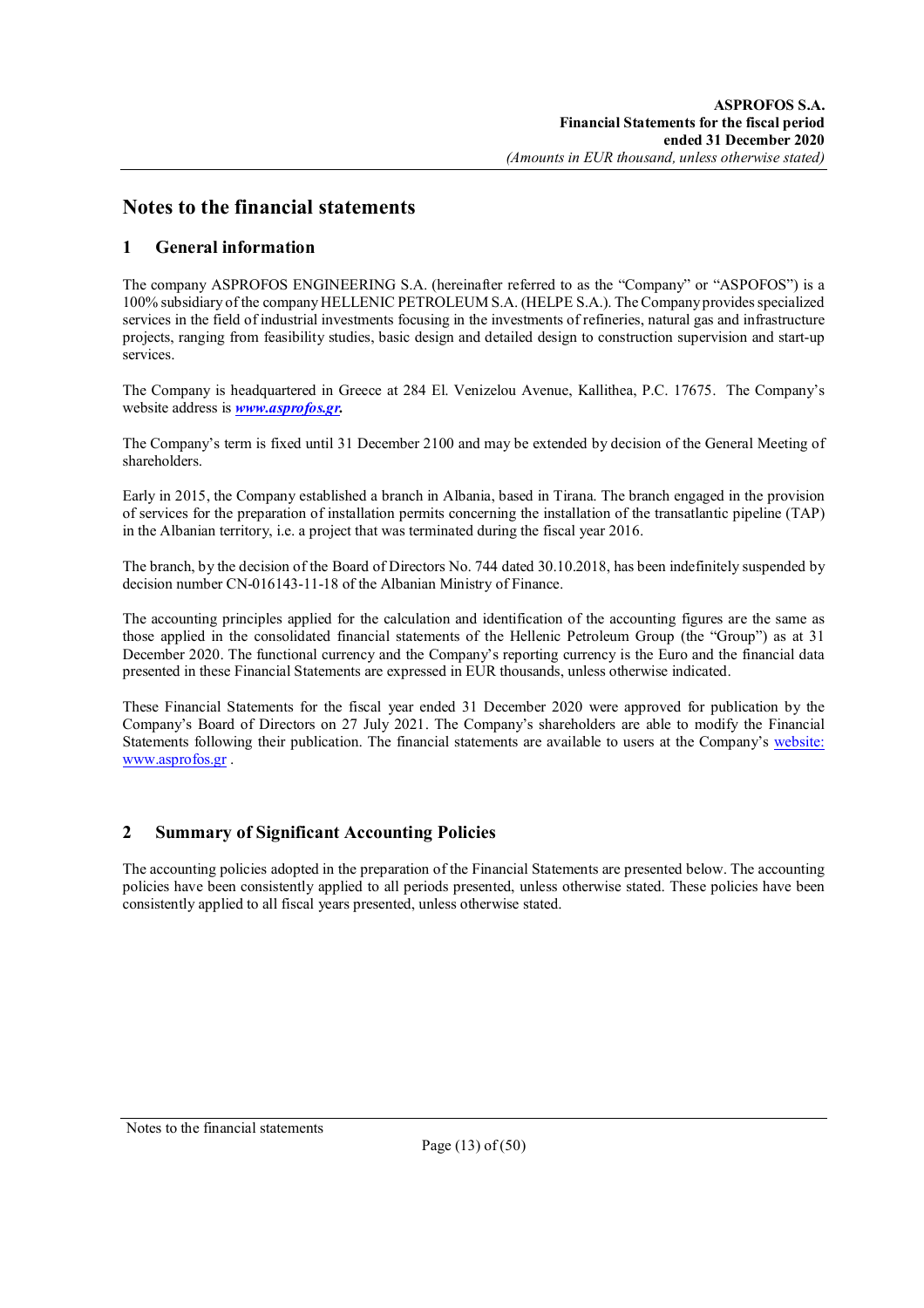## **2.1 Framework for the preparation of the Financial Statements**

The financial statements of Asprofos S.A. for the year ended 31 December 2020 have been prepared in accordance with the International Financial Reporting Standards (IFRS) issued by the International Accounting Standards Board (IASB) and adopted by the European Union, and reasonably present the financial position, the profit or loss, and the cash flows on going-concern basis, which presupposes that the Company has business plans to avoid discontinuation of its operations. Taking into account the above issues, the Management believes that (a) the going-concern basis is the appropriate basis for the preparation of this financial information while (b) Company assets and liabilities are fairly presented in accordance with the accounting principles it applies.

The Financial Statements have been prepared according to the historical cost principle.

The preparation of the Financial Statements in accordance with the IFRS, requires that the Company's Management exercises its judgment as well as estimates in applying the accounting principles for the calculation of various accounting figures. The areas involving a higher degree of judgment or complexity, or areas where assumptions and estimates are significant to the Financial Statements are stated in note 4 "Critical accounting estimates and assumptions". These estimates are based on the perception of the events and actions by the Company's management and actual events may differ from these estimates.

## **2.1.1 Going concern**

The financial statements of 31 December 2020 have been prepared on the basis of the IFRS and present the financial position, profit and loss and cash flows of the Company based on the going-concern principle, having first taken into account macroeconomic and microeconomic factors and their effects in Company activities. In particular, in order to assess the possible impact on its liquidity and financial performance, under the stressful conditions of the CoViD-19 pandemic.

The CoViD-19 pandemic has increased the inherent uncertainty of the assessment of its impact on the economy and its business activities. During 2020 and early 2021, travel restrictions around the world were relaxed and then reimposed at different levels, depending on the pandemic data available to governments. In order to address the health and economic aspects of the pandemic, governments, including the Greek one, have launched ongoing mass vaccination programs to cover the entire population. In countries where vaccination has progressed, the first signs indicate that hospitalizations and cases have been positively affected. Efficacy and vaccination rate will be the determining factors for the recovery and restart of the global economy and the Greek economy as a whole. The Management will continue to monitor the situation closely and will assess any possible further impact on the Company's financial position and financial results.

In the context of the above, the Management reasonably believes, taking into account the financial situation of the Company, and given the financial support by the parent company Hellenic Petroleum S.A., that the Company has the appropriate resources to continue to operate in the foreseeable future and the ability to fulfill its current obligations, and concludes that there is no significant uncertainty about the continuation of its business activity.

*Development of activities*: The revenue forecasts for 2020 largely depend on HELLENIC PETROLEUM S.A. Group projects and to a lesser degree on other customers. Promotions that were launched three years ago in the Eastern European and the Middle East markets continue unabated.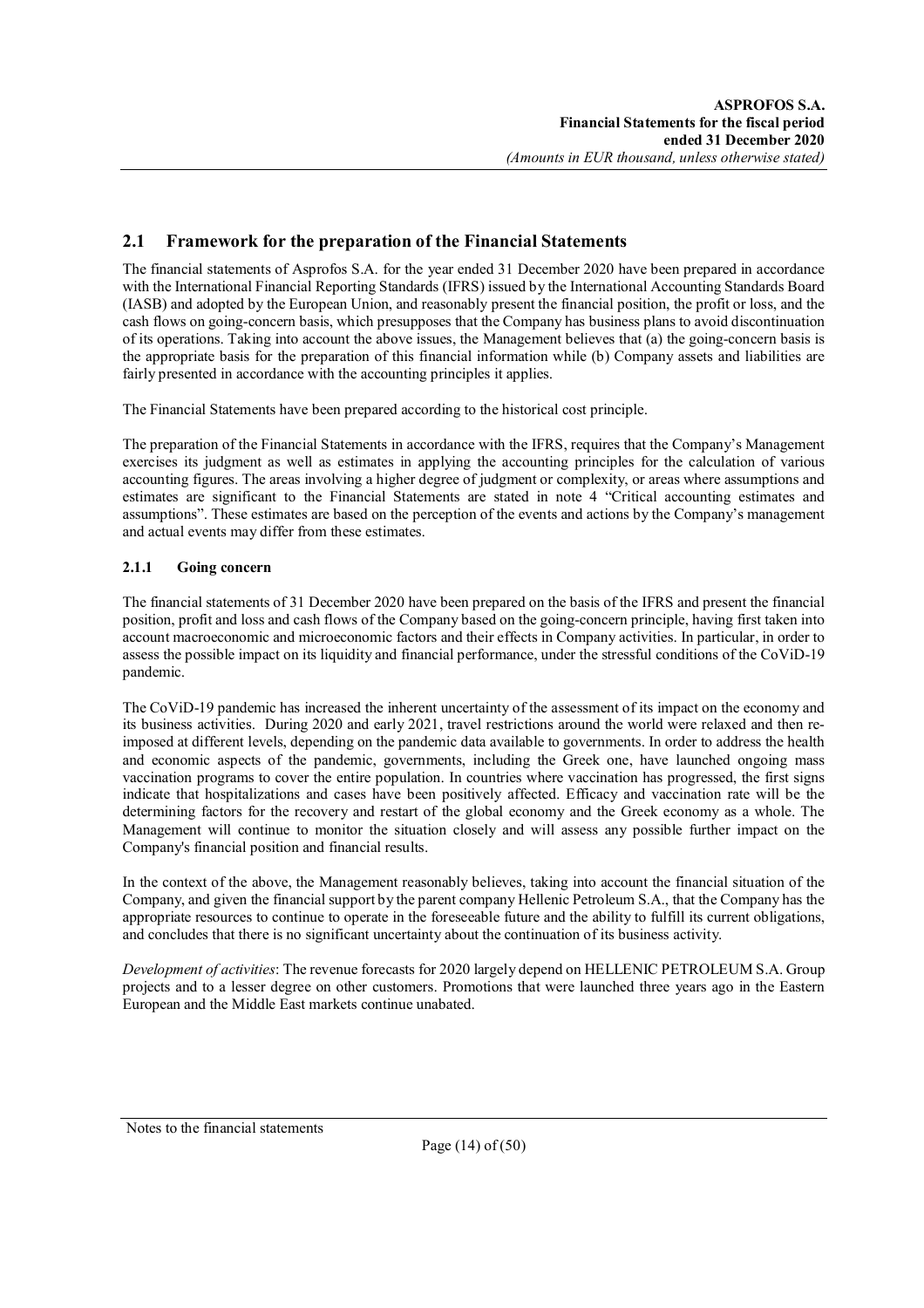On 29/07/2020, the Extraordinary General Meeting of the Company decided to reduce the Company's share capital by  $\epsilon$  4,5 million with offsetting losses and increase the Company's share capital by  $\epsilon$  (2.5 million).

On 31 December 2020, the Company's total equity is negative and amounts to EUR (1.294) thousand.

The Parent Company continues to financially support the Company, so that it is able to seamlessly continue its activity, providing the necessary financial support. In this context, following a proposal of Asprofos by the noteproposal of its Managing Director dated 20/05/2021, the management of Hellenic Petroleum decided to decrease the Company's share capital by  $\epsilon$  6 million by cancelling 205,000 shares with a par value of  $\epsilon$  29.35 each and offsetting losses, and increase the share capital of ASPROFOS S.A by  $\epsilon$  3 million by issuing 103,000 new shares of par value 29.35 each. This decision will be submitted for approval by the Ordinary General Meeting of the Company.

Following the above changes in share capital, the equity of Asprofos will be larger than 50% of the share capital by approximately, will amount to  $\epsilon$  1.7 million, that is 101.2% of its share capital.

### **2.1.2 Basis for Consolidation**

The Company, under IAS 27 par. 10 and Article 33 of Law 4308/2014, is not obliged to publish consolidated financial statements, as the Company and all its subsidiaries are consolidated in the financial statements of the parent company HELLENIC PETROLEUM S.A.

The financial statements of ASPROFOS S.A. are included in the consolidated financial statements of HELLENIC PETROLEUM S.A. (Maroussi, Attica, 8A Chimarras Street, Company's Reg. No 2443/06/Β/86/23).

### **2.1.3 Changes in standards and interpretations**

### *(a) New standards, amendments to standards and interpretations which have been adopted by the Company.*

The accounting policies and calculations used to prepare the financial statements are consistent with those used for the preparation of the annual financial statements for the year ended 31 December 2020 and have been consistently applied to all periods presented, except the following listed amendments adopted by the Company as at 1 January 2020. The nature and effect of these changes are discussed below, in accordance with the requirements of IFRS. The amendments and interpretations were applied for the first time in 2020 but did not have a material effect on the financial statements for the year ended 31 December 2020.

- *IFRS 3: Business Combinations (Amendments):* The IASB issued amendments with regard to the definition of a Business (amendments to IFRS 3) to resolve the difficulties that arise when an entity determines whether it has acquired a business or a group of assets. The amendments apply for business combinations, for which the acquisition date begins on or after the start of the first annual accounting period beginning on or after 1 January 2020, and for the acquisition of assets occurring on or after that period, while an earlier application is permitted.
- *Conceptual Framework for International Financial Reporting Standards:* The IASB issued the revised Conceptual Framework for Financial Reporting on 29 March 2018. The Conceptual Framework sets out a comprehensive set of concepts for financial reporting. These concepts contribute to standard setting, guidance for preparers in developing consistent accounting policies and assistance to others in their efforts to understand and interpret the standards. The International Accounting Standards Board also issued a separate accompanying document, "Amendments to References to the Conceptual Framework", which sets out the amendments to affected standards in order to update references to the revised Conceptual Framework. It's objective is to support transition to the revised Conceptual Framework in IFRS Standards for companies that develop accounting policies using the Conceptual Framework when no IFRS Standard applies to a particular transaction.

Notes to the financial statements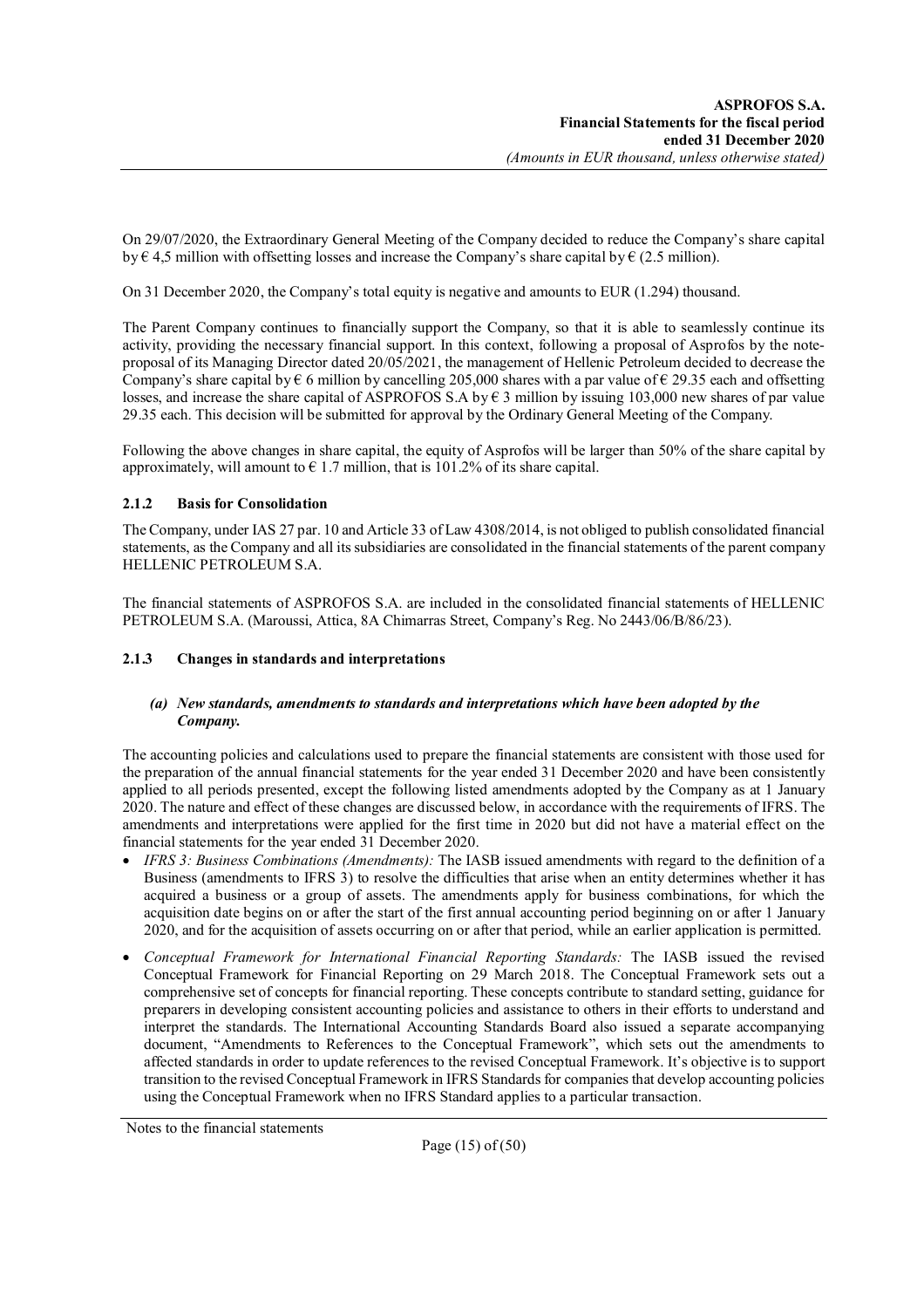- *IAS 1 Presentation of Financial Statements* and *IAS 8 Accounting Policies, Changes in Accounting Estimates and Errors: Definition of materiality (Amendments).* The amendments specify the definition of materiality and how it should be applied. The new definition states that "information is material if omitting, misstating or obscuring it could reasonably be expected to influence the decisions that the primary users of general purpose financial statements make on the basis of those financial statements, which provide financial information about a specific reporting entity". Moreover, the explanations accompanying the definition of materiality have been improved. The amendments ensure that the definition of materiality is consistent with all IFRS standards.
- *IFRS 9, IAS 39 and IFRS 7 (Amendments) "Interest Rate Benchmark Reform".* In September 2019, the International Accounting Standards Board (IASB) adopted amendments to IFRS 9, IAS 39 and IFRS 7, which conclude the first phase of its works on the impact of the reform of interbank offer rates on financial savings. The amendments refer to issues arising in financial information in periods preceding the replacement of an existing reference rate with an alternative rate, and address the impact on specific accounting requirements of IFRS 9 "Financial Instruments" and IAS 39 Financial Instruments: Recognition and measurement". The amendments provide for provisional facilities applicable to existing hedging relationships which are affected by the interest rate benchmark reform, allowing the accounting hedging to continue during the period of uncertainty before replacing an existing benchmark with an almost zero-risk alternative. Also, the amendments introduce in IFRS 7 "Financial Instruments: Disclosures" additional disclosures regarding the uncertainty resulting from the interest rate benchmark reform. The amendments are effective retroactively for annual beginning periods beginning on or after 1 January 2020. The second phase (draft template) focuses on issues affecting financial information when an existing reference rate is replaced by a zero-risk rate.

### *(b) Standards issued but not yet effective in the present accounting period and not adopted earlier*

The Company has not adopted any of the following standards, interpretations or amendments that have been issued but are not effective in the current accounting period. In addition, the Company evaluated all standards and interpretations or amendments that were issued but were not applicable in the current period and concluded that there will be no significant impact on the financial statements from their application.

- *IFRS 16 (Amendment) "CoViD-19-related Rent Concessions" (applicable to annual accounting periods beginning on or after 1 June 2020):* The amendment shall apply retroactively for annual reporting periods beginning on or after 1 June 2020. Earlier application is permitted, including the financial statements which have not yet been approved for issue as at 28 May 2020. The IASB amended the standard by exempting tenants from the application of the IFRS 16 requirements concerning the lease-amendment accounting for rent discounts resulting as a direct consequence of the CoViD-19 pandemic. The amendment provides a practical facility for the lessee to account for any change or deduction on leases as a consequence of CoViD-19, in the same way, under the requirements of IFRS 16, if the change or deduction was not considered a modification of the lease, provided that all of the following conditions are met:
	- The change in lease payments leads to a revised consideration which is essentially the same as or less than the lease payment immediately prior to the change.
	- Any reduction in lease payments which affects payments due on or before 30 June 2021.
	- There is no substantial change in other terms and conditions of the lease.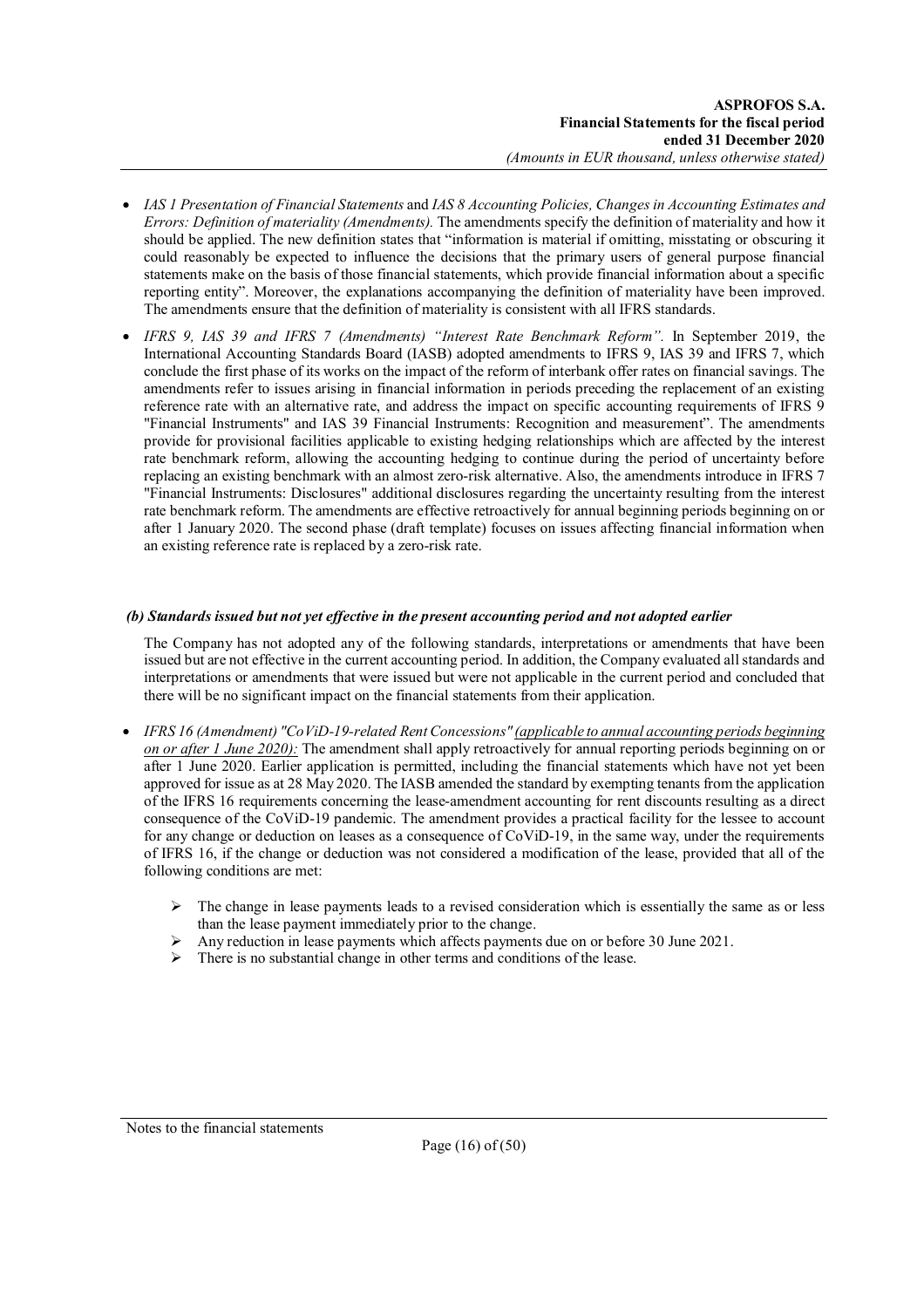- IAS 1 (Amendment) "Classification of liabilities as current or non-current" (effective for annual accounting *periods beginning on or after 1 January 2022):* The amendments are effective for annual periods beginning on or after 1 January 2022, and earlier application is permitted. The IASB issued a draft standard for the postponement of the date of application of the amendments on 1 January 2023. The amendments aim to achieve consistency in the application of the requirements of the standard, helping companies to determine whether lending and other liabilities with an uncertain settlement date are classified as current or non-current liabilities in the Statement of Financial Position. The amendments affect the presentation of the liabilities in the Statement of Financial Position, while they do not amend the existing requirements regarding the measurement or the time of recognition of an asset, liability, income or expense or the disclosures on those assets. Also, the amendments specify the classification requirements for lending, which can be settled by a company issuing equity instruments. The amendments have not yet been adopted by the European Union.
- *IFRS 9, IAS 39, IFRS 7, IFRS 4 and IFRS 16 (Amendments) "Interest Rate Benchmark Reform - Phase 2" (effective for annual accounting periods beginning on or after 1 January 2021).* In August 2020, the International Accounting Standards Board (IASB) issued amendments to IFRS 9, IAS 39, IFRS 7, IFRS 4 and IFRS 16, which conclude its works on the impact of the reform of interbank offer rates on financial information. The amendments provide for temporary facilities that address the impact on financial information when an interbank offer rate is replaced by a near-zero-risk alternative rate. In particular, the amendments provide for a practical facility for accounting for changes in the basis of determination of the contractual cash flows of financial assets and liabilities, requiring the adjustment of the effective interest rate, as is the case of a change in the market interest rate. In addition, the amendments introduce facilities for non-interruption of hedging relationships, including a temporary facility from the requirement of discretionary recognition of a near-zero-risk alternative interest rate which is determined as a hedge for a risky item. Also, the amendments to IFRS 4 allow insurance companies which continue to apply IAS 39 to receive the same facilities as those provided for in IFRS 9 amendments. Furthermore, the amendments introduce in IFRS 7 "Financial Instruments": Disclosures" additional disclosures enabling users of financial statements to understand the impact of the reform of interbank offer rates on financial instruments and the entity's strategy on risk management. The amendments are effective for annual periods beginning on or after 1 January 2021, and earlier application is permitted. The amendments do not require the entity to reform the previous reporting periods.
- *IFRS 10 (Amendment) Consolidated Financial Statements and IAS 28 Investments in Associates and Joint Ventures: Sales or contributions of assets between an investor and its associate or joint venture:* The amendments address an acknowledged inconsistency between the requirements in IFRS 10 and those in IAS 28, in dealing with the sale or contribution of assets between an investor and its associate or joint venture. The main consequence of the amendments is that a full gain or loss is recognized when a transaction involves a business (whether it is housed in a subsidiary or not). A partial gain or loss is recognized when a transaction involves assets that do not constitute a business, even if these assets are housed in a subsidiary. In December 2015, the IASB postponed the effective date of this amendment indefinitely, pending the outcome of its research project on the equity method of accounting. The amendments have not yet been adopted by the European Union.
- *IFRS 3 Business Combinations, IAS 16 Property, Plant and Equipment, IAS 37 Provisions, Contingent Liabilities and Contingent Assets, and Annual Improvements to IFRS 2018-2020 (Amendments)* The amendments are effective for annual accounting periods beginning on or after 1 January 2022, while earlier application is permitted. The IASB issued amendments of limited scope to standards, as follows:
	- *IFRS 3 Business Combinations:* the amendments update a reference to IFRS 3 in the Conceptual Framework for Financial Reports without changing the accounting requirements of the standard for business combinations.
	- *IAS 16 Property, Plant and Equipment:* the amendments prohibit the reduction of the cost of tangible assets with amounts obtained from the sale of assets produced while the company prepares the asset for its intended use. Sales revenue and related costs are recognized in profit or loss.
	- *IAS 37 Provisions, Contingent Liabilities and Contingent Assets:* the amendments specify the costs of fulfilling a contract, in the context of the evaluation of the contract, if it is onerous.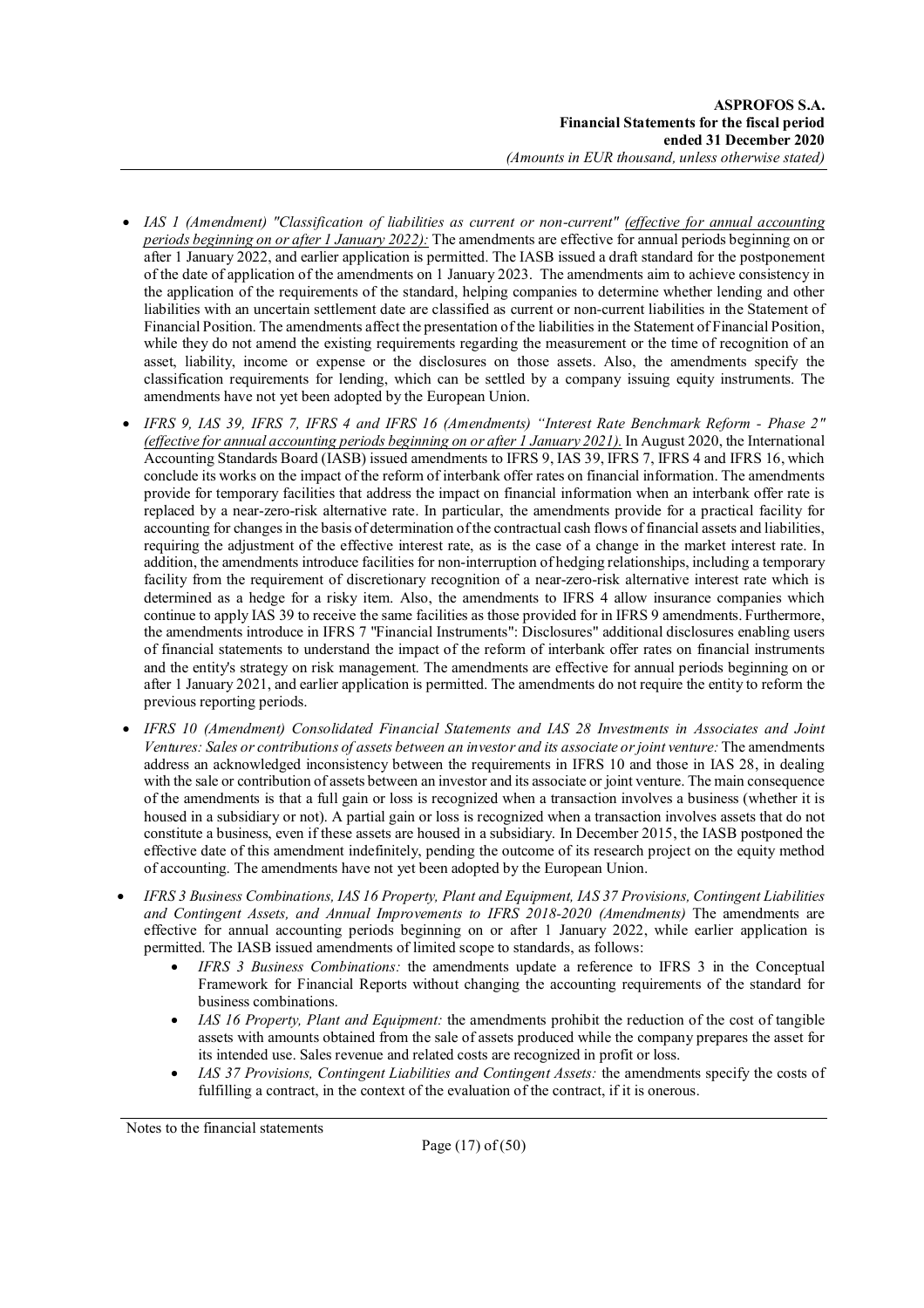- *Minor modifications were made in the Annual Improvements 2018-2020* on IFRS 1 First Implementation of the International Financial Reporting Standards, IFRS 9 - Financial Instruments, IAS 41 - Agriculture, and the indicative examples accompanying IFRS 16 - Leases
- *IAS 1 Presentation of Financial Statements and IFRS 2 Practice Statement: Disclosure of Accounting Policies (Amendments):* The Amendments are effective for annual periods beginning on or after 1 January 2023, while earlier application is permitted. The amendments provide guidance on making materiality judgments in accounting policy disclosures. In particular, the amendments to IAS 1 replace the requirement to disclose "significant" accounting policies with the requirement to disclose "material" accounting policies. In addition, instructions and explanatory examples are added to the Practice Statement in order to help implement the concept of materiality in making judgments on accounting policy disclosures.
- *IAS 8 Accounting policies, changes in accounting estimates and errors: Definition of accounting estimates (Amendments):* The amendments shall enter into force for annual reporting periods beginning on or after 1 January 2023, with earlier application being permitted, and they are effective for changes in accounting policies and changes in accounting estimates made during or after the start of that period. The amendments introduce a new definition of accounting estimates, defined as monetary amounts in financial statements which are subject to measurement uncertainty. Also, the amendments specify what changes are made in accounting estimates and how they differ from changes in accounting policies and error corrections.

The amendments have not yet been adopted by the European Union.

Currency differences related to loans, cash and cash equivalents are presented in the statement of comprehensive income as "Other (losses)/profit".

## **2.2 Tangible assets**

Tangible assets primarily include buildings and other equipment. Tangible assets are recorded at acquisition cost less accumulated depreciation and impairment, except for fields which are valued at acquisition cost less impairment. Acquisition cost includes all directly attributable expenses related to the acquisition of assets. Subsequent expenditure is added to the tangible assets' book value or as a separate asset only when it is probable that future economic benefits associated with the item will flow to the Company and their cost can be measured reliably. The repair and maintenance cost is written off in the income statement when incurred.

Plots are not depreciated. Depreciation of other tangible assets is calculated using the straight line method over their estimated useful life, as follows:

| - Buildings       | 20 years |
|-------------------|----------|
| - Other equipment | $3 - 5$  |
|                   | years    |

The tangible assets' residual values and useful life are reviewed at each date of preparation of the financial statements.

When the tangible assets' book value exceeds its recoverable value, the difference (impairment) is immediately recorded as an expense.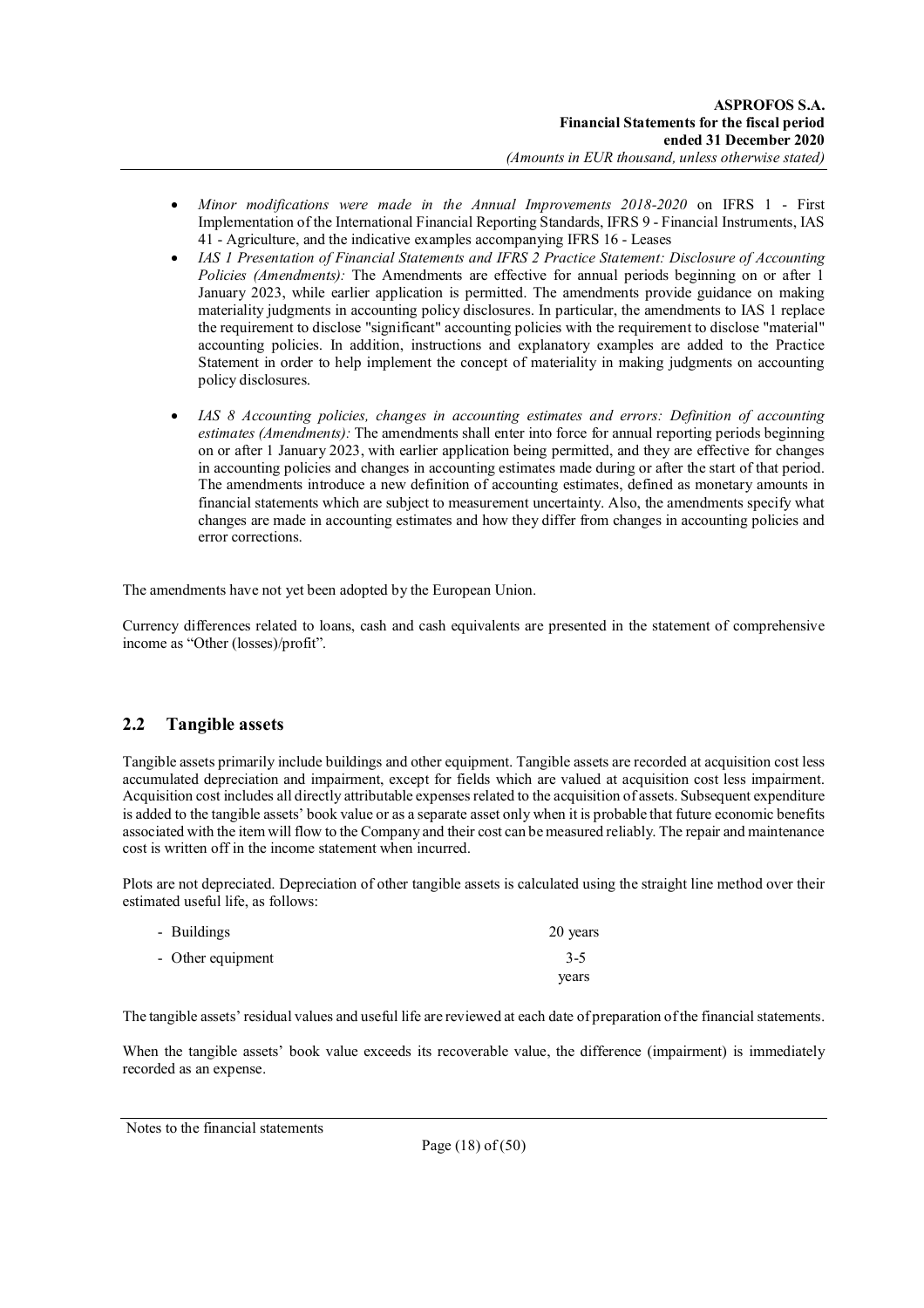Profits and losses from the sale of tangible assets are determined from the difference between the proceeds and the net book value. These profits or losses are written off against the results as part of other net income/(expenses) as well as other profits/(losses).

## **2.3 Intangible assets**

Software

The software cost includes the purchase and installation cost. The cost of the software usage licenses are capitalized on the basis of the acquisition cost and the development of the specific software until it is ready for use. These costs are amortized on a straight-line basis over their useful life (3 years).

## **2.4 Impairment of non-financial assets**

On each date of preparation of the financial statements, the Company assesses whether or not there are indications of impairment. If there are indications of impairment or if an annual impairment test of the asset is required, then its recoverable value is also calculated. Assets that have an indefinite useful life are not amortized and undergo an impairment test on an annual basis and more frequently when events or changes in circumstances indicate that the carrying value may not be recoverable. Assets subject to amortization undergo an impairment test when there are indications that the carrying value may not be recovered. An impairment loss is identified when the carrying value of the asset exceeds its recoverable value. The recoverable value is the higher of the fair value less required selling costs and use value (present cash flow value expected to be generated based on Management's assessment on future economic and operating conditions.) Fair value is the amount for which an asset could be exchanged between knowledgeable, willing parties in arm's length transactions. For the purposes of assessing impairment losses, assets are grouped into the lowest cash generating units. For the non-financial assets, apart from goodwill, it is estimated, on each date of preparation of the financial statements, if there are indications that the impairment losses have been recognized in the past, have been reduced or do no longer exist. If there are such indications, the Company calculates the recoverable value of the asset or CGUs. Impairment losses recognized in the past are reversed, only if the estimates used at the time of recognition of the loss have changed. The reversal of the impairment is allowed to the extent that the carrying value of the asset does exceed neither its recoverable value nor the carrying value of the asset minus the depreciation, if it has not been impaired in the previous years. The carrying amount of a fixed asset after reversal of an impairment loss cannot exceed the carrying amount of that asset if the impairment loss had not been recognized.

## **2.5 Financial assets**

## **2.5.1 Classification**

At initial recognition, financial assets are classified depending on their nature and features in one of the following three categories:

- Financial assets measured at amortized cost
- Financial assets measured at fair value through profit or loss
- Financial assets measured at their fair value through the other comprehensive income

All financial assets are initially recognized at fair value, which is usually the cost of acquiring more than the direct transaction costs. Investment purchases and sales are recognized on the trade date, which is the date the Company commits to purchase or sell the asset.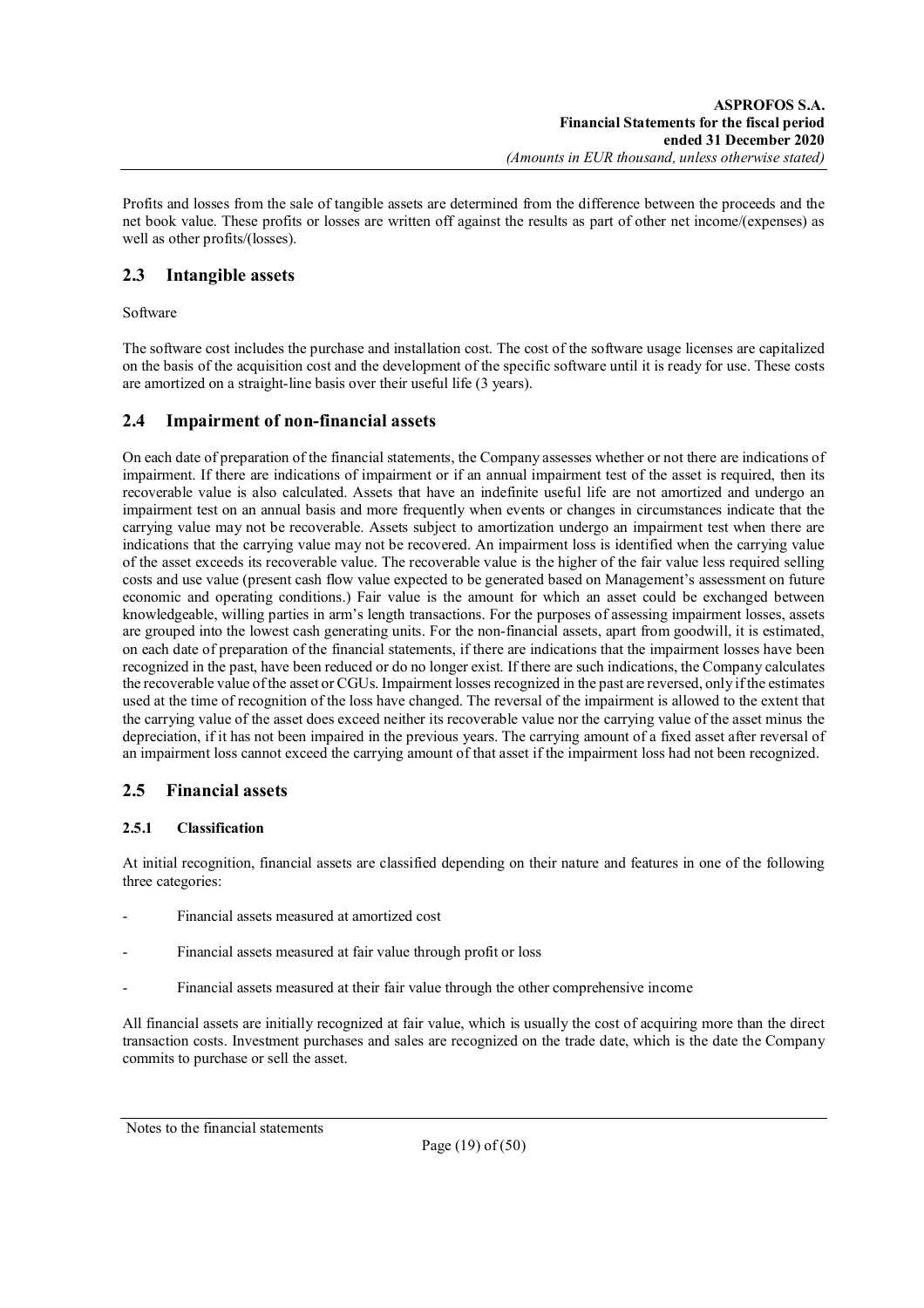The classification is based on the following two criteria: (a) the business model of managing a financial asset, namely whether the objective is to hold financial assets to collect their contractual cash flows, or collecting contractual cash flows and selling financial assets, and (b) whether the contractual cash flows of the financial asset consist solely of repayment of capital and interest on the outstanding balance.

At the date of the financial statements, the Company had no financial assets measured at fair value through profit or loss or financial assets measured at fair value through other comprehensive income of this category.

With respect to its trade and other receivables, the Company applies a business model with a view to retaining financial assets and collecting contractual cash flows. Consequently, the Company measures these requirements at amortized cost.

It includes non-derivative financial assets with fixed or determinable payments that are not traded in active money markets and there is no intention to sell them. They are included in current assets, except those with maturities of more than 12 months from the date of the financial position statement. The latter are included in non-current assets.

## **2.5.2 Recognition, Measurement and Derecognition**

### Financial assets measured at amortized cost

The financial assets, for which both of the following conditions are met, are placed in this category:

1. the financial asset is held within the framework of a business model that seeks to retain financial assets for the purpose of collecting contractual cash flows, and

2. subject to the contractual terms and conditions governing the financial asset, cash flows are created at specified dates consisting solely of repayment of capital and interest on the outstanding balance of capital.

This category includes all of the Company's financial assets (mainly trade and other receivables). Financial assets at amortized cost are subsequently measured using the EIR method and are subject to impairment. Gains and losses are recognized in profit or loss when the asset is derecognized, modified or impaired.

Financial assets measured at their fair value through the other comprehensive income

A financial asset is measured at fair value through other comprehensive income if both of the following conditions are met:

A. the financial asset is held within the framework of a business model, the objective of which is achieved both through the collection of contractual cash flows and the sale of financial assets, and

B. subject to the contractual terms and conditions governing the financial asset, cash flows are created at specified dates consisting solely of repayment of capital and interest on the outstanding balance of capital.

At the date of financial statements, the Company had no investments of that category.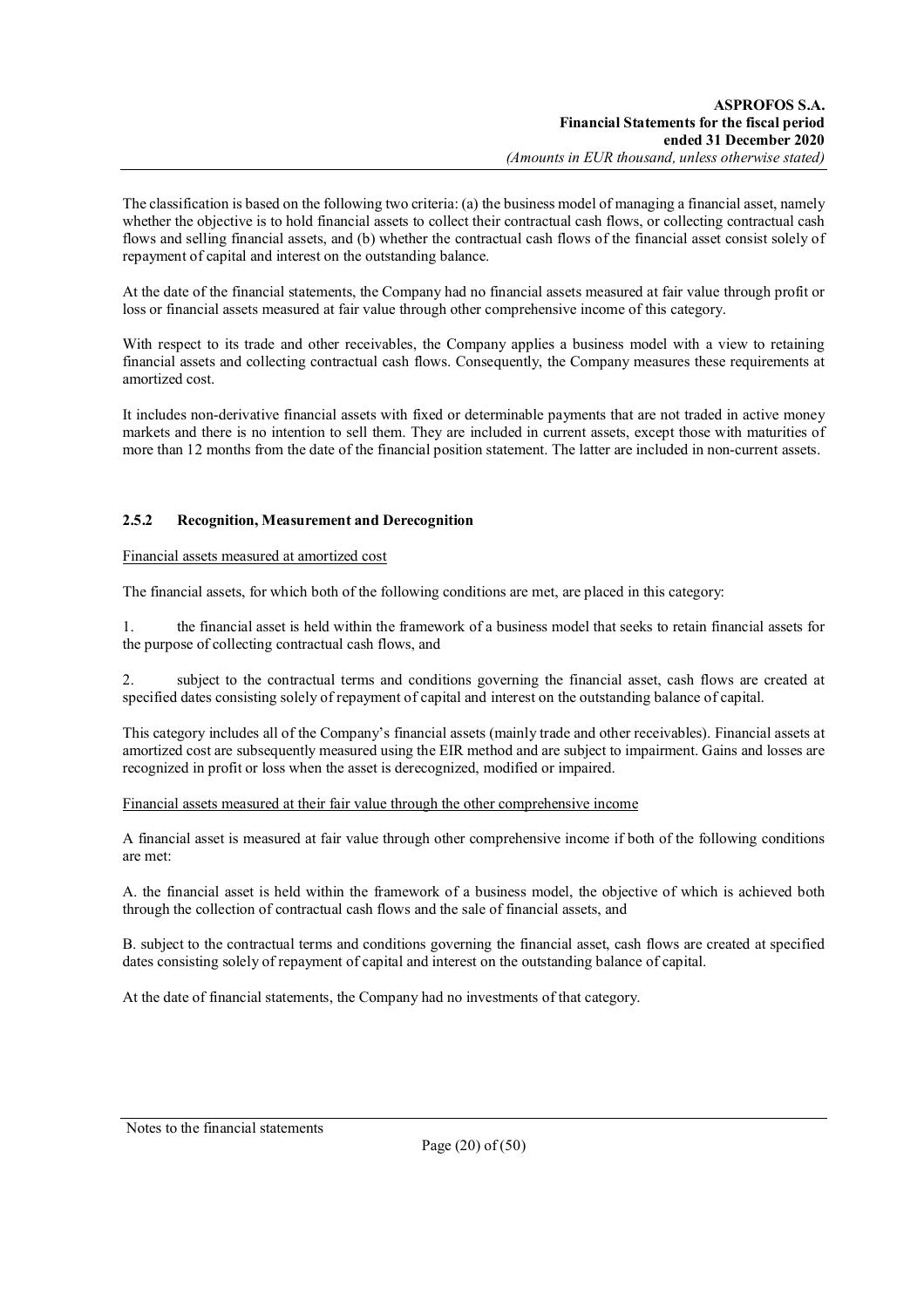### Financial assets measured at their fair value through profit or loss

A financial asset is measured at fair value through profit or loss, unless it is measured at amortized cost according to paragraph (i) or at fair value through other comprehensive income according to paragraph (ii). However, at initial recognition, the company may irrevocably opt for specific investments in equity instruments, which would otherwise be measured at fair value through profit or loss and present subsequent changes in fair value in other comprehensive income.

Realized and unrealized gains or losses arising from changes in the fair value of financial assets measured at their fair value through changes in profit or loss are recognized in profit or loss in the period in which they arise.

At the date of financial statements, the Company had no investments of that category.

Derecognition of financial asset

A financial asset is mainly derecognized when:

The rights to receive cash flows from the asset have expired, or

The Company has transferred its rights to receive cash flows from the asset or has undertaken to pay in full the cash flows received without a significant delay to a third party under the "pass-through" agreement and either (a) the Company has transferred substantially all the risks and rewards of the asset or (b) the Company has not transferred or retained all the risks and estimates of the asset, but has transferred the control of the asset.

When the Company has transferred its rights to receive cash flows from an asset or has entered into a transfer agreement, it assesses whether and to what extent it holds the risks and rewards of ownership. When the Company has not transferred or does not substantially hold all the risks and rewards of the asset and has not transferred the control of the asset, the Company continues to recognize the transferred asset to the extent of its continuing involvement. In this case, the Company also recognizes any relevant liabilities. The transferred asset and the related liability are valued based on the rights and liabilities of the Company.

## **2.5.3 Impairment of financial assets**

### *Receivables from customers*

For the receivables from customers, the Company performs an assessment and calculates the expected credit losses (ECL) for each customer separately.

The Company considers that non-payment of receivables for more than 90 days is a credit event. However, in certain circumstances, the Company may evaluate, for specific financial data, that there is a credit event, when there is internal or external information indicating that the amounts required under the contract are unlikely to be collected in full.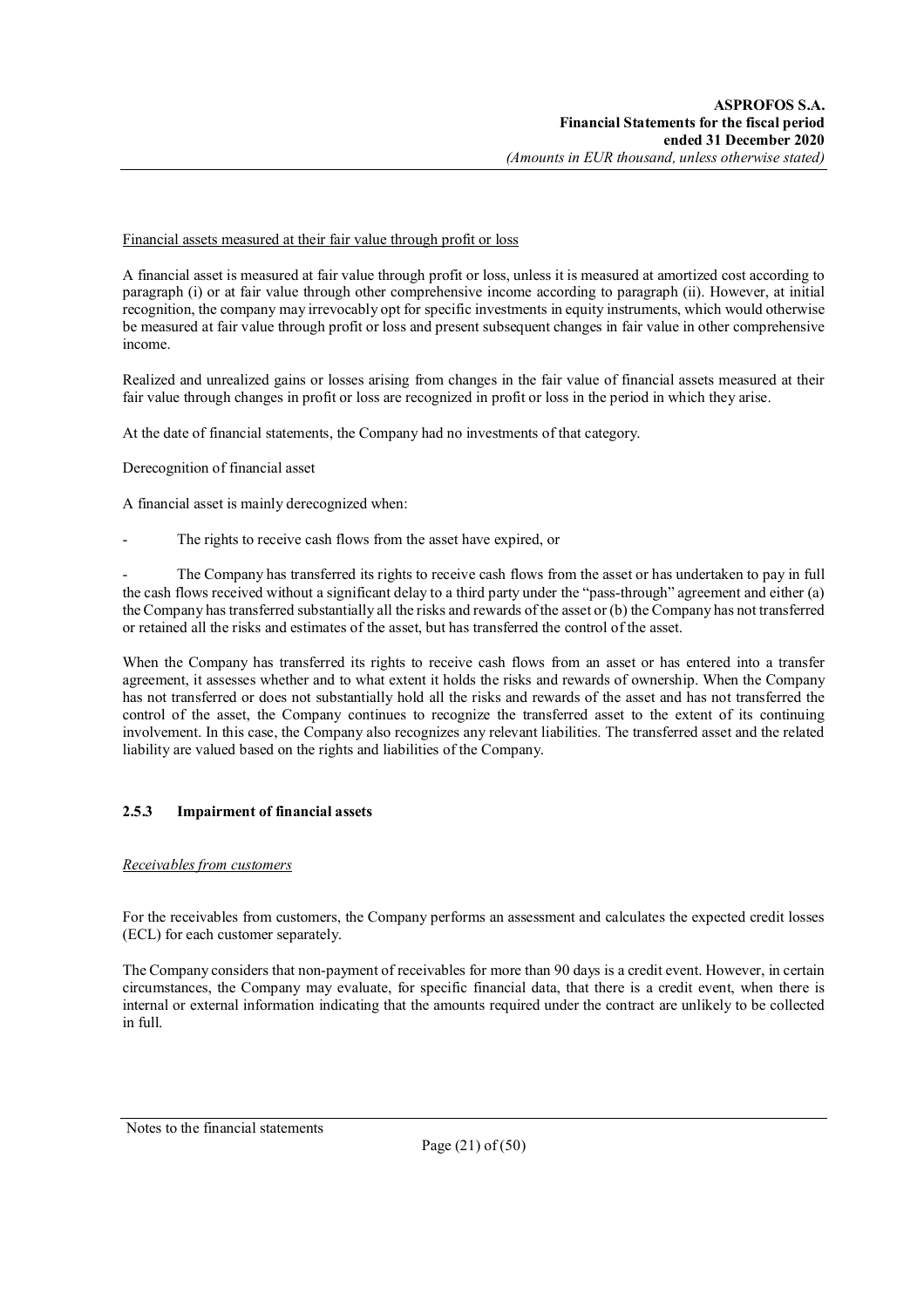### **2.5.4 Offsetting of financial tools**

Financial assets and liabilities are set off and presented clearly in the statement of financial position, if there is a legal right to set off the amounts recognized, and in addition there is an intention to settle the net amount, i.e. assets and liabilities to be settled in parallel.

### **2.6 Customers and other receivables**

Receivables from customers are initially recorded at fair value and subsequently measured at amortized cost using the effective interest method, less impairment provisions.

For the receivables from customers, the Company performs an assessment and calculates the expected credit losses (ECL) for each customer separately.

The Company considers that non-payment of receivables for more than 90 days is a credit event. However, in certain circumstances, the Company may evaluate, for specific financial data, that there is a credit event, when there is internal or external information indicating that the amounts required under the contract are unlikely to be collected in full.

The amount of the impairment loss is recorded as an expense in the profit and loss, and it is included in the "Administrative and disposal expenses" account.

## **2.7 Cash and cash equivalents**

Cash and cash equivalents include cash, sight deposits and term deposits. In addition, they include amounts from revolving accounts which are due at the date of the statement of financial position.

## **2.8 Share Capital**

The share capital includes the Company's common shares. Direct expenses for the issue of shares appear, after deducting the relevant income tax, as a reduction of the issued product.

## **2.9 Employee benefits**

### **(a) Liabilities due to retirement**

The Company has both defined-contribution and defined-benefit plans.

The defined-contribution plan is a pension plan under which the Company makes fixed payments to a separate legal entity. The Company is under no legal obligation to pay further contributions if the fund does not have sufficient assets to pay all employees the benefits relating to employee service in the current and prior periods.

In the case of defined-contribution plans, the company pays contributions to social insurance funds on a mandatory basis. The Company has no other obligation, if it has paid its contributions. Contributions are recognized as personnel expenses when a debt is occurred. Prepaid contributions are recognized as an asset to the extent that a refund or offsetting of future payments is possible.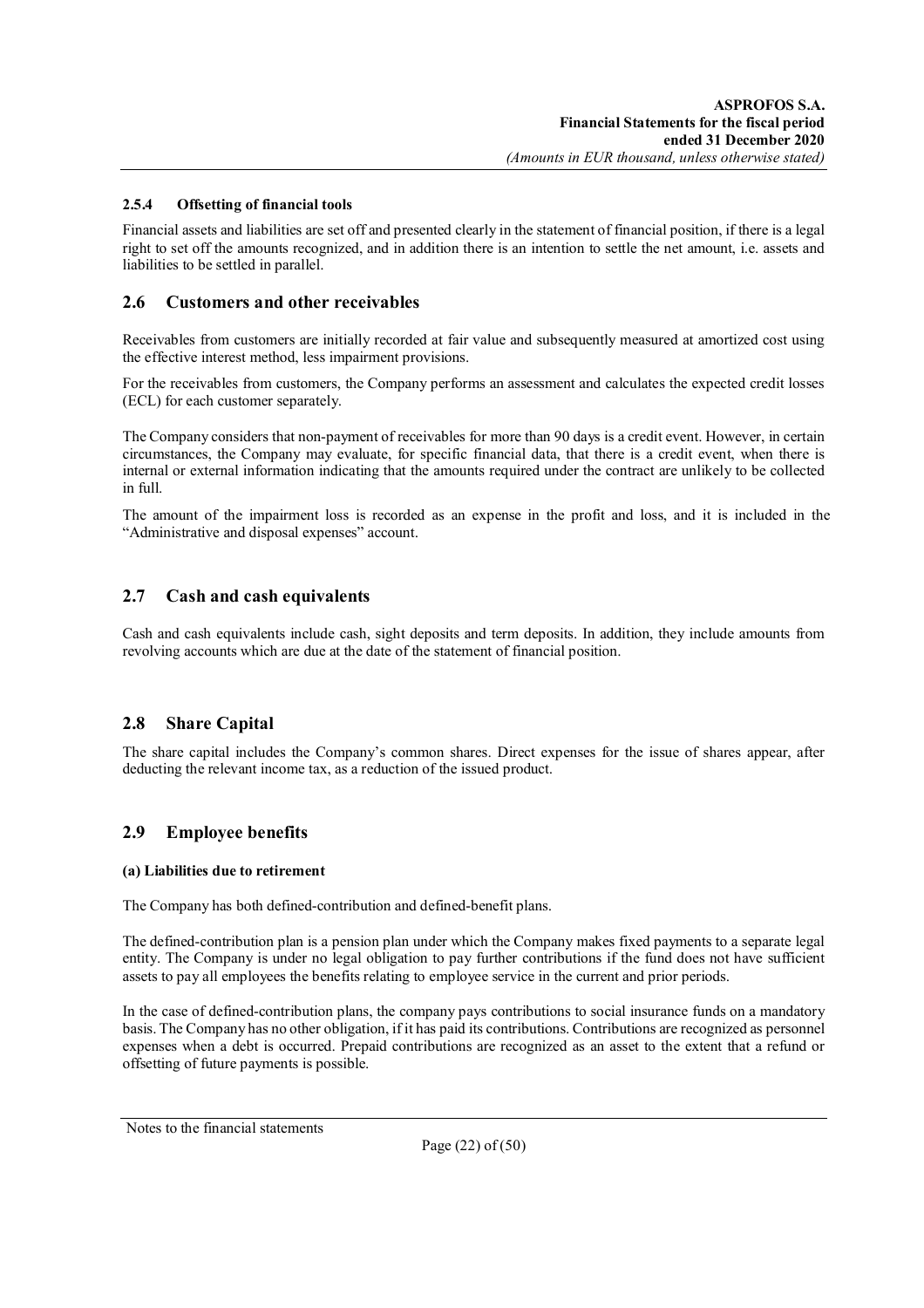The defined-benefit plan is a pension plan that defines a specific amount of pension benefit that an employee will receive on retirement, usually dependent on one or more factors such as age, years of service and level of earnings.

The liability recorded in the statement of financial position for defined-benefit plans is the present value of the defined-benefit liability at the date of preparation of the financial statements less the fair value of the plan's assets. The defined-benefit liability is calculated annually by independent actuaries using the projected unit credit method. The present value of the defined-benefit liability is calculated by discounting the future cash outflows. The rate used to discount estimated cash flows should be determined by reference to market yields at the balance sheet date on high-quality corporate bonds whose duration is equivalent with the pension plan, which lasts 12.5 years.

The current employment cost of the defined-benefit plans is recognized in the income statement in the pension benefits, unless it has already been included in the cost of an asset and results from the employment of staff for the current period, other benefits, cuts and settlements, thus increasing the relevant liability. Financial expenses/revenue are calculated by applying the discount rate to the net balance of the defined-benefit plan and the fair value of the assets.

Actuarial gains and losses arising from experiential adjustments and changes in actuarial assumptions are debited or credited to equity, to other total income in the period in which they arise.

Past service cost is immediately recognized in the income statement.

### Defined-contribution plans

Company employees are covered by one of the many pension plans which are subsidized by the Greek State and concern the private sector. These plans provide pension and pharmaceutical coverage. Each employee is obliged to contribute part of his or her monthly salary to the plan, while the Company also pays an amount for the employee. At the time of retirement, the fund is obliged to pay the employees the pension benefits attributable to them, which means that the Company is under no relevant obligation.

## **(b) Employee termination benefits**

Employment termination benefits are paid when employees leave prior to retirement, or when the employee leaves voluntarily in exchange for those benefits. The Company records these benefits at the earliest date of the following ones: (a) when the Company can no longer withdraw the offer of these benefits and b) when the Company recognizes restructuring costs falling within the scope of IAS 37 and includes payment of termination benefits. In the case of an offer made to encourage voluntary retirement, the retirement benefits are calculated on the basis of the number of employees expected to accept the offer. Employment termination benefits due 12 months after the date of the statement of financial position are discounted to their present value.

### *(c) Short-term paid leave*

The Company recognizes the expected cost of short-term employee benefits in the form of paid leaves, as employees are entitled to such payments through the provision of their services.

## **2.10 Suppliers and other liabilities**

Suppliers and other payables are initially recognized at fair value and are subsequently measured at amortized cost using the effective interest method. Liabilities are classified as Current Liabilities if payment is due within one year or earlier. If not, they are presented under long-term liabilities.

It is assumed that the carrying value of payable accounts approaches their fair values.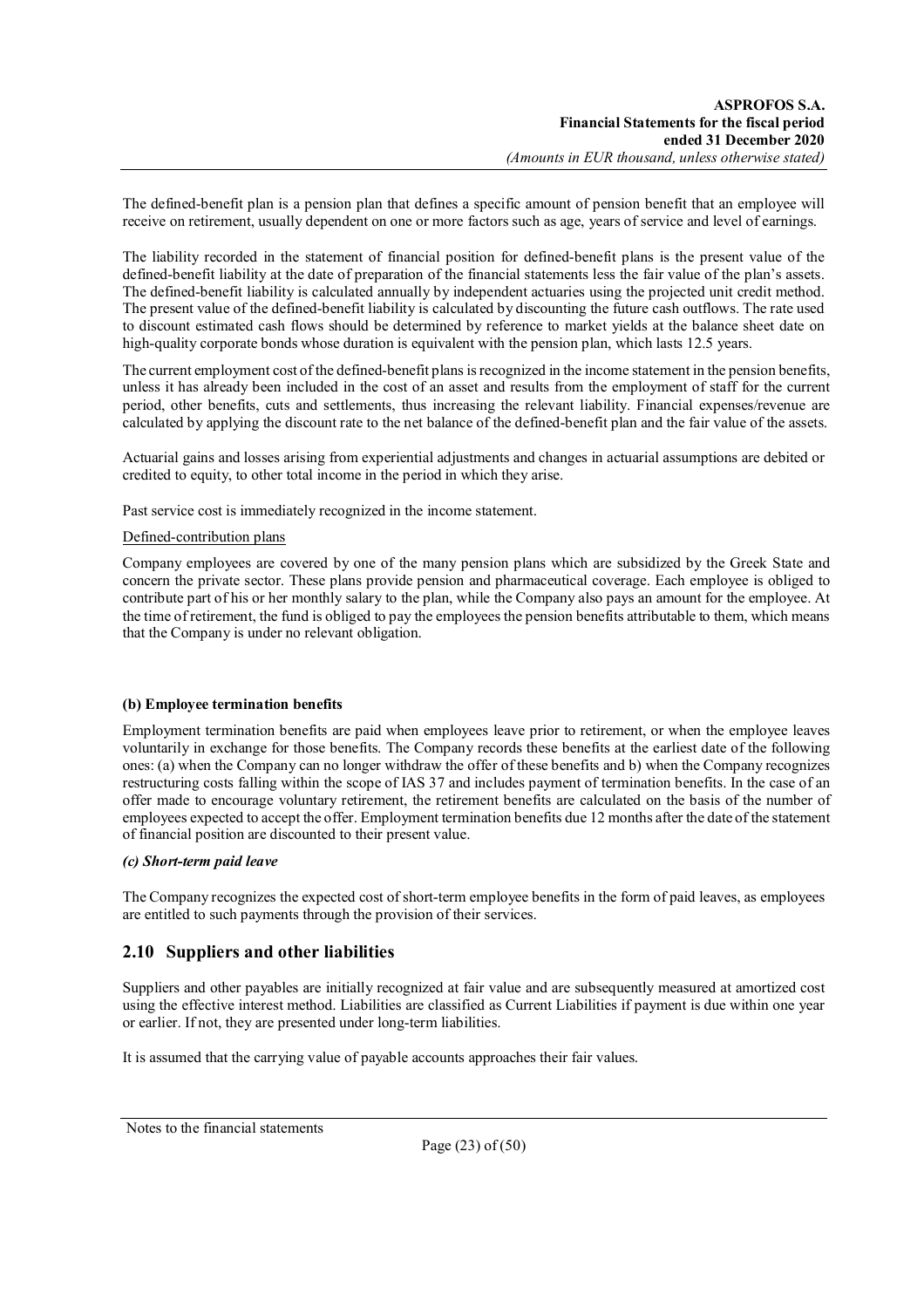## **2.11 Provisions and Contingent Liabilities**

Provisions for reorganization expenses and legal cases are made when the Company has legal contractual or other liabilities arising out of past acts, or is likely to require future outflows to settle these liabilities and these liabilities can be estimated with relative precision. Restructuring provisions include fines due to lease termination and fees due to employee departure. Provisions may not be made for future operating losses.

Provisions are calculated based on the present value of the estimates made by Management for expenditure required to settle the present liabilities at the date of the financial statements preparation. The discount rate used reflects the market conditions and the time value of money and the liability-related increases.

## **2.12 Current and Deferred taxes**

The income tax of the period includes the current income tax and the deferred taxes. The tax is recognized in the "Statement of Comprehensive Income", unless it is related to the amounts which have been directly recognized in "Equity". In this case, the tax is also recognized in "Equity".

The tax income/expense for the period is the tax payable, which is calculated on the taxable profits of the period, based on the applicable tax rate in Greece, adjusted to changes in the deferred tax asset or liability relating to temporary differences or unused tax losses, as well as additional taxes of previous fiscal years. The tax is recognized in the "Statement of Comprehensive Income", unless it is related to the amounts that have been immediately recognized in "Equity". In this case, the tax is also recognized in Equity.

Current tax assets and liabilities are measured at the amount expected to be recovered or paid to the tax authorities.

The income tax on profits is calculated on the basis of the tax legislation adopted at the date of the financial statements preparation in the country where the Company's operations occur, and is recognized as an expense for the period during which the profits arise. At intervals, the Management evaluates the cases, in which the tax legislation in force must be interpreted. Where necessary, provisions are made on the amounts that are expected to be paid to the tax authorities. Interest and fines arising from uncertain tax positions are considered to be part of income tax.

Deferred income tax is determined using the liability method in respect of temporary differences between the book value and the tax bases of assets and liabilities shown in the Financial Statements. Deferred income tax is not accounted for if it arises from initial asset or liability recognition in a transaction, other than a business combination, which did not affect the accounting or the taxable profit or loss when it was incurred. Deferred tax is determined using tax rates and laws in effect at the date of the financial statements preparation and are expected to apply when the deferred tax asset is realized or the deferred tax liability is paid.

Deferred tax assets are recognized to the extent that it is probable that future taxable profit will be available to use the temporary difference that generates the deferred tax asset.

Deferred tax assets are assessed at each financial position date and are reduced, if it is no longer probable that future taxable profit will be expected to be used for all or part of them.

Deferred tax assets and liabilities are offset only if the offsetting of tax assets and liabilities is legally permitted and if the deferred tax assets and liabilities arise from the same tax authority on the entity taxed and/or on different entities and there is an intention for the settlement to be done via offsetting.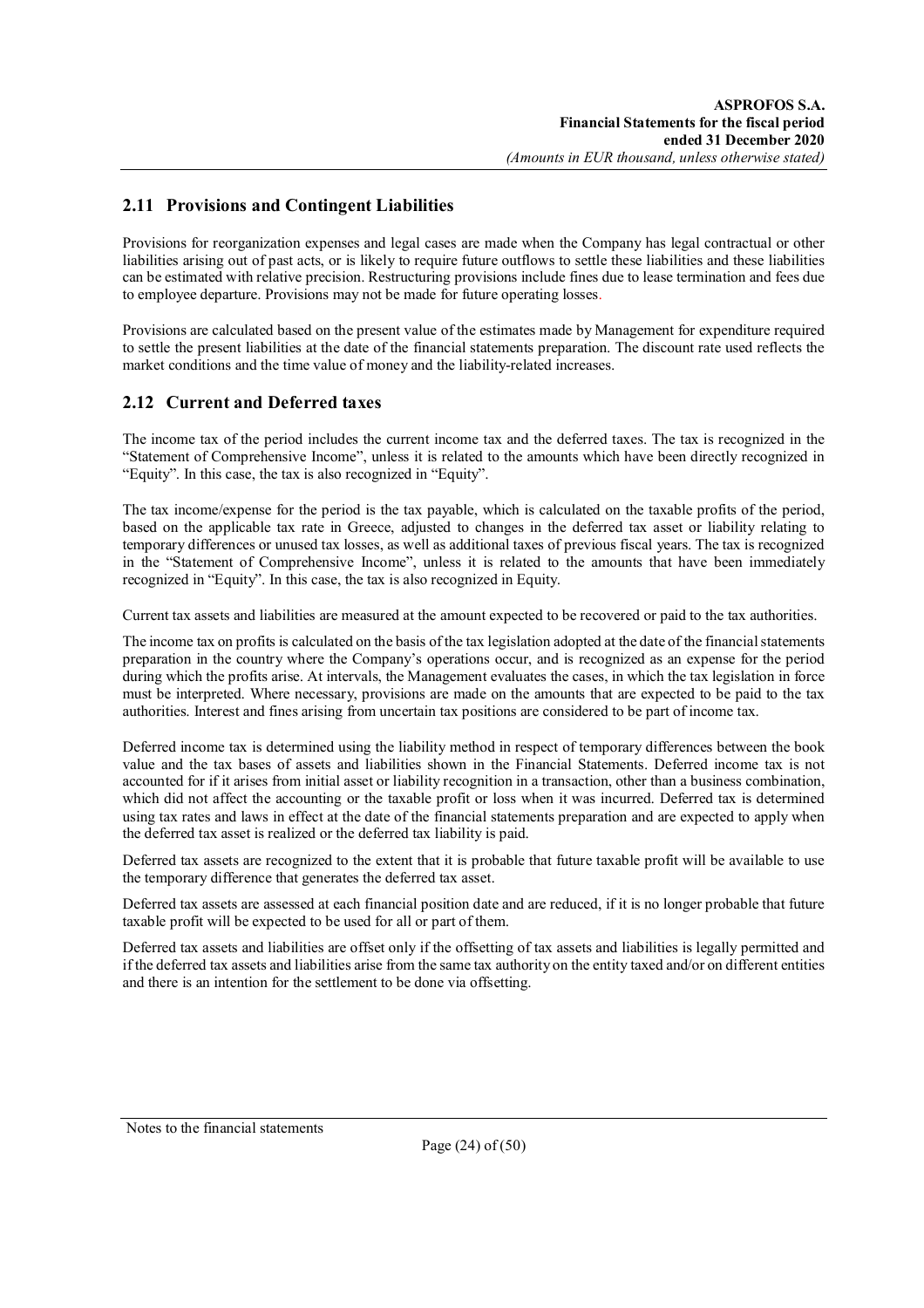## **2.13 Revenue recognition**

#### **Revenue from contracts with customers**

Revenue comprises the fair value from the provision of services, and are net of Value Added Tax, customs fees, discounts and returns. Revenue from customers is recognized, when control of the services provided has been transferred to the customer. The transfer of control to the customer is carried out at the time of service provision respectively. The amount of revenue recognized is the amount that the company is expected to receive in return for providing these goods or services. Payment terms usually vary based on the type of sale and depend primarily on the nature of the services, the distribution channels and the features of the customer.

The Company also assesses whether it has a principal or agent role in any relevant agreement. The Company's assessment is that, in all of its sales transactions, it has a principal role.

Revenue is recognized as follows:

#### **Provision of Services**

Revenue from the provision of services is recognized at the time that the service is provided, when the service is provided to the customer, always in relation to the degree of completion of the service as a percentage of the total services agreed.

#### **Interest income**

Interest income is proportionately recognized on the basis of time and the use of the effective interest rate. When receivables are impaired, their carrying value is reduced to their recoverable amount which is the present value of expected future cash flows discounted by the original effective interest rate and the discount is allocated as interest income.

## **2.14 Changes in accounting policies**

## **2.16 Comparative data**

Where necessary, the comparative items have been reclassified to match the changes in the presentation of the items of this fiscal year.

## **3 Financial Risk Management**

### **Financial risk factors**

Due to its activities, the Company is exposed to various financial risks such as trade risks (including changes in the exchange rates, interest rate, market prices), credit risk, liquidity risk, cash flow risk and fair value risk from changes in interest rates. In keeping with international practice and within the context of the local market and legal framework, the general risk management program of the Company focuses on reducing potential exposure to market volatility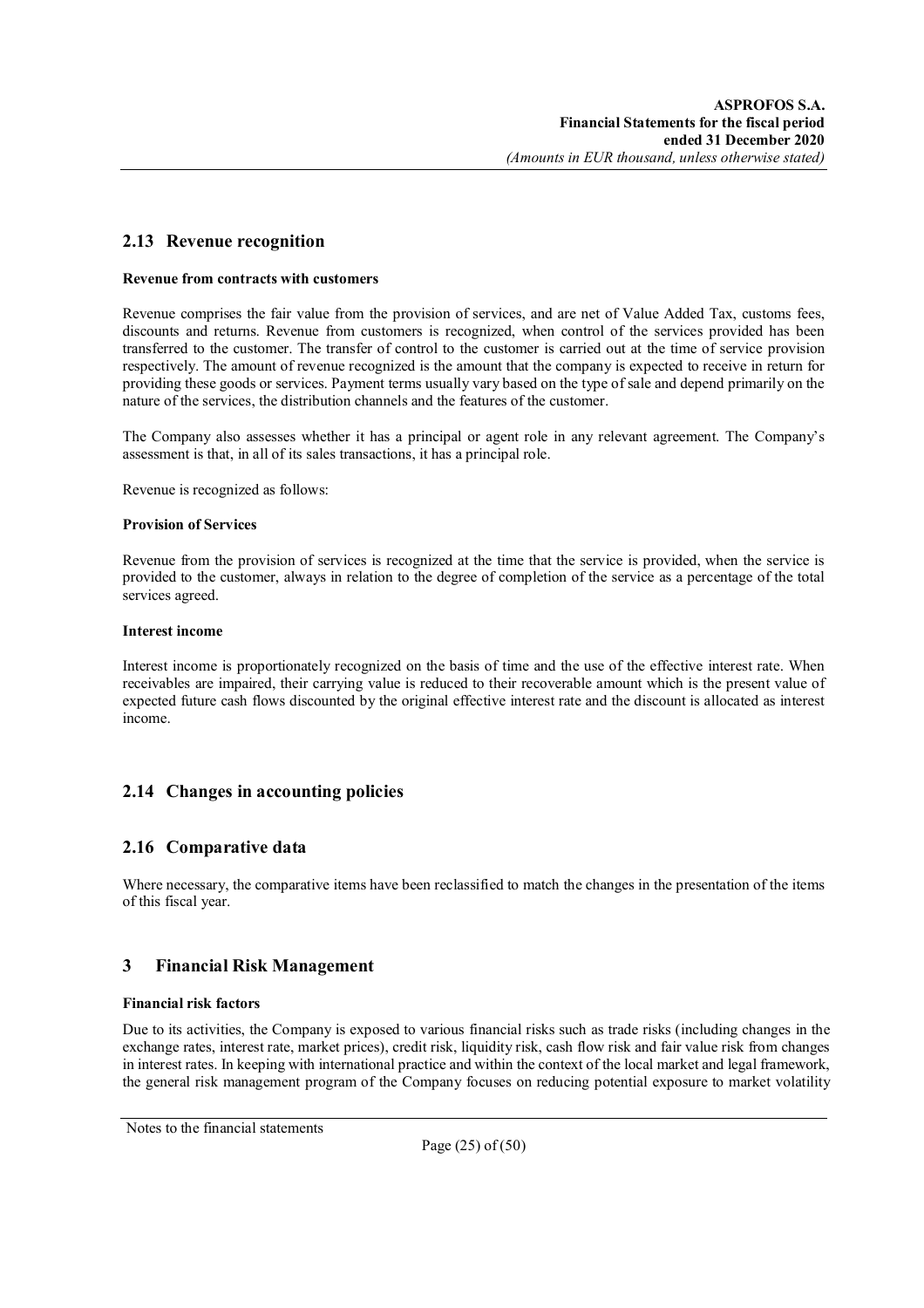and/or mitigating any negative impact on the Company's financial position to the extent that is feasible. In general, the issues affecting Company operation are summarized below:

*Macroeconomic Environment:* During 2020, the crisis caused by CoViD-19 disturbed the global financial stability and reversed the growth prospects of the Greek economy for 2020, which were positive during the first two months of the year.

GDP in 2020 decreased by 8.2% compared to 2019 (Hellenic Statistical Authority, 1st estimate, non-seasonally corrected data, in terms of volume) due to the measures taken to address CoViD-19. The decline is due to reduced exports of goods and services as well as a reduction in end-consumer spending.

The CoViD-19 pandemic is expected to have a negative impact on the Greek and global economy, since it will affect public debt and the unemployment rate, as well as non-performing loans and low investment. The restrictive measures imposed to address CoViD-19 by the Greek Government also had a significant impact on demand and private consumption. The Management continuously assesses the situation and possible future developments in order to ensure that all necessary measures are taken to minimize any impact on its activities in Greece.

*CoViD-19:* On 11 March 2020, the World Health Organization declared CoViD-19 a pandemic, given its rapid worldwide spread. Many governments worldwide have already taken strict measures to help contain and delay the spread of the virus, which have slowed worldwide economies, causing a major disruption to business and daily life.

Many countries, including Greece, have adopted emergency and economically detrimental measures of restraint, including the obligation of companies to reduce or even suspend normal business activities. Governments have also imposed restrictions on movement, as well as strict quarantine measures. Sectors such as tourism, hospitality and entertainment are expected to be directly affected by these measures. Other sectors such as manufacturing and financial services are expected to be indirectly affected.

The strict restrictive measures of March-April 2020 were gradually relaxed in the beginning of May 2020, leading to a gradual recovery of economic activity and domestic demand. However, due to the steady increase in the number of cases during the summer, and especially since August, in the fourth quarter of 2020 the Greek government reinstated some of the measures and restrictions to limit the spread of CoViD-19. Despite the measures taken in November-December, the situation in the country has deteriorated with a significant increase in cases and new strains of the virus, and in the first quarter of 2021 the government announced even stricter measures, including local restrictive measures, in order control the spread of the pandemic and protect public health.

The Company responded immediately to the outbreak of the pandemic since the end of February 2020, and carried out various actions to address the CoViD-19 pandemic crisis, with the primary aim of ensuring the health and safety of its employees and all interested parties, as well as the safeguarding of the smooth functioning of its activities. .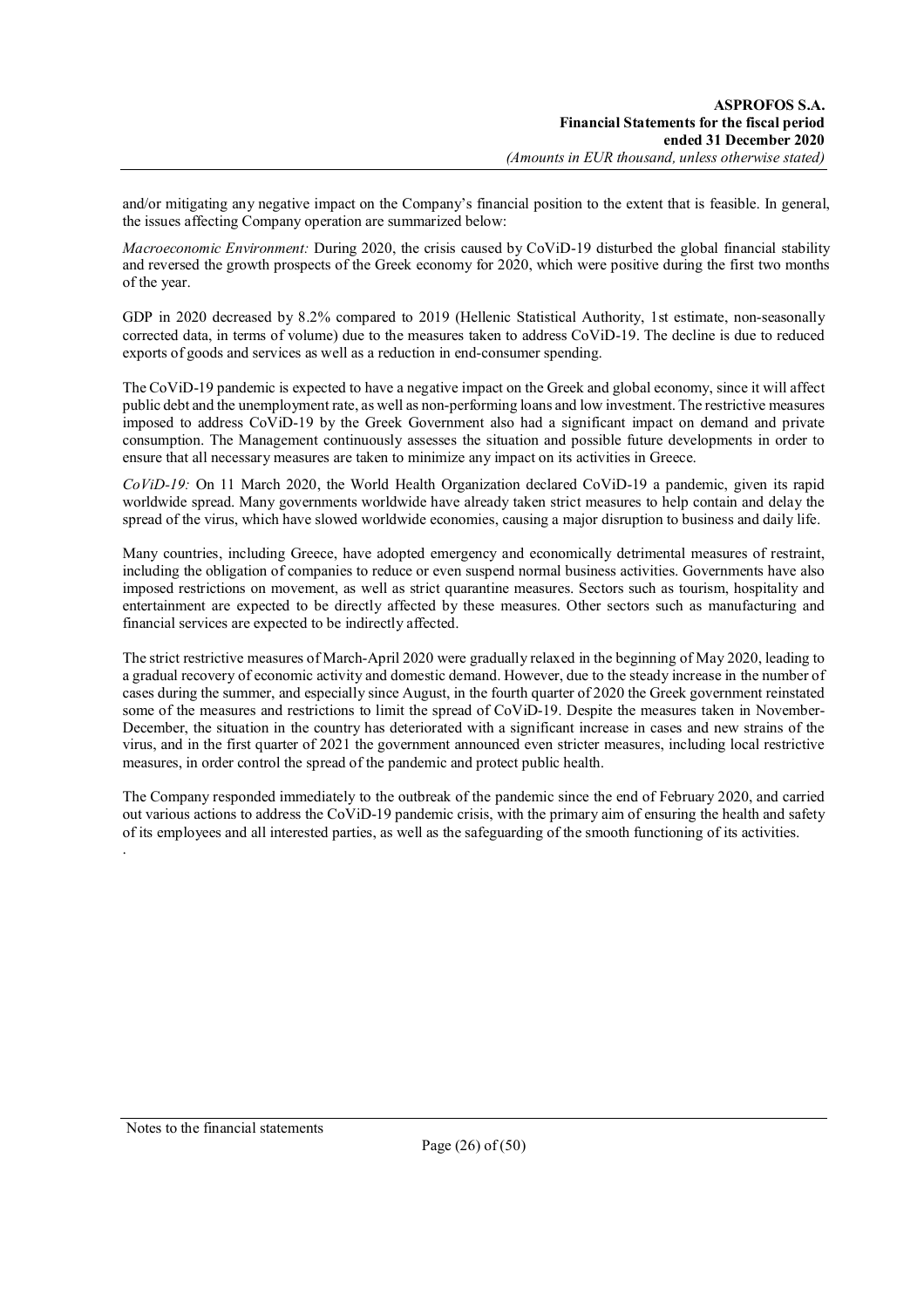These actions include:

- adopting a timely and successful new remote working model (remote working) where possible, remote support of information systems, modification of shift schedules;
- utilization of digital technology and upgrading of remote-working infrastructures;
- preparation of Policy to prevent and address problems caused by the CoViD-19 pandemic, detailed prevention instructions and exercise scenarios, planning and implementation of procedures for handling suspected cases;
- continuous information and health support for employees (network of doctors, psychological support hotline);
- regular disinfection in all workplaces, provision of appropriate preventive personal protective equipment (PPE);

The development of the pandemic, both globally and in Greece, is expected to affect the profit or loss and the financial position of the Company, at least for 2020 and 2021. The economic impact of the current crisis on the global economy and business activities, as a whole, cannot be assessed with reasonable certainty at this stage, given the pace at which the epidemic is spreading and the high level of uncertainty arising from the inability to predict the final outcome. The Management will continue to monitor the situation closely and will assess any possible further impact on the Company's financial position and financial results, including the recoverable value of its investments, in case the preventive measures continue. The Management reasonably believes, taking into account the financial situation of the Company, and the financial support provided by the parent company Hellenic Petroleum S.A., that the Company has the appropriate resources to continue to operate in the foreseeable future and the ability to fulfill its current obligations, and concludes that there is no uncertainty about the continuation of its business activity, as mentioned in Note 2.1.

### **(a) Market risk**

#### **i) Foreign currency risk**

The Company's functional currency is the Euro. The Company's foreign currency risk is considered limited because the Company carries out transactions in the functional currency.

#### **ii) Cash flow and fair value interest rate risk.**

The Company is not exposed to the risk of changes in fair value due to interest rate fluctuations, since in the years 2020 and 2019 the Company has not borrowed, but covered the necessary cash flows in cooperation with the Parent Company.

### **(b) Credit risk**

### **Credit Solvency**

The Company has no significant accumulation of credit risk since the majority of its receivables originate from the HELLENIC PETROLEUM S.A. Group of companies. Non-Group customers are companies for which management assesses creditworthiness in view of their financial condition, previous transactions, and other parameters. For banking institutions, deposits are mostly in financial institutions that have a credit rating of Caa3 (Moody's).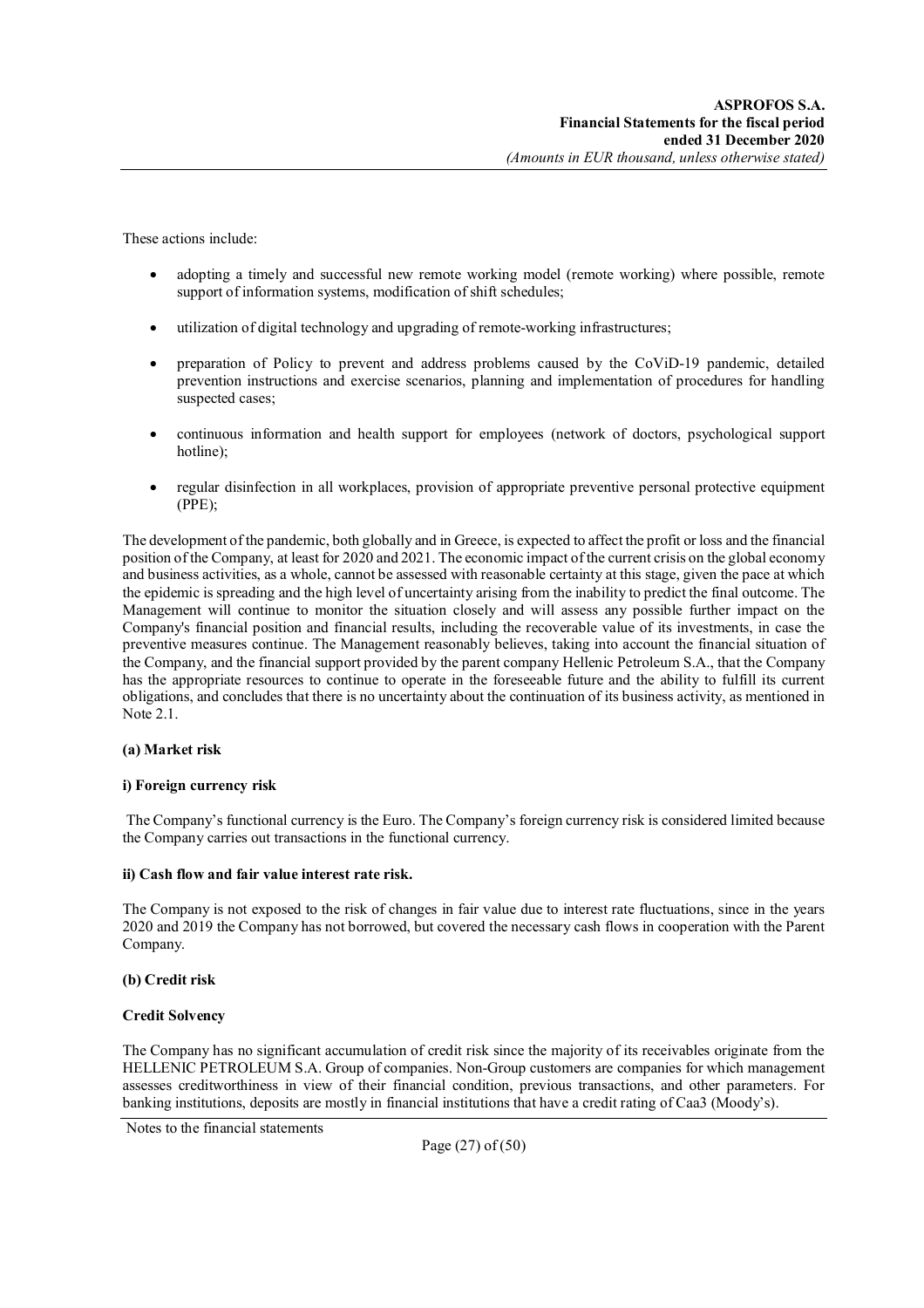The following table shows the distribution of receivables from the clients:

|                                  | 31 December 2020 | 31 December 2019 |
|----------------------------------|------------------|------------------|
| Total receivables from customers | 1,157            | 2,284            |
| Of which:                        |                  |                  |
| Impaired balance                 | 276              | 276              |

### **Provisions for doubtful debts**

The maximum exposure to credit risk is the fair value of each receivable category as mentioned above. Provisions are formed for receivables whose recovery is doubtful and it is has been estimated that they will result in a loss.

Also here is the aging analysis of impaired receivables from customers:

|               | 31 December 2020         | 31 December 2019 |
|---------------|--------------------------|------------------|
| Up to 30 days | $\overline{\phantom{a}}$ | -                |
| 30-90 days    | $\overline{\phantom{a}}$ | ۰                |
| Over 90 days  | 276                      | 276              |
| <b>Total</b>  | 276                      | 276              |

## **(c) Liquidity risk**

Liquidity risk is the risk that the Company will not be able to meet its financial obligations when required.

Liquidity risk is addressed by the Company's finance department in cooperation with the parent company by securing sufficient cash resources. The Company's liquidity depends on cash management at Group level, since the Company has a large number of obligations to HELLENIC PETROLEUM S.A.

Given the market developments in the recent years, the liquidity risk is greater and cash flow management has become more urgent. As at 31 December 2020, its obligations to suppliers amount to EUR 830 thousand (31 December 2019: EUR 660 thousand) expire within one year, are equal to their current balances and the effect of discounting is not significant.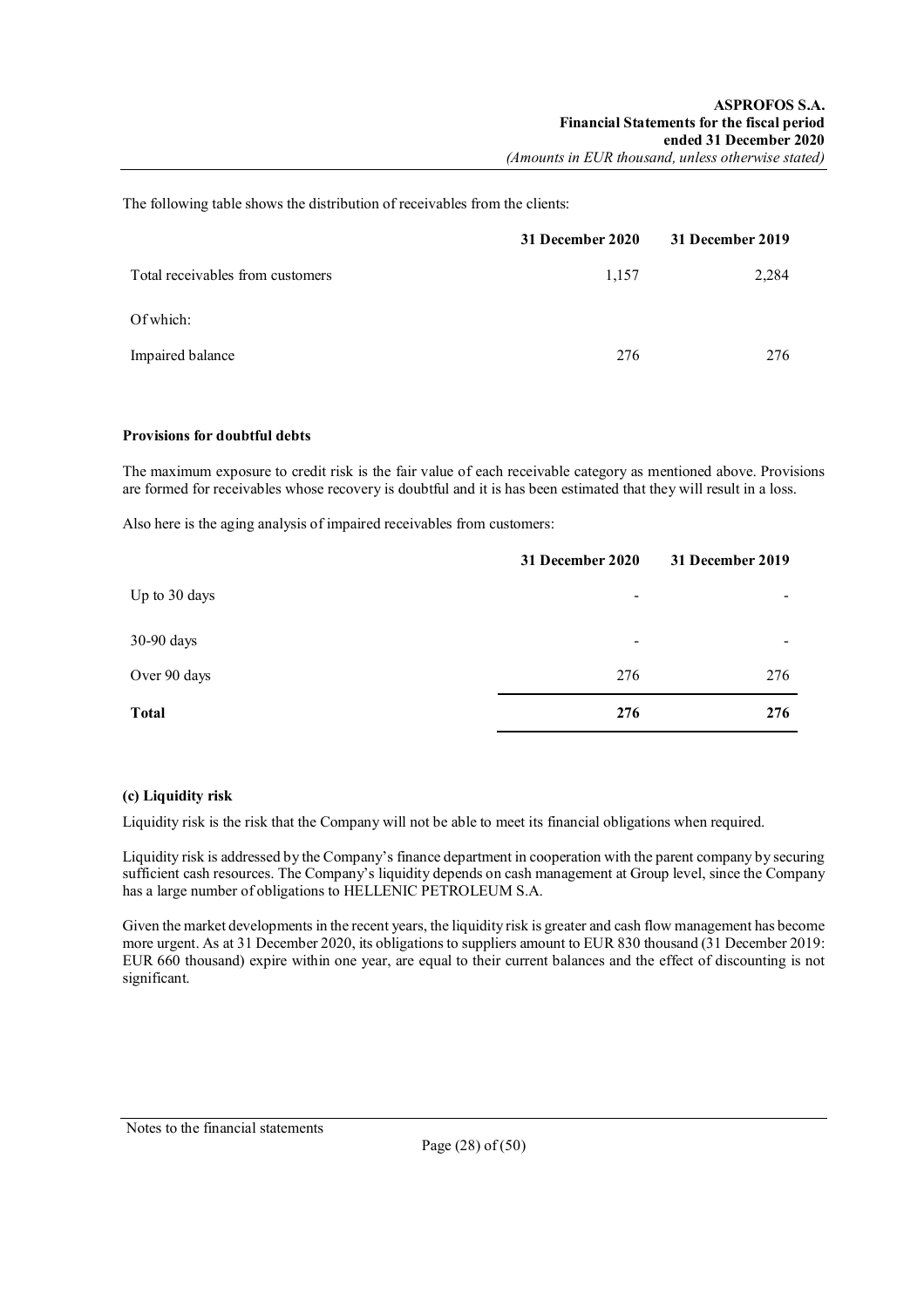### **(d) Capital risk management**

With respect to capital management, the Company's objectives are to ensure continuity in the future in order to provide satisfactory returns to shareholders and to maintain an optimal capital structure by reducing the cost of capital in this way.

The Company has no existing loans in the reporting periods and presents cash and cash equivalents.

## **4 Significant accounting estimates and assumptions**

Estimates and assumptions are continually evaluated and are based on historical experience and are adjusted according to current market conditions and other factors, including expectations of future events, which are considered reasonable in the present circumstances.

The Company makes estimates and assumptions concerning the future. Thus, these estimates will, by definition, seldom be identical with the actual facts. Estimates and assumptions involving significant risk adjustment to the carrying value of assets and liabilities within the next financial year are addressed below.

### **(a) Income tax**

The Company is subject to periodic audits by local tax authorities. The process of determining income tax and deferred taxation is complex and requires, to a great extent, to make estimates and exercise judgment. There are many transactions and calculations for which the final tax determination is uncertain. In the event that tax matters have not been settled with local authorities, the Company's management takes into account past experience and the advice of tax and legal experts in order to analyze specific events and circumstances, to interpret relevant tax legislation, to assess the position of the tax authorities in related cases and to decide whether to recognize such provisions or to disclose contingent liabilities. When the Company has to make payments in order to appeal against the tax authorities, and considers that it is more likely to win this appeal than the possibility of losing, the relevant payments are recorded as receivables, since these advances shall be used for repayment of the case, in case of a negative outcome, or will be returned to the Company in case of a positive outcome. In the event that the Company considers that a provision on the outcome of an uncertain tax case is required, the amounts already paid shall be deducted from that provision.

If the final result of the audit is different from the one initially recognized, the difference will affect the income tax and the deferred tax assets (liabilities) during the result finalization period.

### **(b) Recovery of deferred tax assets**

The Company makes assumptions about whether deferred tax assets can be recovered using estimated future taxable income according to the Company's approved business plan and budget.

### **(c) Estimation of impairment of receivables. Provisions for expected credit losses on receivables.**

For the receivables from customers, the Company performs an assessment and calculates the expected credit losses (ECL) for each customer separately.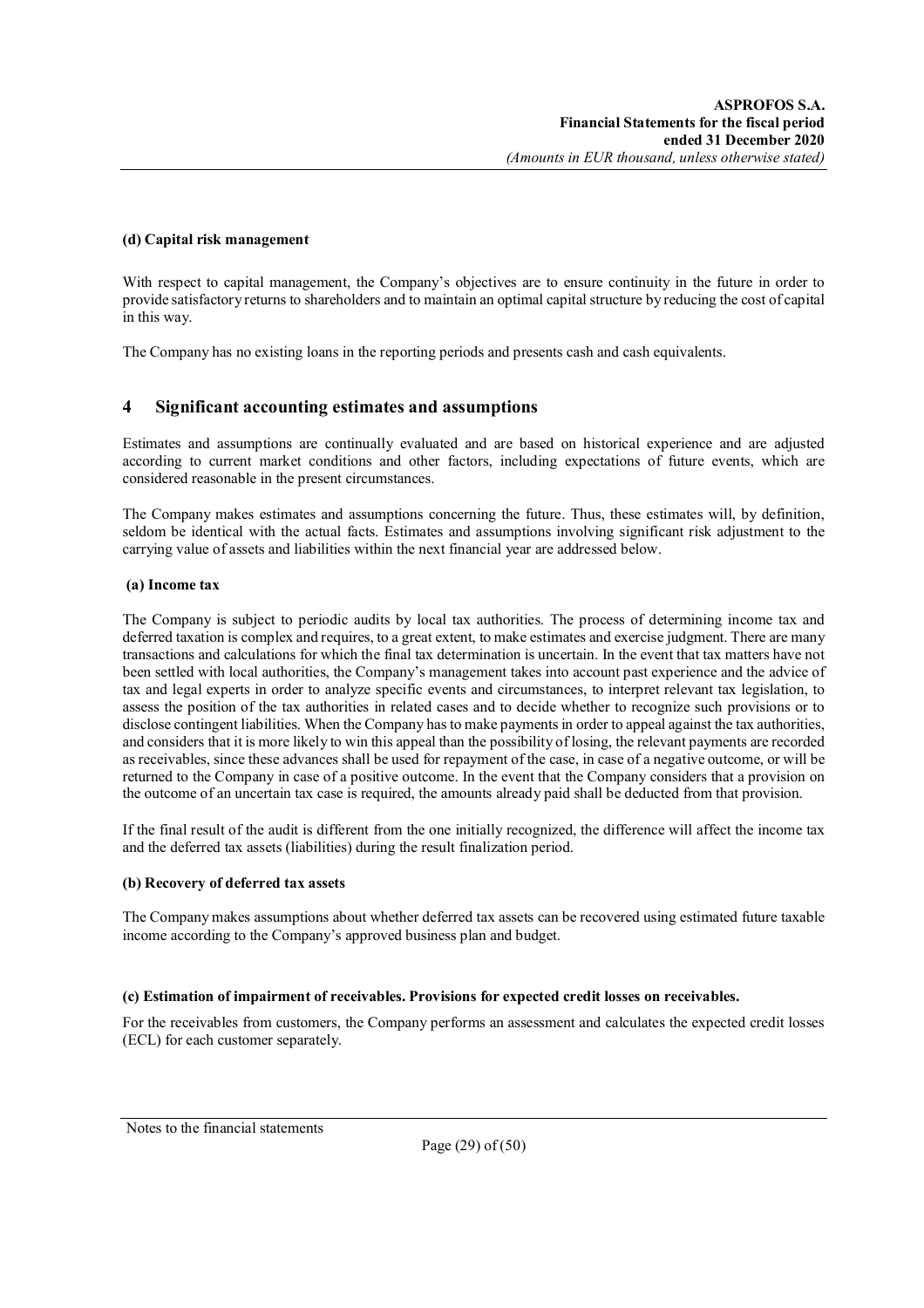### **(d) Provisions for litigation**

The Company has pending court cases. Management evaluates the outcome of the assumptions taken into account the available information of the Company's legal service and, if there is the possibility of a negative outcome, the Company proceeds to the formation of the necessary provisions. Provisions, where required, are calculated based on the present value of the estimates made by Management for expenditure required to settle the expected obligations at the reference date of the financial statements.

#### *(e) Determination of lease term*

When determining the lease term, the management shall consider all events and circumstances that create an economic incentive to exercise an extension option or not to exercise a termination option. Extension options (or periods with termination options) are only included in the lease if the lease is reasonably certain to be extended (or not terminated). The following factors are generally the most important: If there are significant penalties to terminate a lease (or not to extend it), the Company is usually reasonably certain to extend (or not terminate) the lease. If real estate lease improvements are expected to have significant residual value, the Company is quite reasonable to extend (or not terminate) the lease. Otherwise, the Company examines other factors, including the historical lease years and the costs and termination required to replace the leased asset. Most of the extension opportunities in office and vehicle leases have not been included in the lease liability, because the Company could replace the assets without significant costs or shutdown.

The lease period is reassessed when an option is exercised (or not exercised) or the Company becomes obligated to exercise it (or not to exercise it). The assessment of reasonable certainty shall only be reviewed if a significant event or a significant change in circumstances occurs, which affects that assessment and is under the control of the lessee.

### **(f) Pension plans**

The present value of pension benefits depends on a number of factors that are determined using actuarial methods and assumptions. Such an actuarial assumption is the discount rate used to calculate the cost of the benefit. Changes in these assumptions will change the present value of the related liabilities in the statement of financial position.

The Company determines the appropriate discount rate at the end of each year. This is defined as the rate that should be used to determine the present value of future cash flows, which are expected to be required to meet pension-plan obligations. In determining the appropriate discount rate, the Company uses the rate of low-risk corporate bonds, which are converted into the currency in which the benefits will be paid, and whose expiry date approaches that of the relative pension obligation.

Other key assumptions for pension-benefit obligations are based, in part, on current market conditions. Additional information is provided in Note 13 herein.

### **(g) Depreciation of fixed assets**

The Company periodically controls the useful lives of its tangible fixed assets in order to assess the appropriateness of the initial estimates. In determining the useful life, which may vary due to various factors such as technological developments, the Company may obtain technical studies and use external sources.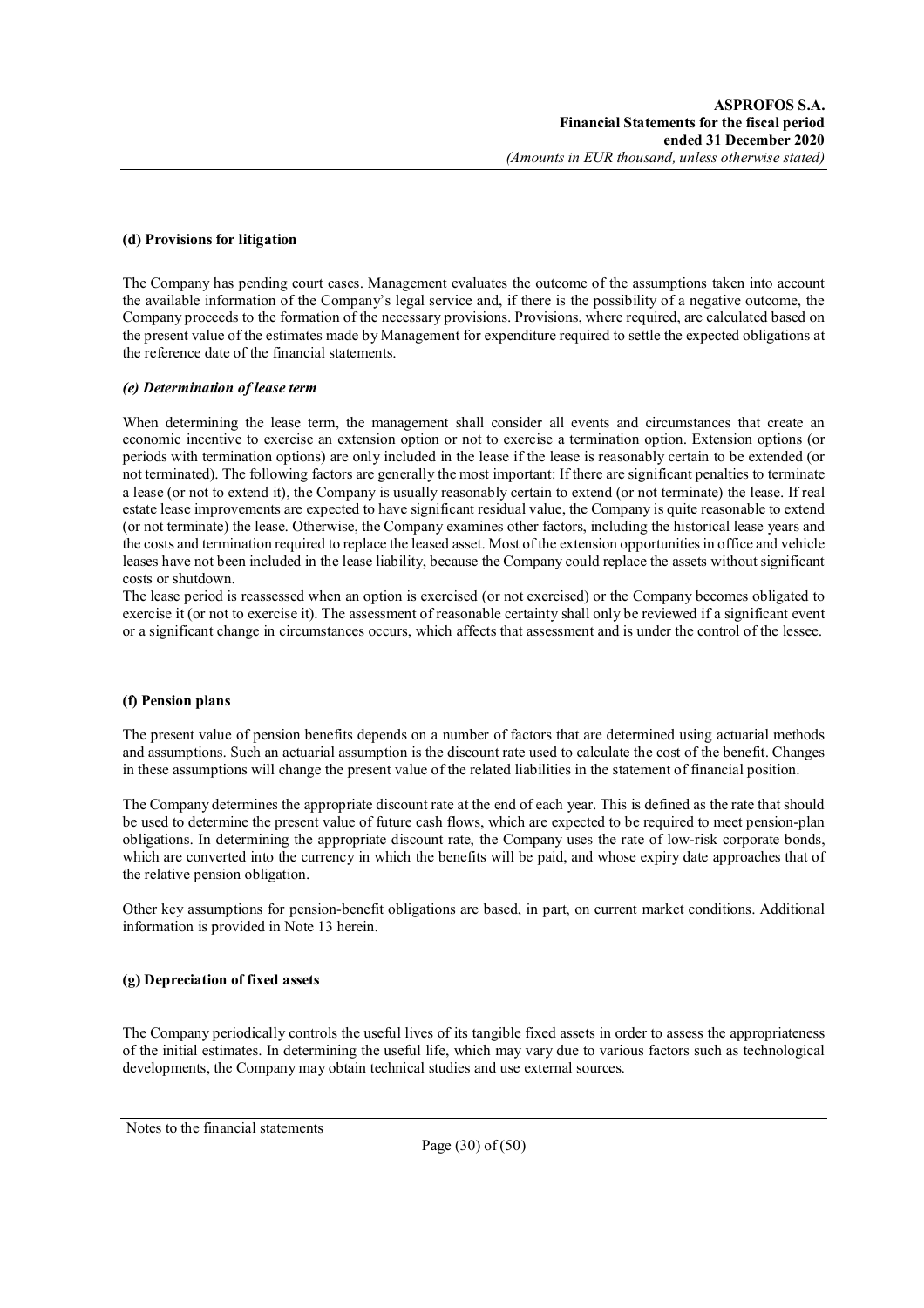## **5 Tangible assets**

|                                                           | <b>Plots</b>     | <b>Buildings</b> | <b>Furniture &amp;</b><br>accessories | <b>Total</b> |
|-----------------------------------------------------------|------------------|------------------|---------------------------------------|--------------|
| Cost                                                      |                  |                  |                                       |              |
| <b>Balance as at 1 January 2019</b>                       | 1,283            | 7,604            | 1,252                                 | 10,139       |
| Additions                                                 |                  |                  | 52                                    | 52           |
| <b>Balance 31 December 2019</b>                           | 1,283            | 7,604            | 1,304                                 | 10,191       |
| Accumulated depreciation/amortization                     |                  |                  |                                       |              |
| <b>Balance 1 January 2019</b>                             |                  | 7,236            | 1,177                                 | 8,413        |
| Depreciation/Amortization for the period                  |                  | 137              | 38                                    | 175          |
| <b>Balance 31 December 2019</b>                           | $\bf{0}$         | 7,373            | 1,215                                 | 8,588        |
| Undepreciated/Unamortized value as at 31<br>December 2019 | 1,283            | 231              | 89                                    | 1,603        |
|                                                           |                  |                  |                                       |              |
| Cost                                                      |                  |                  |                                       |              |
| <b>Balance as of 1 January 2020</b>                       | 1,283            | 7,604            | 1,304                                 | 10,191       |
| Additions                                                 |                  |                  | 97                                    | 97           |
| <b>Balance 31 December 2020</b>                           | 1,283            | 7,604            | 1,401                                 | 10,288       |
| <b>Accumulated depreciation/amortization</b>              |                  |                  |                                       |              |
| <b>Balance 1 January 2020</b>                             |                  | 7,373            | 1,215                                 | 8,588        |
| Depreciation/Amortization for the period                  |                  | 47               | 43                                    | 90           |
| <b>Balance 31 December 2020</b>                           | $\boldsymbol{0}$ | 7,420            | 1,258                                 | 8,678        |
| Undepreciated/Unamortized value as at 31<br>December 2020 | 1,283            | 184              | 143                                   | 1,610        |

There are no mortgages on the Company's tangible assets.

Depreciation is recorded in the administrative and disposal expenses (Note 18).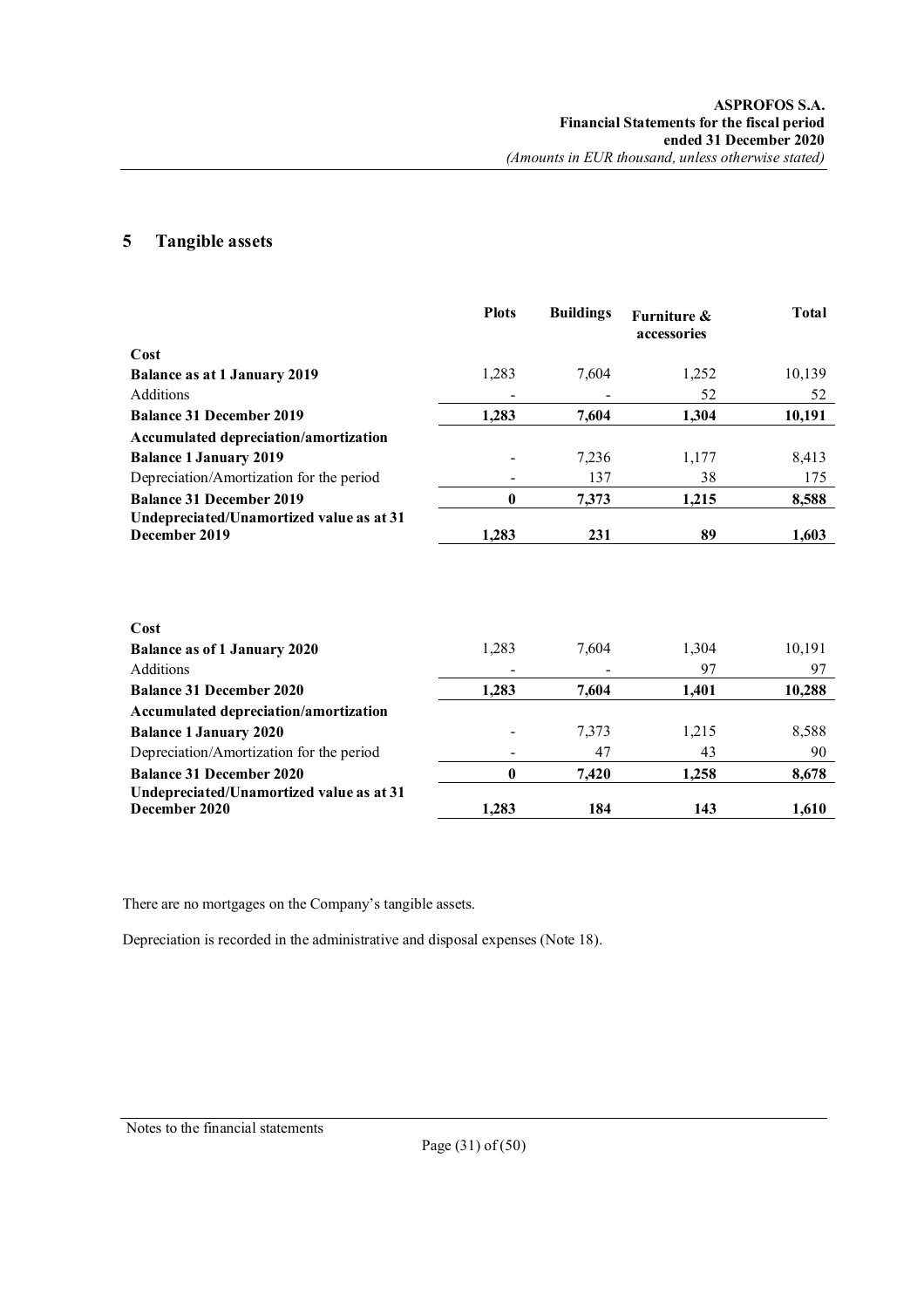# **6 Rights-of-use assets**

|                                                                                              | Cars | <b>Photocopiers</b> | <b>Total</b> |
|----------------------------------------------------------------------------------------------|------|---------------------|--------------|
|                                                                                              |      |                     |              |
| Cost                                                                                         |      |                     |              |
| <b>Balance as at 1 January 2019</b>                                                          | 118  | 20                  | 138          |
| Additions                                                                                    | 14   |                     | 14           |
| <b>Balance 31 December 2019</b>                                                              | 132  | 20                  | 152          |
| Accumulated depreciation/amortization                                                        |      |                     |              |
| <b>Balance 1 January 2019</b>                                                                |      |                     |              |
| Depreciation/Amortization for the period                                                     | 39   | 15                  | 54           |
| <b>Balance 31 December 2019</b><br>Undepreciated/Unamortized value as at 31<br>December 2019 | 39   | 15                  | 54           |
|                                                                                              | 93   | 5                   | 98           |
|                                                                                              |      |                     |              |
|                                                                                              |      |                     |              |
| Cost                                                                                         |      |                     |              |
| <b>Balance as of 1 January 2020</b>                                                          | 132  | 20                  | 152          |
| Additions                                                                                    |      | 48                  | 48           |
| Sales/write-offs                                                                             | (19) | (20)                | (39)         |
| <b>Balance 31 December 2020</b>                                                              | 113  | 48                  | 161          |
| Accumulated depreciation/amortization                                                        |      |                     |              |
| <b>Balance 1 January 2020</b>                                                                | 39   | 15                  | 54           |
| Depreciation/Amortization for the period                                                     | 41   | 6                   | 47           |
| Sales/write-offs                                                                             | (17) | (15)                | (32)         |
| <b>Balance 31 December 2020</b>                                                              | 63   | 6                   | 69           |

Notes to the financial statements

Page (32) of (50)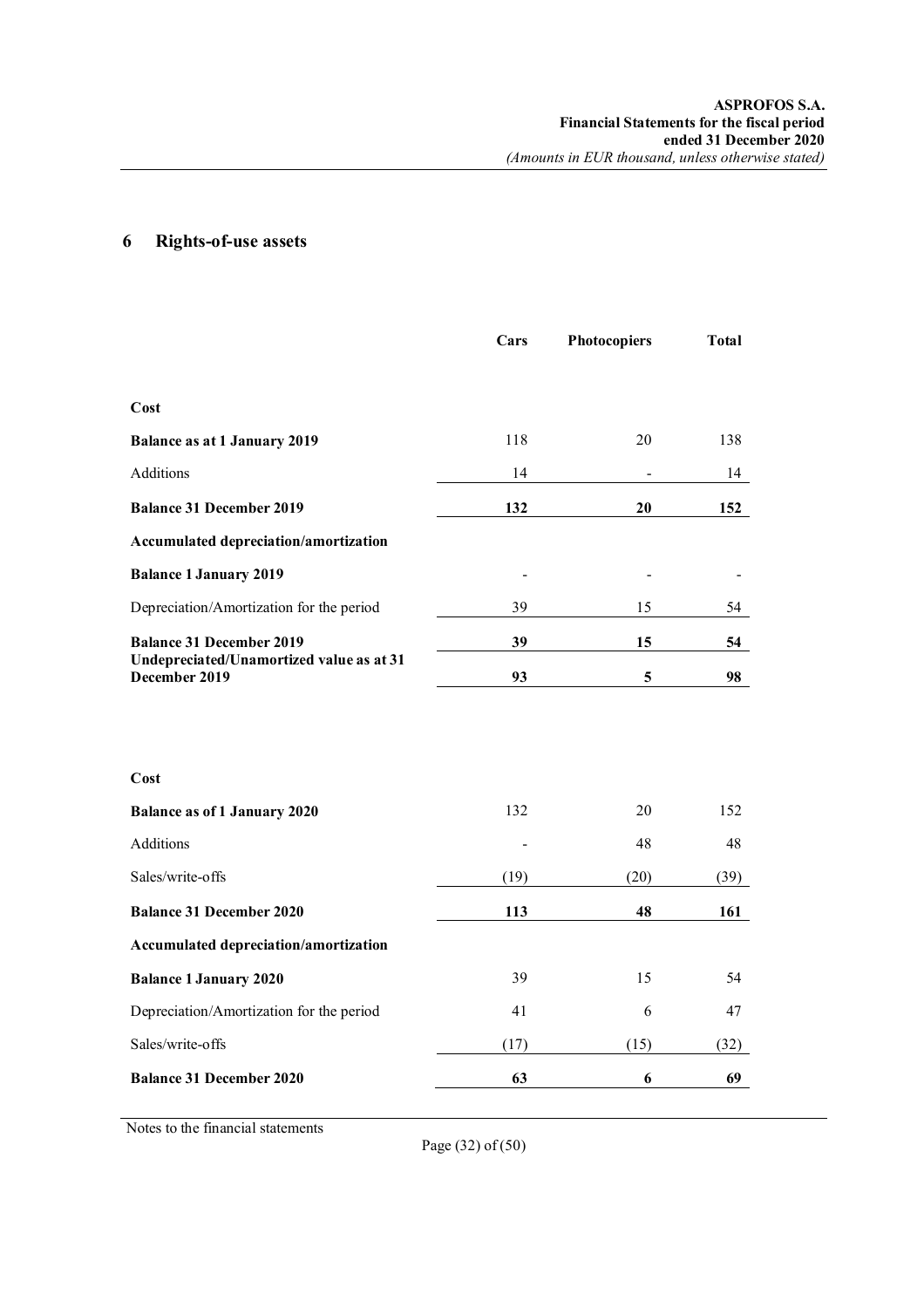| Undepreciated/Unamortized value as at 31 |    |  |
|------------------------------------------|----|--|
| December 2020                            | 50 |  |
|                                          |    |  |

**7 Intangible assets**

|                                                               | <b>Software</b> | <b>Total</b> |
|---------------------------------------------------------------|-----------------|--------------|
| 12 months to 31 December 2019                                 |                 |              |
| Cost                                                          |                 |              |
| <b>Balance 1 January 2019</b>                                 | 782             | 782          |
| <b>Additions</b>                                              | 61              | 61           |
| <b>Balance 31 December 2019</b>                               | 843             | 843          |
| Accumulated depreciation/amortization                         |                 |              |
| <b>Balance 1 January 2019</b>                                 | 740             | 740          |
| Depreciation/Amortization for the period                      | 34              | 34           |
| <b>Balance 31 December 2019</b>                               | 774             | 774          |
| Undepreciated/Unamortized value as at 31 December<br>2019     | 69              | 69           |
|                                                               |                 |              |
| Cost                                                          |                 |              |
| <b>Balance 1 January 2020</b>                                 | 843             | 843          |
| <b>Additions</b>                                              | 70              | 70           |
| <b>Balance 31 December 2020</b>                               | 913             | 913          |
| Accumulated depreciation/amortization                         |                 |              |
| <b>Balance 1 January 2020</b>                                 | 774             | 774          |
| Depreciation/Amortization for the period                      | 31              | 31           |
| <b>Balance 31 December 2020</b>                               | 805             | 805          |
| Net undepreciated/unamortized value as at 31<br>December 2020 | 108             | 108          |

The intangible assets regard exclusive software programs and are amortized based on the straight-line method and within a period of 3 years.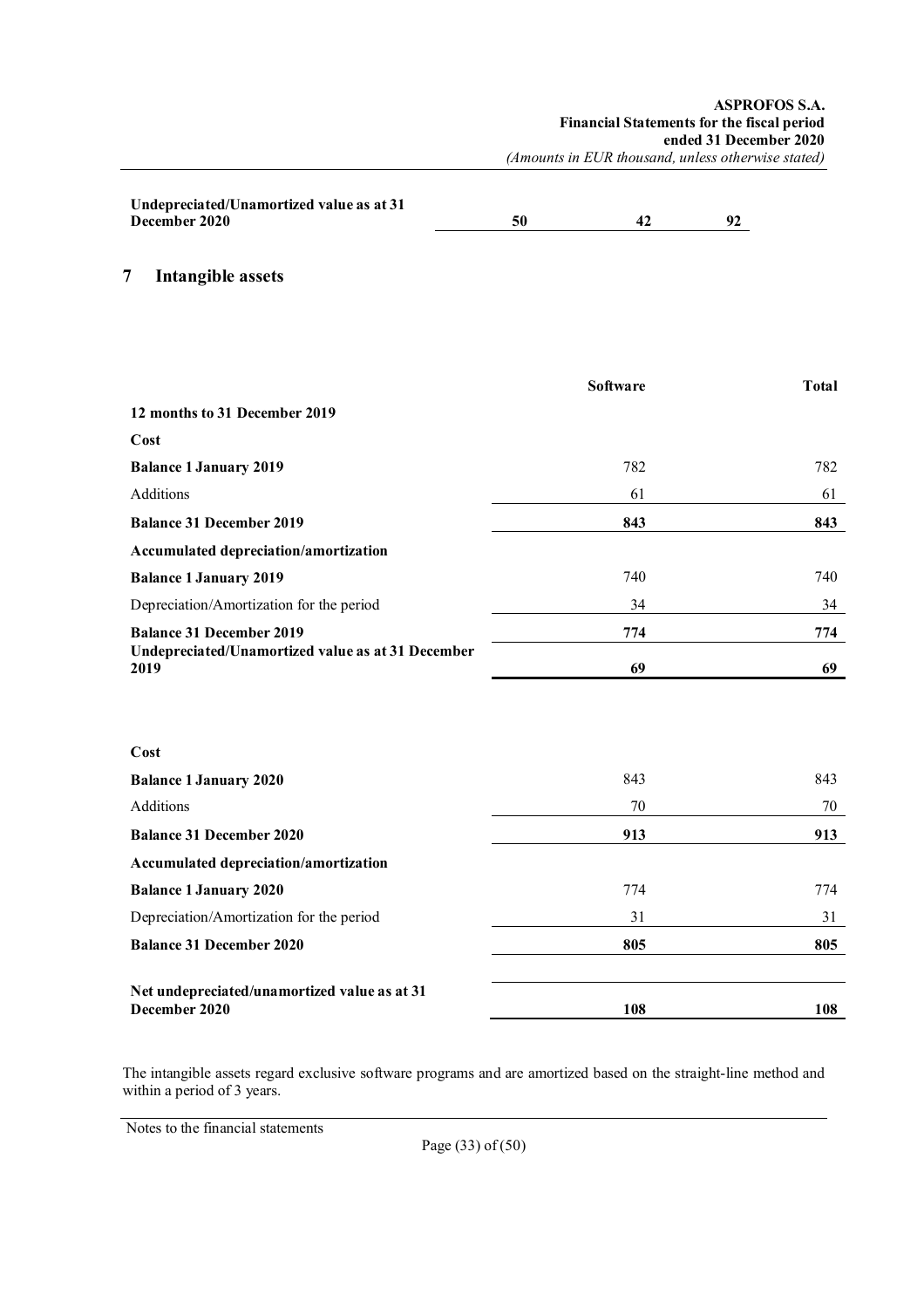The additions concern topographic packages and programs of refinery-unit modeling.

Depreciation is recorded in the administrative and disposal expenses (Note 18).

## **8 Deferred tax assets**

Deferred tax assets and liabilities are offset when there is a legally enforceable right to offset current tax receivables against current tax liabilities and when deferred income taxes relate to the same tax authority.

|                                       | 31 December 2020 | 31 December 2019 |
|---------------------------------------|------------------|------------------|
| <b>Beginning Balance</b>              | 623              | 663              |
| Debit of statement of profit or loss  |                  | (16)             |
| Movements as regards the net position | 54               | (24)             |
| <b>Closing Balance - receivable</b>   | 679              | 623              |

The analysis of deferred tax assets and liabilities is as follows:

|                                                           | 31 December 2020 | 31 December 2019 |
|-----------------------------------------------------------|------------------|------------------|
| Tangible fixed assets and intangible assets               | (294)            | (297)            |
| Rights-of-use assets                                      | (22)             | (24)             |
| Provisions for staff benefits                             | 950              | 871              |
| Provisions for impaired exposures                         | 36               | 36               |
| Lease liabilities                                         | 22               | 11               |
| Other Provisions                                          | (13)             | 26               |
| Receivable/(liability) balance for the end of the<br>year | 679              | 623              |
| Deferred tax liabilities                                  | (329)            | (321)            |
| Deferred tax assets                                       | 1,008            | 944              |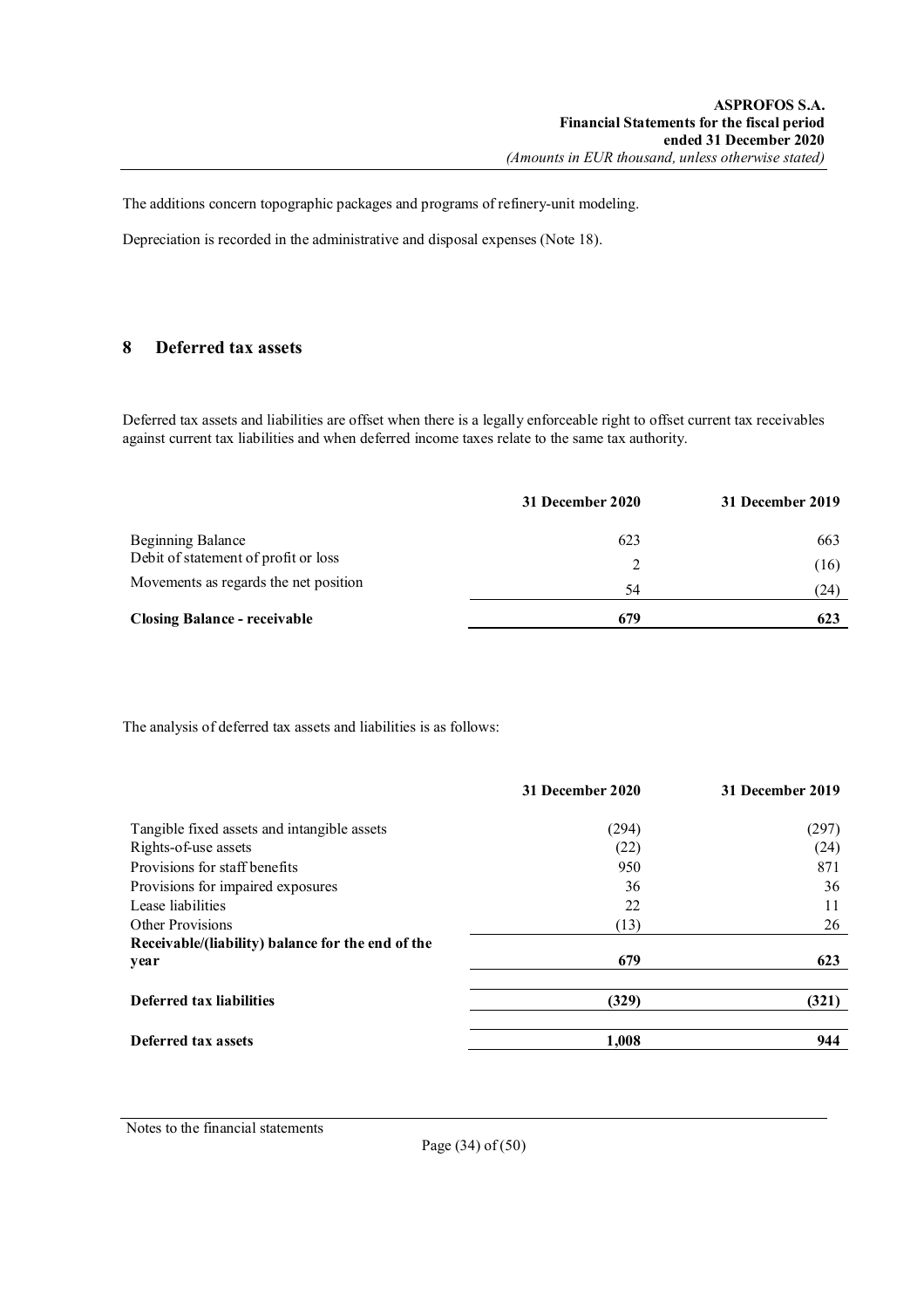## **9 Customers and other receivables**

|                                    | 31 December 2020 | 31 December 2019 |
|------------------------------------|------------------|------------------|
| Customers - Affiliates             | 658              | 1,125            |
| Customers - Other customers        | 775              | 1,159            |
| Less the provisions for impairment | (276)            | (276)            |
| Net customer receivables           | 1,157            | 2,008            |
| Accrued income for the year        | 260              | 343              |
| Other receivables                  | 427              | 442              |
| <b>Total</b>                       | 1,844            | 2,793            |

|                                                | 31 December 2020 | 31 December 2019 |
|------------------------------------------------|------------------|------------------|
| <b>Balance 1 January 2020</b>                  | 276              | 227              |
| Debits/(credits) in the profit or loss account | 18               | 49               |
| Receivables impairment                         | (18)             |                  |
| <b>Balance 31 December 2020</b>                | 276              | 276              |

The carrying values of these receivables represent their fair value.

There are no mortgages on the Company's receivables.

The receivables from customers are usually settled in 30-60 days.

Other receivables include receivables from personnel, withheld tax and deferred expenses.

Movements on the provision for impairment of trade receivables are as follows:

Notes to the financial statements

Page (35) of (50)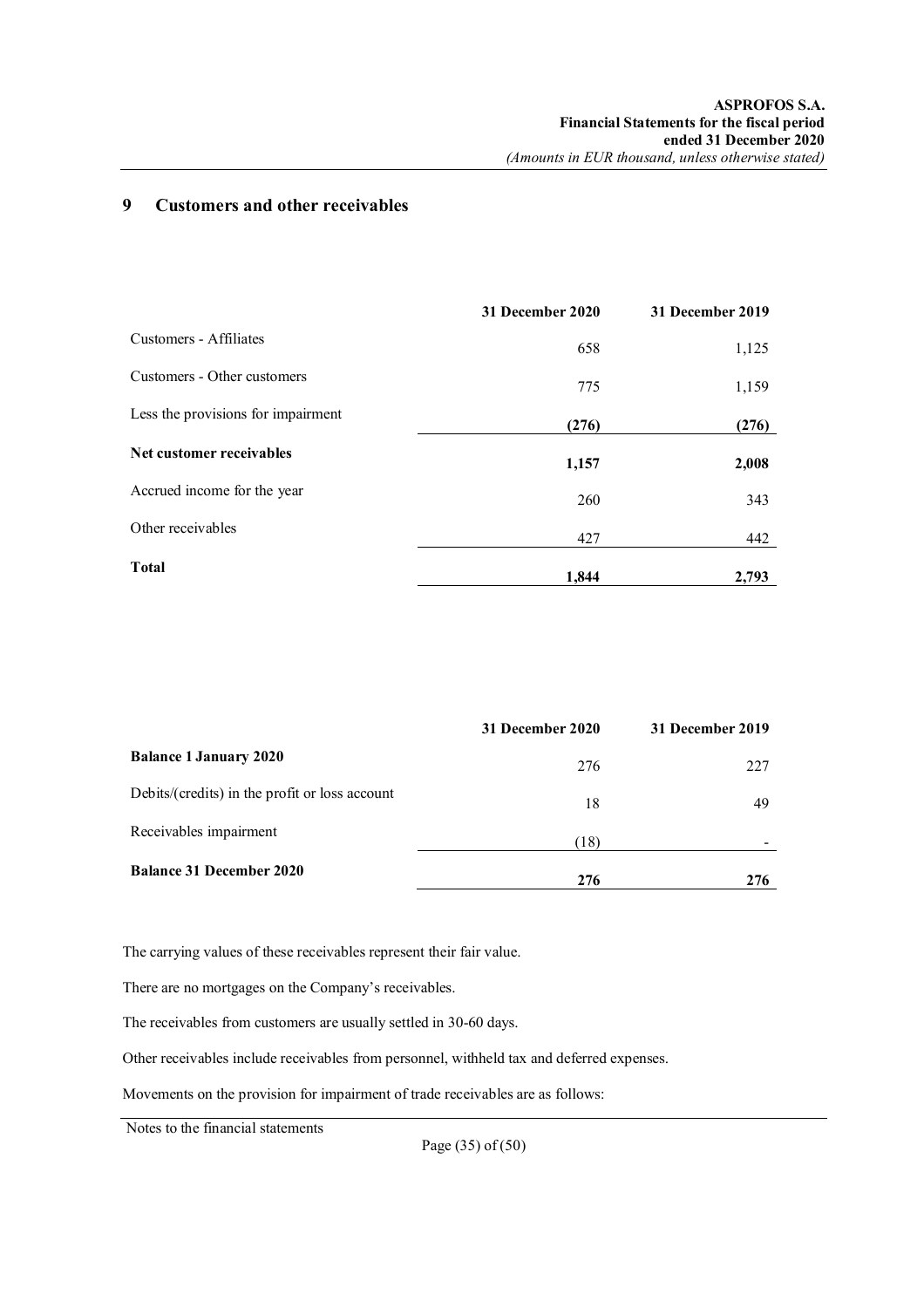|                                                | 31 December 2020 | 31 December 2019 |
|------------------------------------------------|------------------|------------------|
| <b>Balance 1 January 2020</b>                  | 276              | 227              |
| Debits/(credits) in the profit or loss account | 18               | 49               |
| Receivables impairment                         | (18)             |                  |
| <b>Balance 31 December 2020</b>                | 276              | 276              |

## **10 Cash and cash equivalents**

|                            | 31 December 2020 | 31 December 2019 |
|----------------------------|------------------|------------------|
| Cash on hand               | 2                |                  |
| Cash at banks              | 736              | 1,052            |
| <b>Total liquid assets</b> | 738              | 1,055            |

Cash at banks regard current accounts in EUR and are remunerated with variable interest rates depending on the amount of the deposit and based on the monthly deposit rates of the banks. The present value of these current accounts approaches their carrying value due to the variable interest rates and their short-term maturities.

The weighted average effective interest rate was:

|      | 31 December 2020 | 31 December 2019 |
|------|------------------|------------------|
| Euro | $0.50\%$         | $0.32\%$         |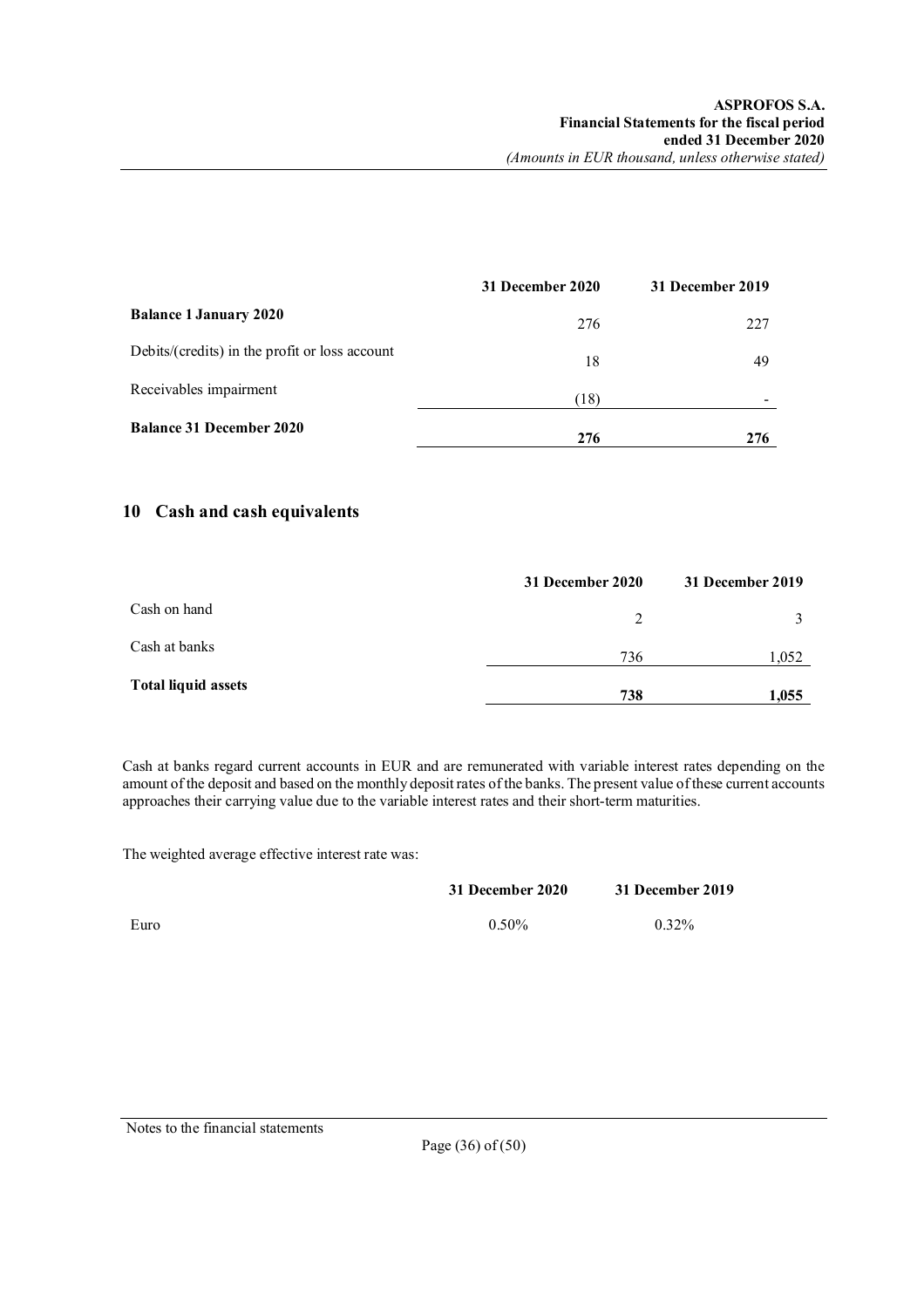## **11 Share Capital**

|                  | Number of shares | Share capital |       |
|------------------|------------------|---------------|-------|
| 31 December 2019 | 227,852          |               | 6,687 |
| 31 December 2020 | 159,852          |               | 4.692 |

The share capital consists of common shares of the Company.

In accordance with the decision of 19/07/2020 of the Extraordinary General Meeting of Shareholders, the share capital of the Company was reduced by EUR 4,520 thousand through the cancellation of 159,000 shares of par value EUR 29.35 each with equal offset of losses. Moreover, the Extraordinary General Meeting decided to increase the share capital by EUR 2,524 thousand by issuing 86,000 shares of par value EUR 29.35 each. The amount of the increase was paid in full.

Following the above changes, the share capital amounted to EUR 4,692 thousand, consisting of 159,852 shares of par value EUR 29.35 each, and is fully paid.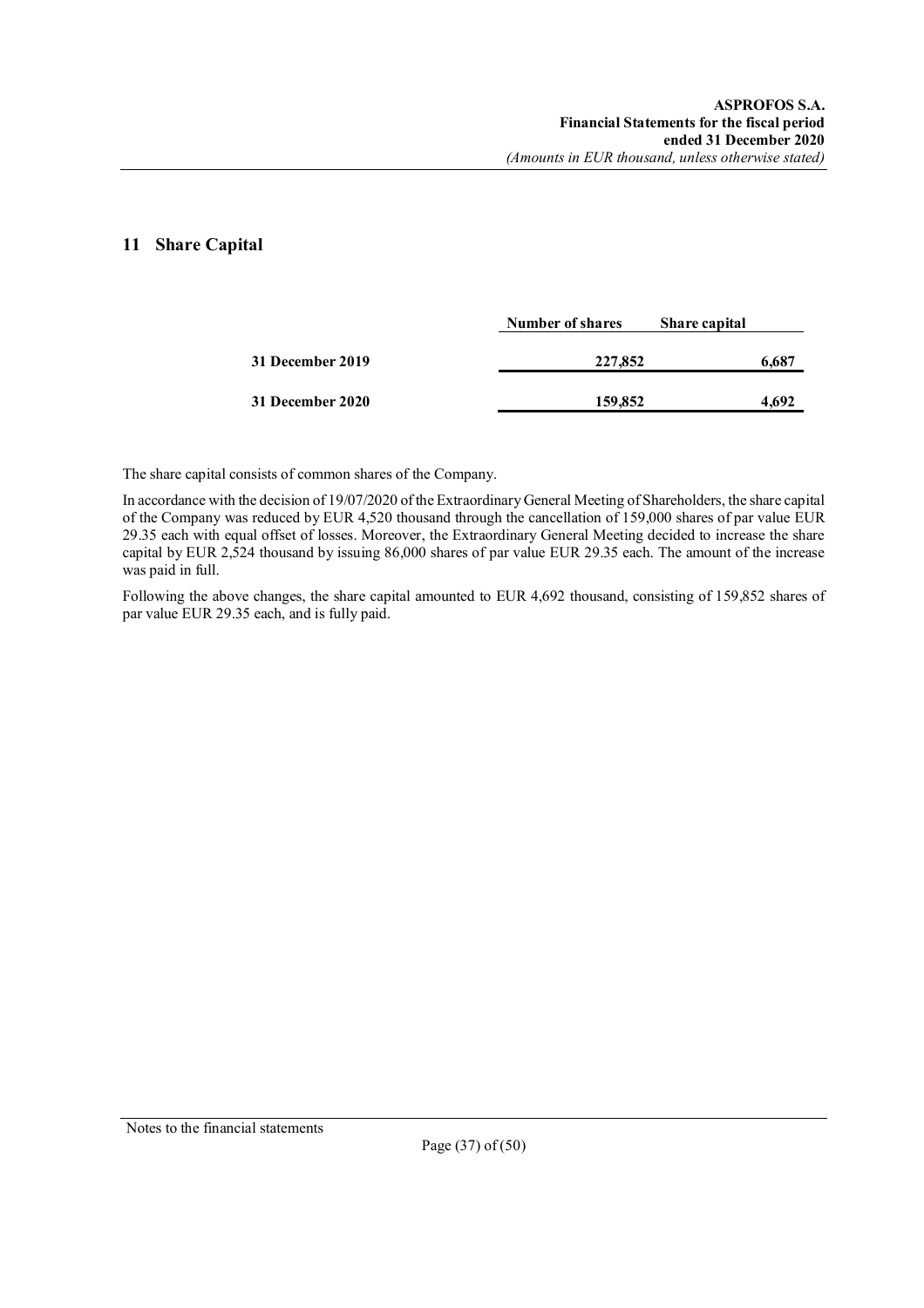## **12 Reserves**

|                                                                       | <b>Statutory</b><br>reserve | <b>Untaxed</b><br>reserves | <b>Actuarial</b><br>gains/losses | <b>Total</b> |
|-----------------------------------------------------------------------|-----------------------------|----------------------------|----------------------------------|--------------|
| <b>Balance as at 1 January 2019</b>                                   | 206                         | 1012                       | (567)                            | 651          |
| Net actuarial (losses)/gains<br>from defined-benefit<br>pension plans |                             |                            | 48                               | 48           |
| Balance as at 31 December 2019                                        | 206                         | 1012                       | (519)                            | 699          |
| Net actuarial (losses)/gains<br>from defined-benefit<br>pension plans |                             |                            | (171)                            | (171)        |
| Balance as at 31 December 2020                                        | 206                         | 1012                       | (690)                            | 528          |

### **Statutory reserves**

According to Greek legislation, companies are required to transfer a minimum of 5% of their annual net profits, according to their accounting books, to a statutory reserve until such reserve is equal to one third of their share capital. This reserve may not be distributed, but can be used to write off losses.

### **Untaxed reserves**

Untaxed reserves concern:

- Profits that have not been taxed, under the applicable fiscal and institutional framework. In the case of their distribution, profits will be taxed based on the tax rate applicable at the time of their distribution to shareholders or conversion to share capital.
- Partially taxed reserves which are taxed at a tax rate which is lower than the applicable current rate. In the case of their distribution, profits will be taxed based on the tax rate applicable at the time of their distribution to shareholders or conversion to share capital.

### **Other reserves**

Other reserves include actuarial profits and losses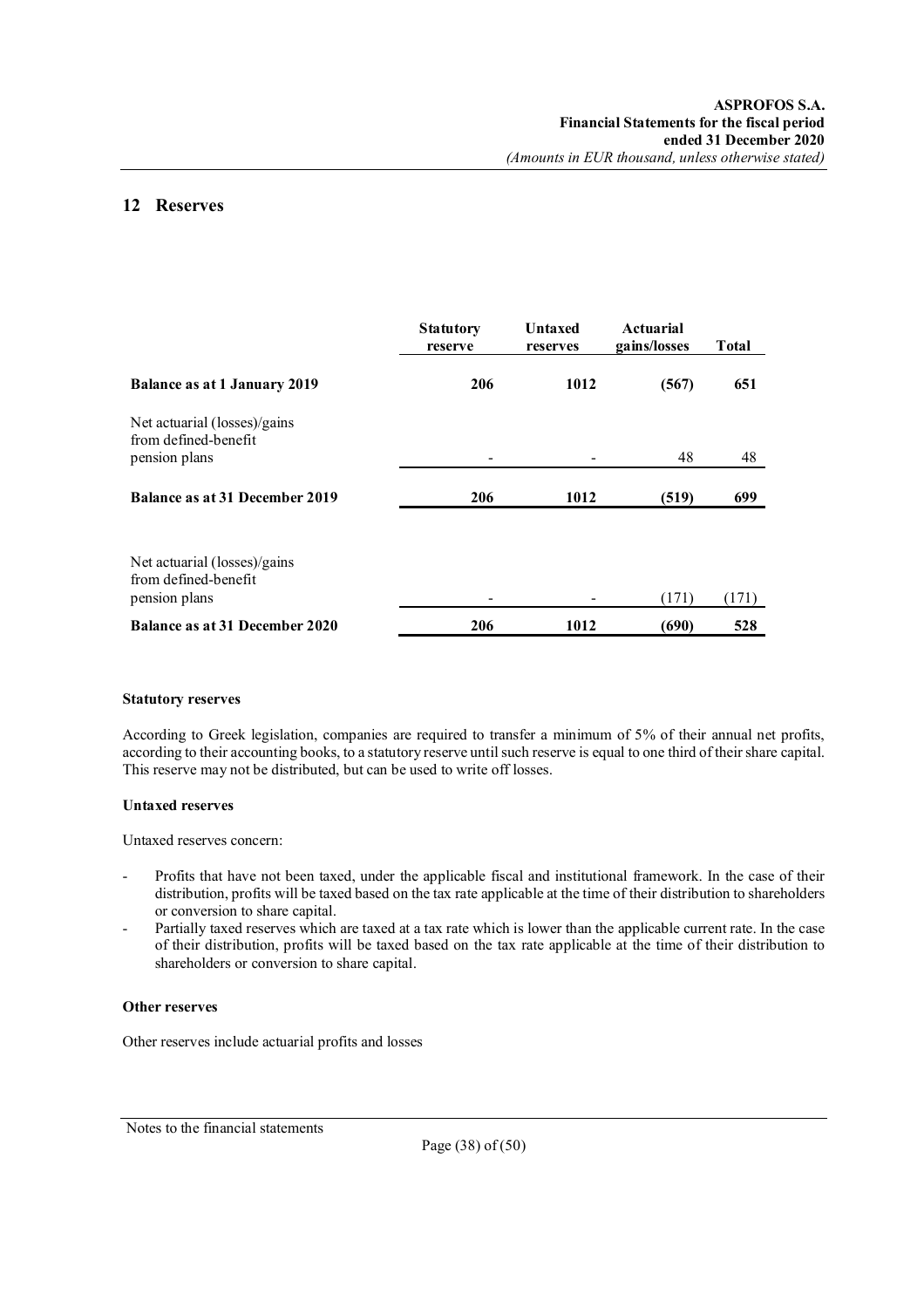## **13 Liabilities for personnel benefits due to termination of the service**

|                                                                                              | 31 December 2020 | 31 December 2019 |
|----------------------------------------------------------------------------------------------|------------------|------------------|
| Liabilities of the financial position statement:                                             |                  |                  |
| Pension benefits                                                                             | 3,959            | 3,629            |
| <b>Total</b>                                                                                 | 3,959            | 3,629            |
|                                                                                              | 31 December 2020 | 31 December 2019 |
| Charges to the income statement:                                                             |                  |                  |
| Pension benefits                                                                             | 224              | 276              |
| <b>Total</b>                                                                                 | 224              | 276              |
|                                                                                              | 31 December 2020 | 31 December 2019 |
| (Debits)/Credits to the statement of other comprehensive income:                             |                  |                  |
| Pension benefits                                                                             | (225)            | 72               |
| <b>Total</b>                                                                                 | (225)            | 72               |
| The amounts entered in the statement of comprehensive income are as<br>follows:              |                  |                  |
|                                                                                              | 31 December 2020 | 31 December 2019 |
| Current service cost                                                                         | 202              | 196              |
| Interest rate cost                                                                           | 22               | 80               |
| <b>Total</b>                                                                                 | 224              | 276              |
| Additional costs of settlement of staff retirement                                           | 0                | 342              |
| Total included in employee benefits                                                          | 224              | 618              |
| The change of the liability entered in the statement of financial position<br>is as follows: |                  |                  |
|                                                                                              | 31 December 2020 | 31 December 2019 |
| Opening balance                                                                              | 3,629            | 3,797            |
| Total debits in the profit of loss                                                           | 224              | 618              |

| <b>Closing Balance</b>             | 3.959 | 3.629 |
|------------------------------------|-------|-------|
| Actuarial loss/(gain)              | 225   | 72)   |
| Paid contributions                 | (119) | (714) |
| Total debits in the profit of loss | 224   | 618   |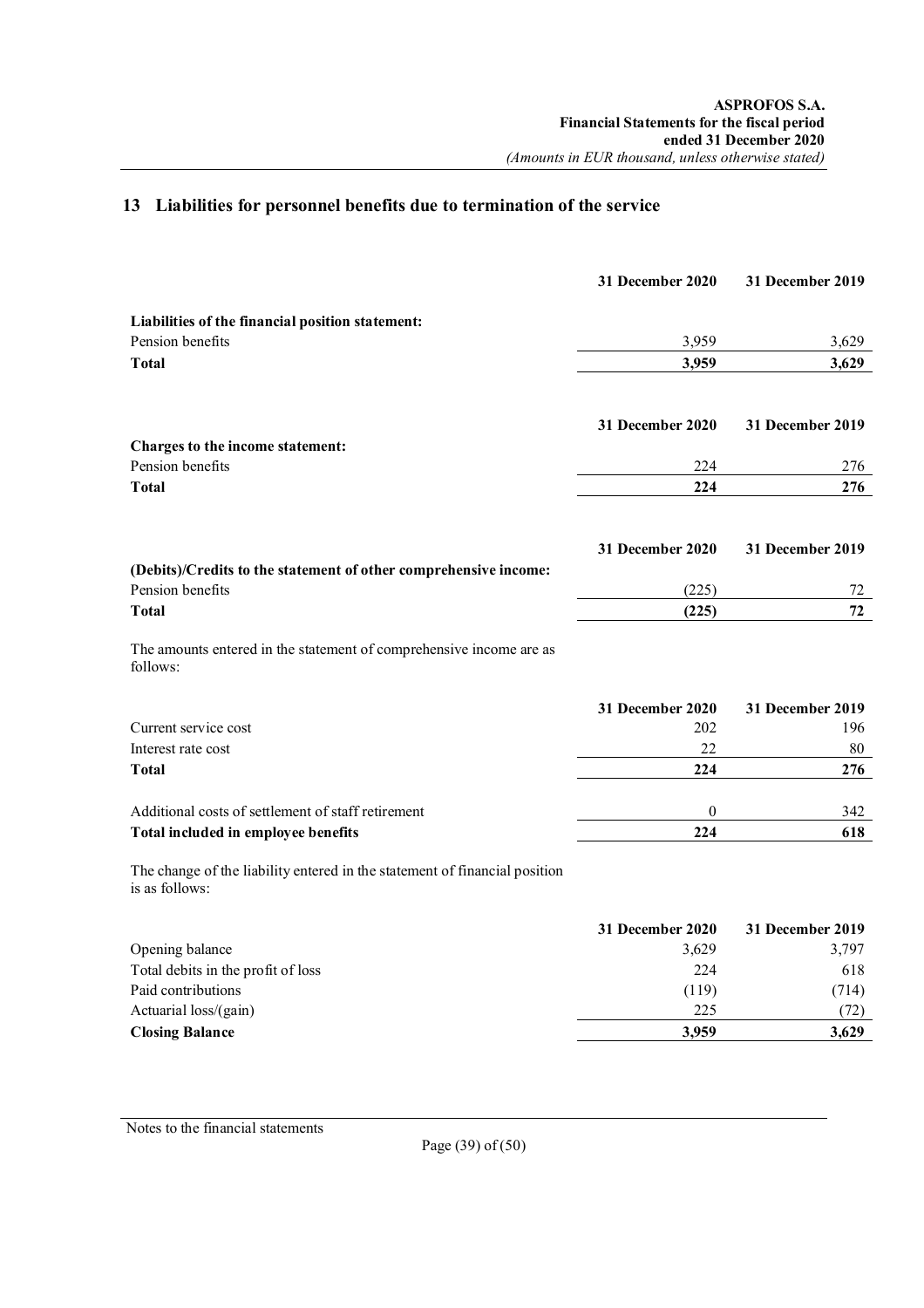|                                                          | 31 December 2020 | 31 December 2019 |
|----------------------------------------------------------|------------------|------------------|
| (Gains)/losses from the payment of financial assumptions | (102)            | 338              |
| (Gains)/losses from experiential adjustments             | (123)            | (390)            |
| <b>Totals</b>                                            | (225)            |                  |

The main actuarial assumptions used are as follows:

|                                   | 31 December 2020 | 31 December 2019 |
|-----------------------------------|------------------|------------------|
| Discount Rate                     | $0.21\%$         | $0.61\%$         |
| Future salary increases           | $1.10\%$         | 1.16%            |
| Average working life of employees | 794              | 8.39             |

The sensitivity analysis of the defined-benefit obligation to employees due to retirement to changes in the main weighted assumptions are the following:

|                         | <b>Effect on obligation</b> |             |             |
|-------------------------|-----------------------------|-------------|-------------|
|                         | Change in                   | Increase in | Decrease in |
|                         | assumption                  | assumption  | assumption  |
| Discount Rate           | $0.5\%$                     | $(3.76\%)$  | 4.02%       |
| Future salary increases | $0.5\%$                     | 3.97%       | (3.75%)     |

## **14 Suppliers and other liabilities**

|                                | 31 December 2020 | 31 December 2019 |
|--------------------------------|------------------|------------------|
| Suppliers - Affiliates         | 95               | $\theta$         |
| Suppliers - Others             | 735              | 660              |
| Value-added Tax                | 212              | 233              |
| Insurance Org. and other taxes | 798              | 894              |
| Accrued expenses               | 323              | 313              |
| Personnel remuneration payable | $\theta$         | 190              |
| Other liabilities              | 103              | 119              |
| Revenue of subsequent years    | 57               | 147              |
| Total                          | 2.323            | 2,556            |

The obligations to suppliers are not interest-bearing accounts and are usually settled in 60 days, except for balances with related parties that may exceed 60 days.

Notes to the financial statements

Page (40) of (50)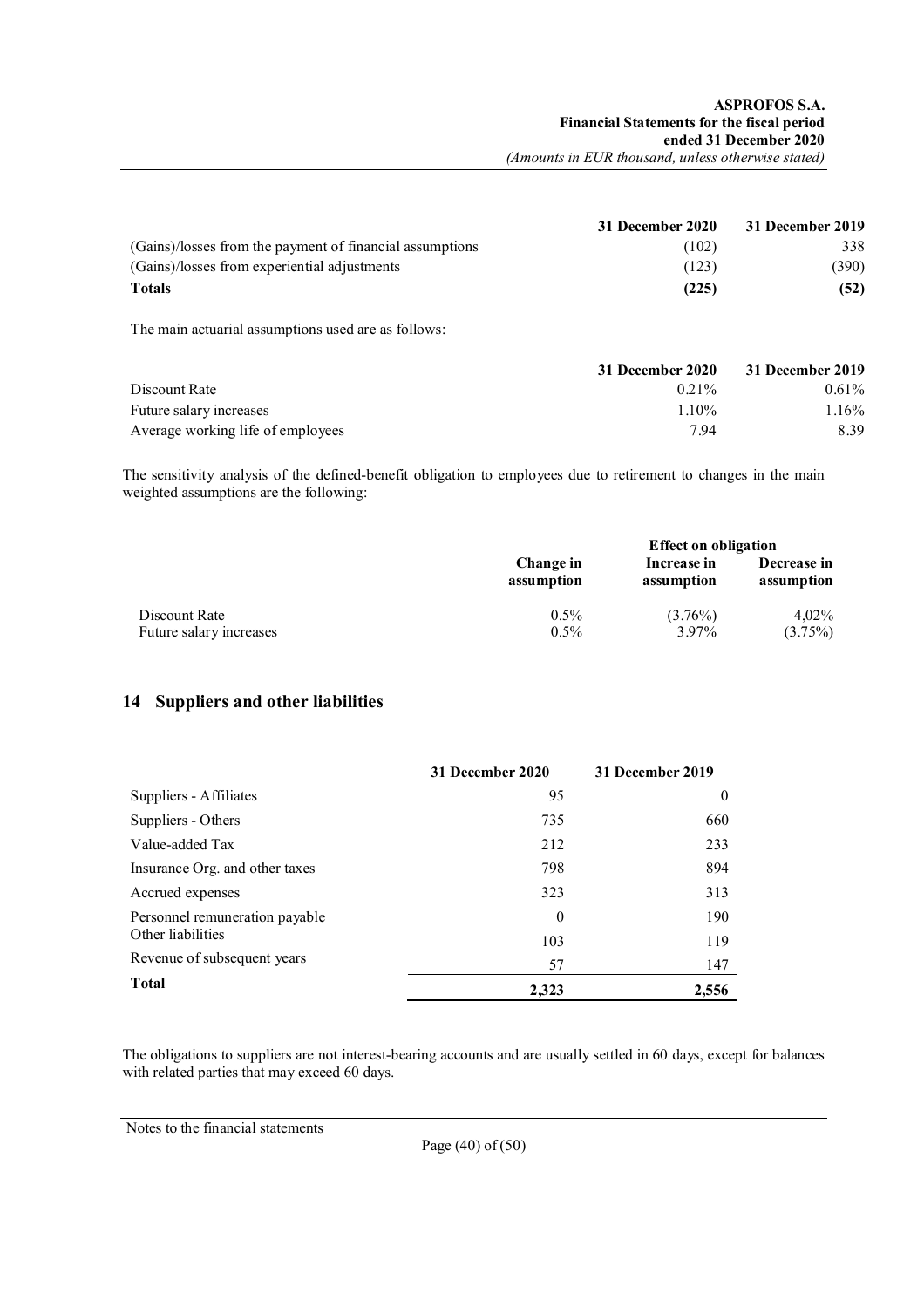Other liabilities include obligations to other creditors.

## **15 Lease liabilities**

|                                                                     | 31 December 2020 | 31 December 2019 |
|---------------------------------------------------------------------|------------------|------------------|
| <b>Balance 1 January 2020</b>                                       | 99               | 138              |
| Additions                                                           | 48               | 14               |
| Reductions                                                          | (6)              |                  |
| Financial cost                                                      | 2                | 2                |
| Repayments                                                          | (49)             | (55)             |
| <b>Year-end Balance</b>                                             | 94               | 99               |
| Current balance                                                     | 45               | 46               |
| Long-term balance                                                   | 49               | 53               |
| Depreciation of rights-of-use assets                                | 48               | 54               |
| Financial cost                                                      | $\overline{2}$   | 2                |
| Total amount recognized in the statement of<br>comprehensive income | 50               | 56               |
| <b>Analysis of lease liabilities</b>                                |                  |                  |
| Lease liabilities shorter than a year                               | 45               | 46               |
| Lease liabilities between 1 and 5 years                             | 49               | 53               |
| Lease liabilities over 5 years                                      | $\theta$         | $\boldsymbol{0}$ |
|                                                                     | 94               | 99               |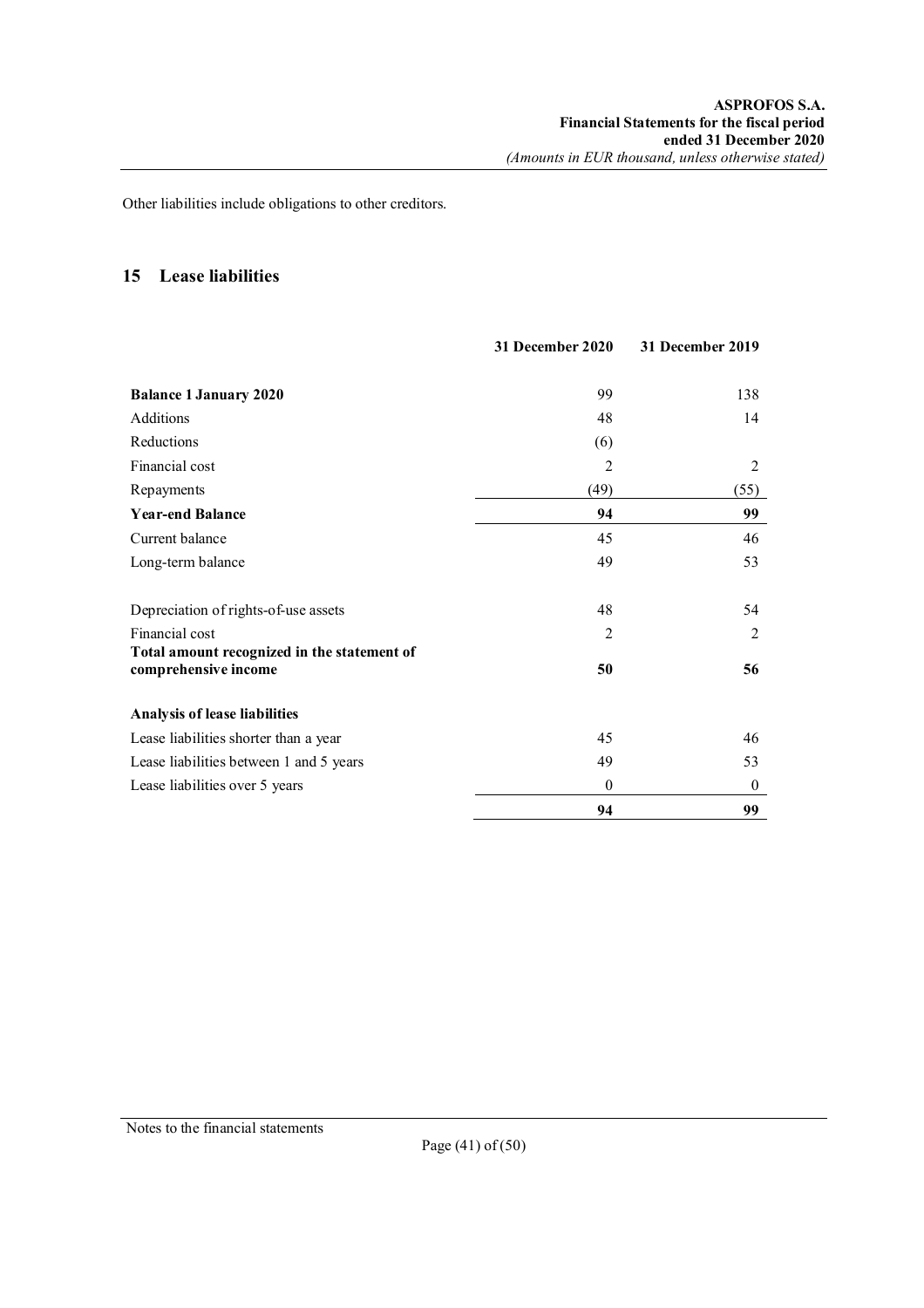## **16 Employee Benefits**

|                              | Year ended       |                  |
|------------------------------|------------------|------------------|
|                              | 31 December 2020 | 31 December 2019 |
| Payroll                      | 6,633            | 6,781            |
| Social Security expenses     | 1,632            | 1,648            |
| Cost of pension schemes      | 224              | 276              |
| Other employee benefits      | 479              | 409              |
| Compensations of Law 2112/20 | $\theta$         | 383              |
| <b>Total</b>                 | 8,968            | 9,497            |

Other benefits include mainly benefits and aids to the Company's staff under the Collective Agreements, and training allowances.

## **17 Revenue from customer contracts**

|                                      | Year ended  |                  |                  |
|--------------------------------------|-------------|------------------|------------------|
|                                      | <b>Note</b> | 31 December 2020 | 31 December 2019 |
| Sales of services to affiliates      | 24          | 8,166            | 9,494            |
| Sales of services to other customers |             | 1.948            | 1,822            |
| <b>Total</b>                         |             | 10,114           | 11,316           |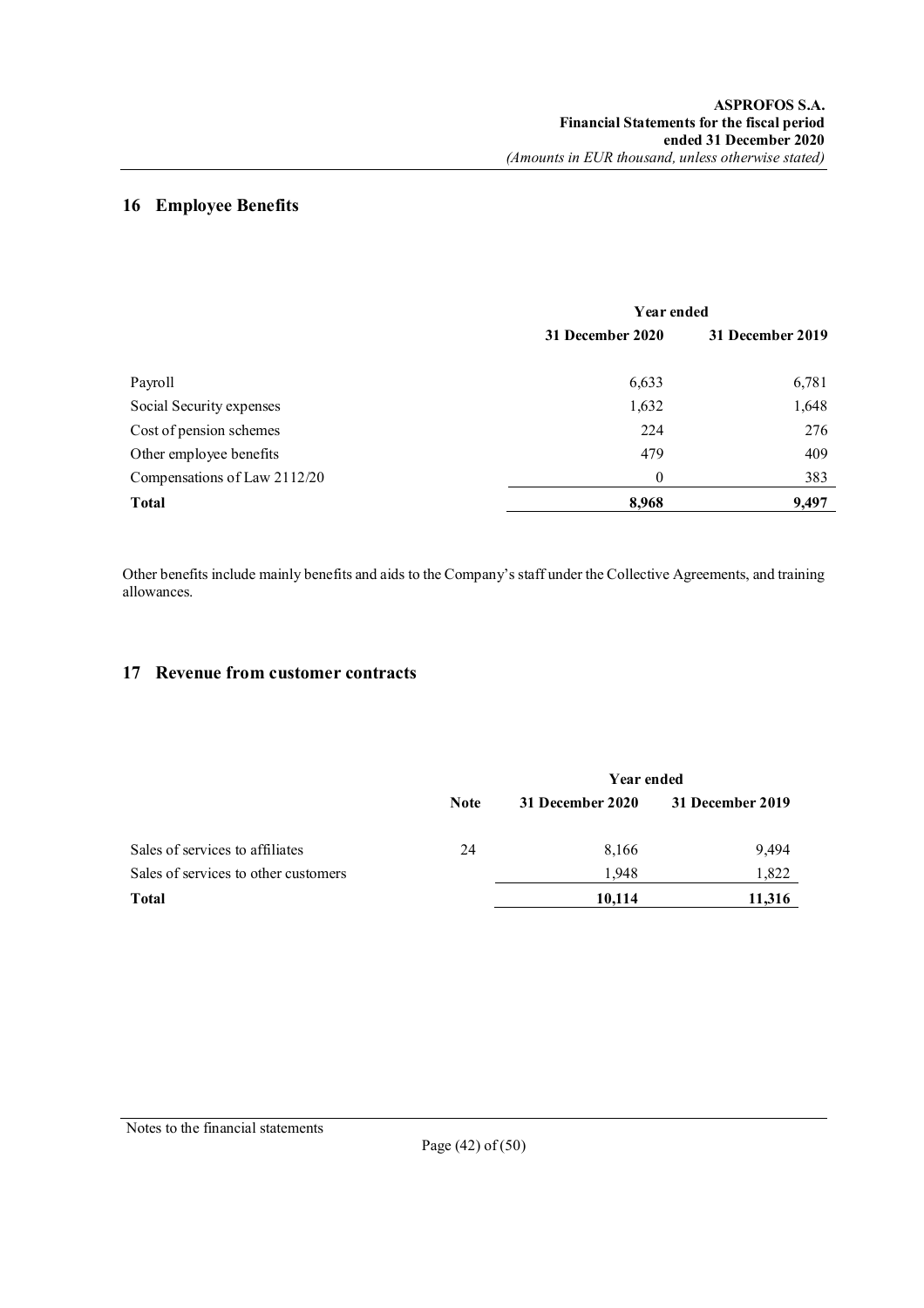## **18 Expenses by category**

|                                                | <b>Year ended</b> |                  |
|------------------------------------------------|-------------------|------------------|
|                                                | 31 December 2020  | 31 December 2019 |
| Personnel salaries and expenses                | 8,744             | 8,838            |
| Remunerations of Law 2112/20                   | $\theta$          | 383              |
| Provision for staff compensation               | 224               | 276              |
| Provision for doubtful debts                   | 18                | 48               |
| Other provisions                               | 182               | 122              |
| Depreciation of tangible assets                | 89                | 175              |
| Depreciation of rights-of-use assets           | 48                | 54               |
| Repair and maintenance cost of tangible assets | 107               | 265              |
| Maintenance costs of intangible assets         | 160               | 269              |
| Amortization of intangible assets              | 31                | 34               |
| Insurance premiums                             | 96                | 85               |
| Rent from operating leases                     | 20                | 7                |
| Travel/transportation expenses                 | 160               | 227              |
| Stationery/documents                           | 29                | 49               |
| Conference and advertising expenses            | 7                 | 21               |
| Other Professional fees                        | 2,366             | 2,557            |
| Subcontractors                                 | 950               | 1,495            |
| Costs recoverable from the customer            | 11                | 18               |
| Other taxes-duties                             | 144               | 195              |
| Other Expenses                                 | 127               | 76               |
| Other                                          | 316               | 157              |
| <b>Total</b>                                   | 13,829            | 15,351           |
| Attributable to:                               |                   |                  |

| <b>Total</b>            | 13,829 | 15,351 |
|-------------------------|--------|--------|
| Disposal expenses       | 776    | .115   |
| Administrative expenses | 2.089  | 2,463  |
| Cost of good sold       | 10.964 | 11.773 |
| .                       |        |        |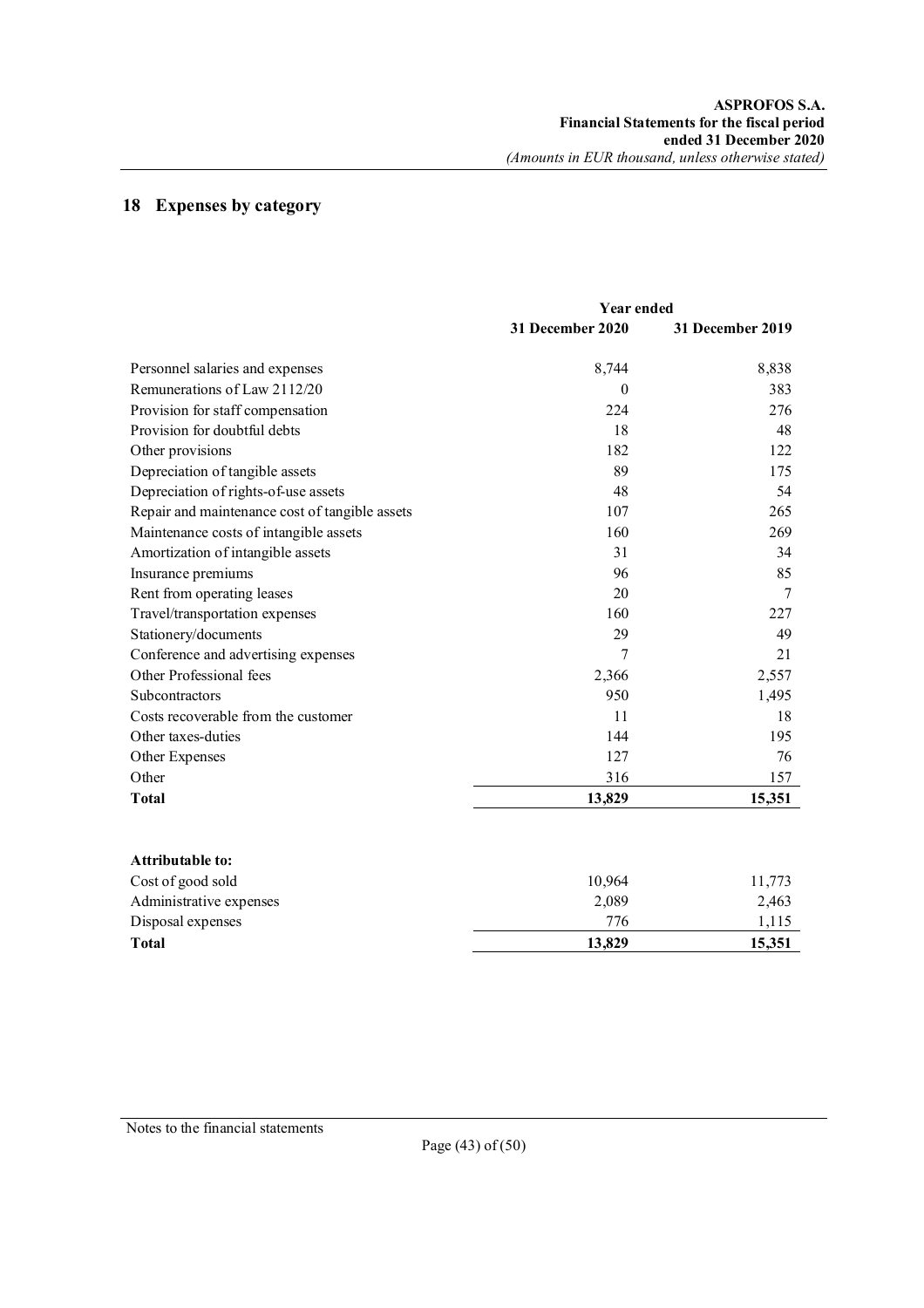## **19 Other income**

|                                          | <b>Year ended</b> |                  |
|------------------------------------------|-------------------|------------------|
|                                          | 31 December 2020  | 31 December 2019 |
| Income from grants                       | $\bf{0}$          | 13               |
| Income from leases                       | $\theta$          |                  |
| Other extraordinary and inorganic income | 30                | 17               |
| Revenue from unused provisions           | 72                | $\theta$         |
| Revenue from used provisions             | 27                |                  |
| <b>Total</b>                             | 129               | 31               |

Analysis of other income:

Revenue from unused provisions relates to the bonus to 2019 personnel which was not paid in 2020.

Revenue from used provisions relates to the collection of  $\epsilon$  18 thousand from bad debts formed in 2018 and impaired in 2020 as well as subcontractors' provisions amounting to  $\epsilon$  9 thousand.

Other extraordinary and inorganic revenue includes VAT deduction due to CoViD-19.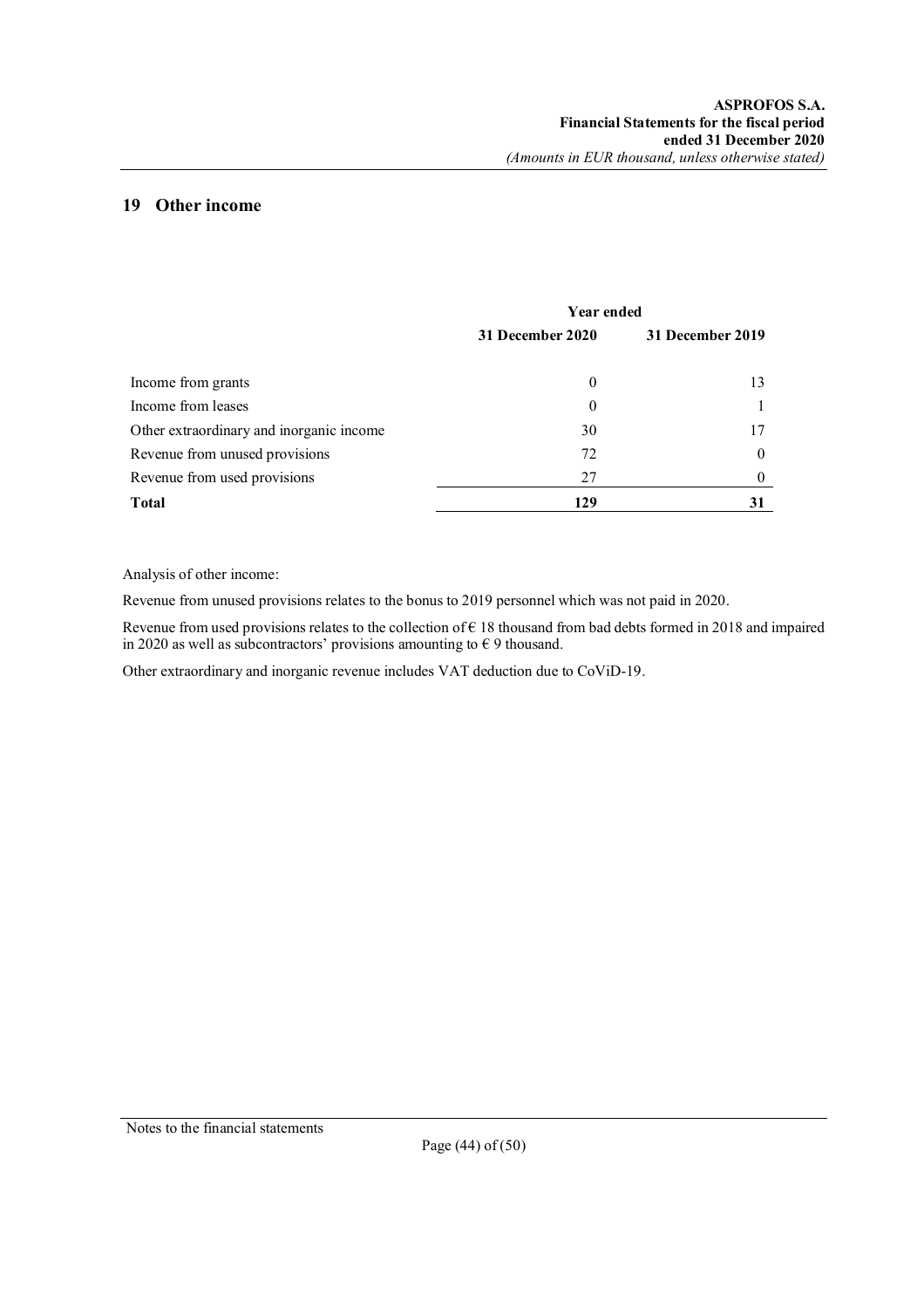## **20 Financial expenses - net**

|                                           | <b>Year ended</b> |                  |
|-------------------------------------------|-------------------|------------------|
|                                           | 31 December 2020  | 31 December 2019 |
| Interest payable                          |                   |                  |
| Financial leasing                         | (2)               | (2)              |
| Other financial expenses                  | (30)              | (47)             |
|                                           | (32)              | (49)             |
| Interest receivable                       |                   |                  |
| Interest income                           | $\theta$          | 4                |
|                                           | $\theta$          | 4                |
| <b>Financial operation profit or loss</b> | (32)              | (45)             |

## **21 Income tax**

|                    | Year ended       |                  |
|--------------------|------------------|------------------|
|                    | 31 December 2020 | 31 December 2019 |
| Taxes for the year |                  |                  |
| Deferred taxes     | C                | <sup>16</sup>    |
| <b>Total</b>       |                  | [16]             |

The tax on the profit before tax of the Company differs from the theoretical amount that would have been obtained if we had used the weighted average tax rate of the company as follows:

|                                                         | <b>Year ended</b> |                  |
|---------------------------------------------------------|-------------------|------------------|
|                                                         | 31 December 2020  | 31 December 2019 |
| Loss before taxes                                       | (3,618)           | (4,049)          |
| Tax calculated on the basis of applicable rates         | 868               | 972              |
| Non-deductible expenses                                 | (866)             | (962)            |
| Adjustment of deferred tax due to change in tax<br>rate |                   | (26)             |
| <b>Total</b>                                            |                   | (16)             |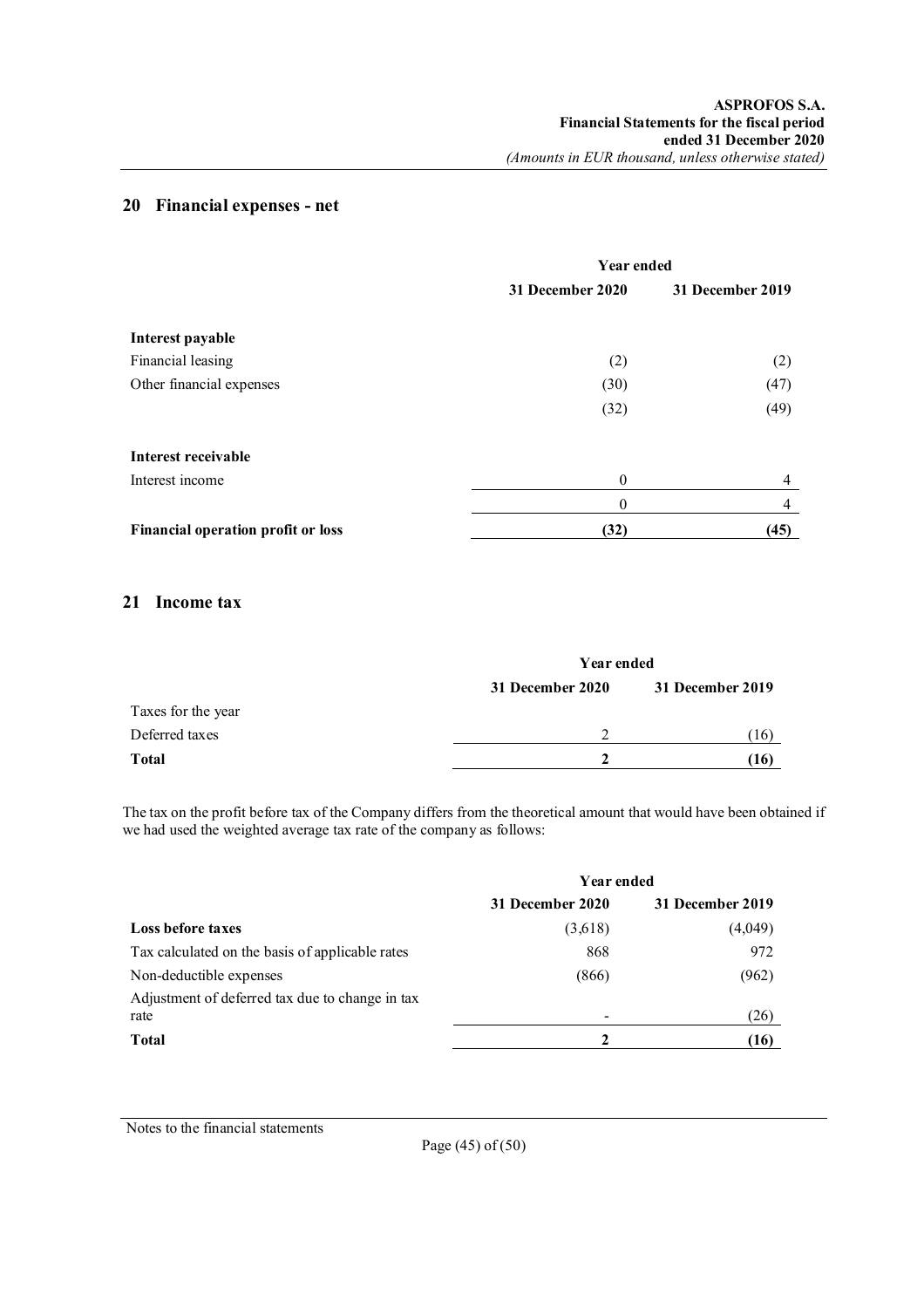The tax rate for sociétés anonymes in Greece for the year ended 31 December 2020 is 24% (31 December 2019: 24%), as amended by Article 22 of Law 4646/2019, pursuant to which the profits from business activity of legal persons are taxed at a rate of 24% for the income of the tax year 2019 and onwards.

According to the tax provisions, the audits to the companies are carried out as follows:

### **a. Audit by Certified Auditors – Report of Tax Compliance**

For the 2011 fiscal period and onwards, Greek companies are subject to an annual tax audit by their ordinary certified auditors, in terms of compliance with the provisions of the applicable tax law, the timely and accurate submission of tax returns as well as provisions for unrecognized tax liabilities. The result of this audit leads to the issuance of a tax certificate, which provided the relevant conditions are met replaces the audit by the public authority and allows the Company to close its tax liabilities for the relevant fiscal year. The Company was audited until the fiscal year 2019 and received a tax compliance certificate with an unqualified opinion. For fiscal year 2020, the tax audit is currently being conducted and the relevant Tax Compliance Report is expected to be issued within the 4th quarter of 2021.

If additional tax liabilities arise until the completion of the tax audit, we estimate that they will not have a material effect on the annual financial statements.

### **b. Audits by the tax authorities**

The Company has been tax audited up until the 2004 fiscal period. In addition, the Company was subjected a partial tax income audit for the period (1/1/2019 - 31/12/2019), from which no note of findings was disclosed to the Company, in accordance with the provisions of Article 28 of Law 4174/13 (Tax Procedure Code) because no differentiation of the tax receivable between the statement and the audit was found. Regardless of future tax audits, the Company's Management estimates that no significant additional tax burden will arise from the audit of the unaudited tax years.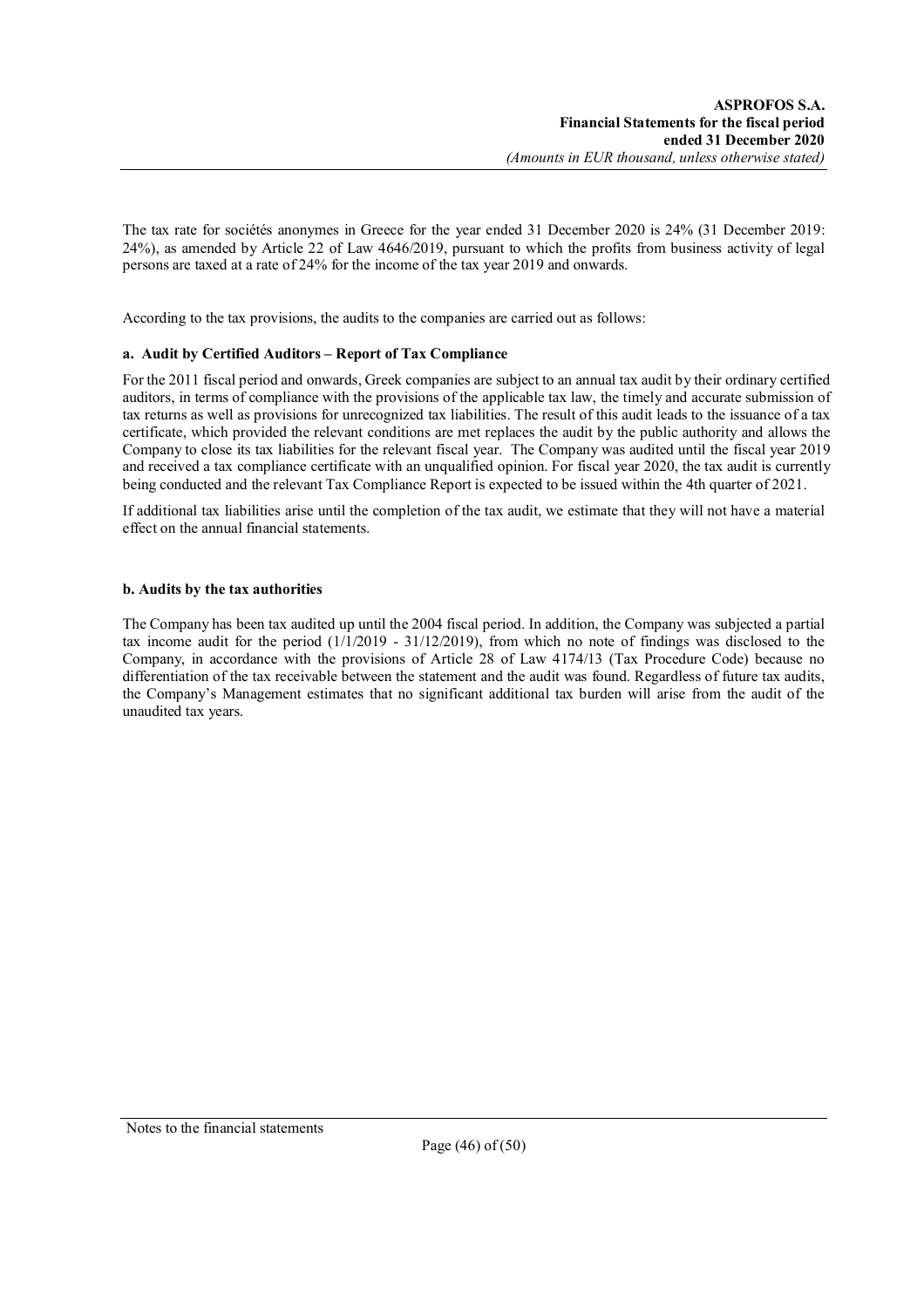|                                                | <b>Note</b> | Year ended       |                  |
|------------------------------------------------|-------------|------------------|------------------|
|                                                |             | 31 December 2020 | 31 December 2019 |
| Loss before taxes                              |             | (3,618)          | (4,049)          |
| Depreciation of tangible and intangible assets | 5.7         | 121              | 209              |
| Depreciation of rights-of-use assets           | 6           | 47               | 54               |
| Financial expenses                             | 20          | 30               | 43               |
| Financial cost of leases                       | 20          | $\overline{2}$   | 2                |
| Provisions                                     |             | 152              | 324              |
|                                                |             | (3,266)          | (3, 417)         |
| Changes in working capital                     |             |                  |                  |
| (Increase)/decrease of receivables             | 9           | 949              | (904)            |
| Increase/(decrease) of liabilities             | 13          | (233)            | (1,148)          |
|                                                |             | 716              | (2,052)          |
| Net cash outflows for operating activities     |             | (2,551)          | (5,469)          |

## **22 Cash flows for operating activities**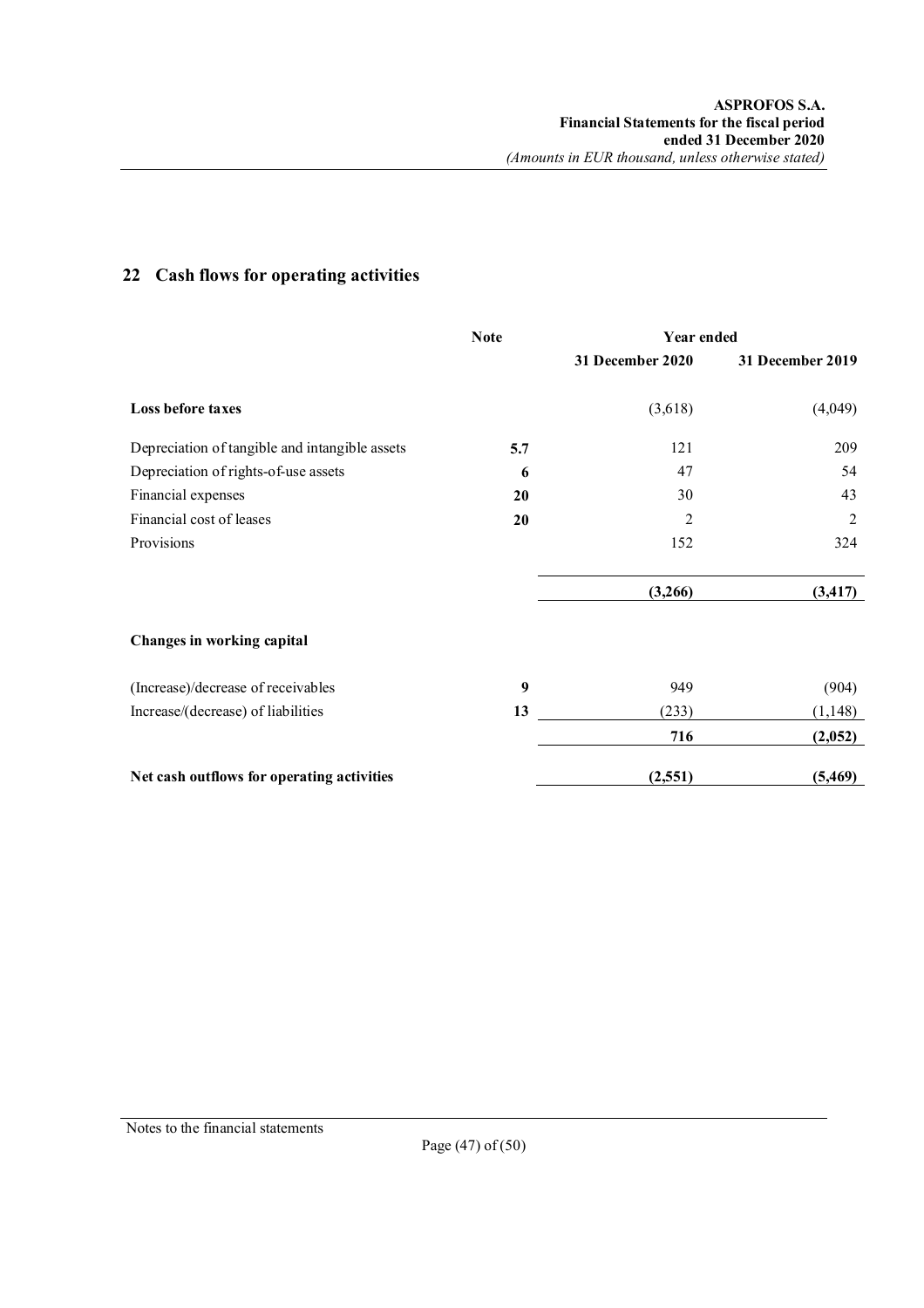## **23 Contingent liabilities and legal cases**

a) The Company is involved in various legal cases and has various outstanding obligations related to the ordinary course of business. Based on currently available information, Management believes that the outcome of these cases will not significantly impact the Company's results or its financial position, and for this reason, a provision for the year has not been formed other than the existing provision.

b) ASPROFOS S.A. has been tax audited up until the 2004 fiscal period. ASPROFOS S.A. has not been audited by tax authorities for the 2005-2010 fiscal periods. In accordance with the provisions of article 36, paragraph 1 of Law 4174/2013, the Tax Administration can proceed to the adoption of an act on administrative, estimated or corrective tax assessment within five (5) years from the end of the year, within which the deadline for the submission of declaration expires. On the basis of the decision of the plenary meeting of the Council of State (Symvoulio tis Epikrateias) 1738/2017 and having regard to the provisions of article 84, paragraph 1-4, article 68, paragraph 2 of Law 2238/1994 and article 36 of Law 4174/2013 and the decision No. (DEL B) 1136035 (EX) 2017/15.09.2017, the limitation periods shall be set at five (5) years from the end of the year, within which the deadline for the submission of declaration expires, apart from the cases of additional assets, in accordance with article 84, paragraph 4, and article 68, paragraph 2 of Law 2238/1994 (previous Income Tax Code/KFE), in which the State's right to the initial or supplementary registration for the tax imposition is time-barred after a period of ten years, as soon as new data have been received by the Head of the Tax Office (DOY) after the main limitation deadline. Furthermore, it was assumed, with the same decision, that any extension of the use limitation period does not comply with the principles of the Constitution, unless it has been voted by law in the next year from the year that it regards.

Pursuant to the aforementioned legislation, the Management regards that the 2005-2013 fiscal periods have been written off and no additional tax liabilities are expected to arise.

c) As at 31 December 2020, the Company, for projects that it has undertaken, has open Good Performance Letters of Guarantee amounting to EUR 1,576 thousand (31 December 2019: EUR 1,483 thousand).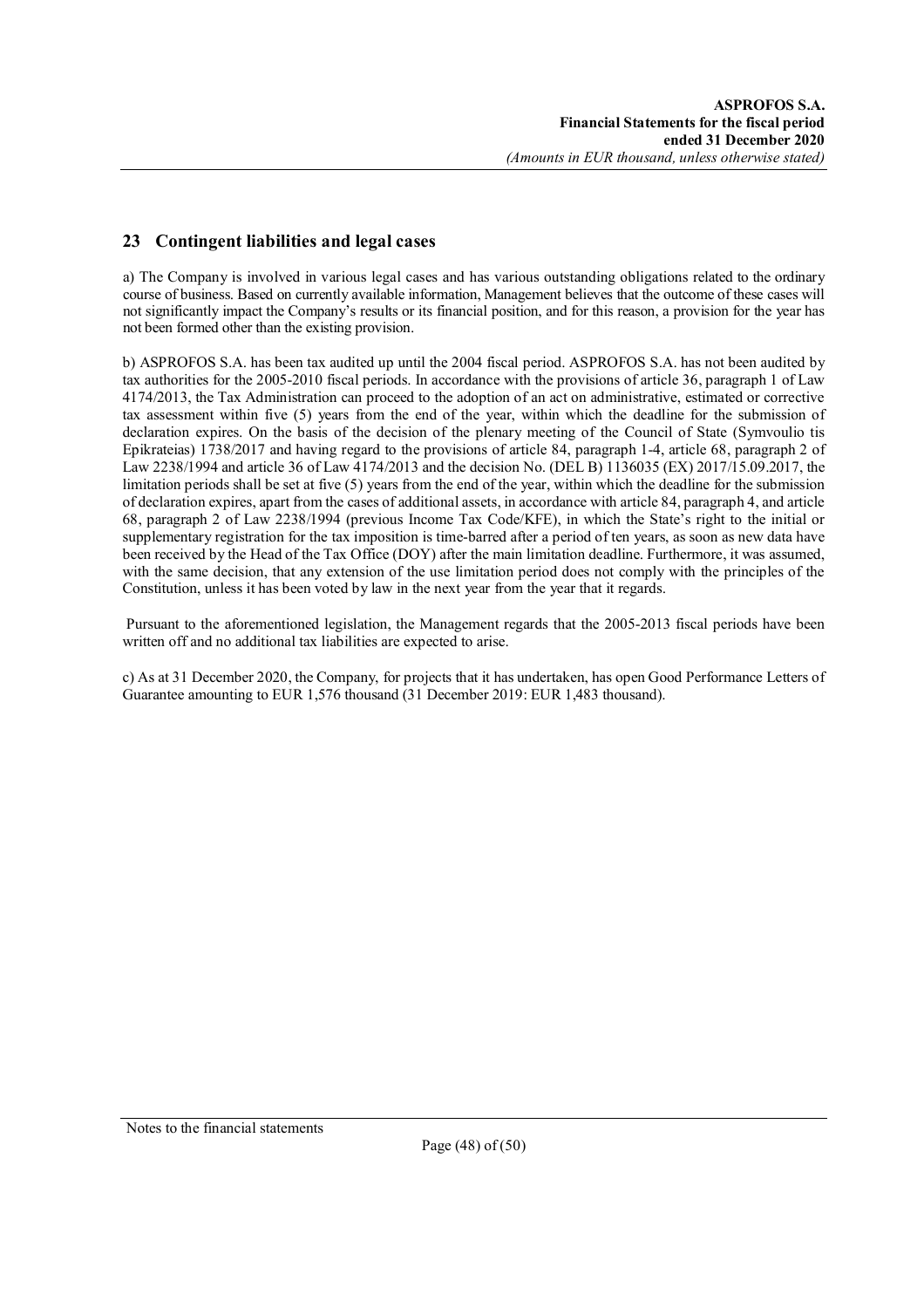## **24 Transactions with related parties**

## **i. Sales of goods and services**

|                                                                                          | <b>Year ended</b> |                  |  |
|------------------------------------------------------------------------------------------|-------------------|------------------|--|
|                                                                                          | 31 December 2020  | 31 December 2019 |  |
| Sale of services                                                                         |                   |                  |  |
| HELLENIC PETROLEUM SA                                                                    | 7,546             | 8,077            |  |
| Other Group Companies                                                                    | 575               | 1,405            |  |
| Other affiliates                                                                         | 45                | 12               |  |
|                                                                                          | 8,166             | 9,494            |  |
| Purchases of services & goods                                                            |                   |                  |  |
| HELLENIC PETROLEUM SA                                                                    | 208               | 0                |  |
| Other Group Companies                                                                    | 117               | 35               |  |
| Other affiliates                                                                         | $\theta$          | $\boldsymbol{0}$ |  |
|                                                                                          | 325               | 35               |  |
| ii. Balances for the period which arise<br>from sales/purchases of goods and<br>services |                   |                  |  |
|                                                                                          | <b>Year ended</b> |                  |  |
|                                                                                          | 31 December 2020  | 31 December 2019 |  |
| <b>Receivables from affiliates:</b>                                                      |                   |                  |  |
| Group companies                                                                          |                   |                  |  |
| Customer balances                                                                        |                   |                  |  |
| HELLENIC PETROLEUM SA                                                                    | 553               | 545              |  |
| Other Group Companies                                                                    | 105               | 580              |  |
| Other affiliates                                                                         |                   |                  |  |
| <b>Balances from affiliates</b>                                                          | $\mathbf{0}$      | $\boldsymbol{0}$ |  |
|                                                                                          | 658               | 1,125            |  |
|                                                                                          |                   |                  |  |
| Obligations to related parties:<br>Group companies                                       |                   |                  |  |
| Customer balances (advances)                                                             |                   |                  |  |
| HELLENIC PETROLEUM SA                                                                    | $\theta$          | $\theta$         |  |
|                                                                                          |                   |                  |  |
| Supplier balances<br><b>HELLENIC PETROLEUM SA</b>                                        | 95                | 0                |  |
|                                                                                          | 95                | $\bf{0}$         |  |
|                                                                                          |                   |                  |  |

Notes to the financial statements

Page (49) of (50)